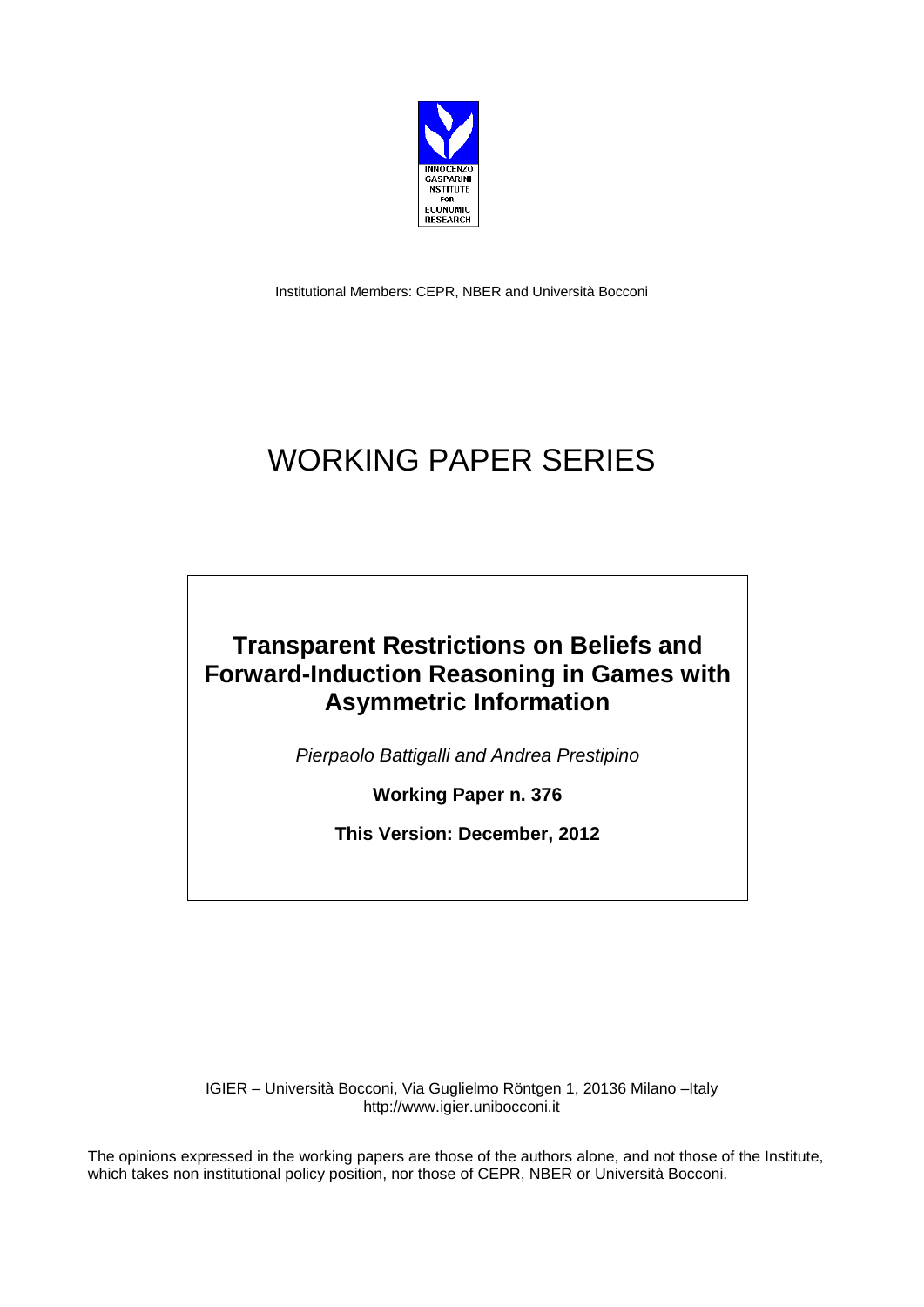# Transparent Restrictions on Beliefs and Forward-Induction Reasoning in Games with Asymmetric Information

Pierpaolo Battigalli<sup>†</sup> Andrea Prestipino<sup>‡</sup>

Draft of December 2012

#### Abstract

We analyze forward-induction reasoning in games with asymmetric information assuming some commonly understood restrictions on beliefs. Specifically, we assume that some given restrictions  $\Delta$  on players' initial or conditional first-order beliefs are transparent, that is, not only the restrictions  $\Delta$  hold, but there is common belief in  $\Delta$  at every node. Most applied models of asymmetric information are covered as special cases whereby  $\Delta$  pins down the probabilities initially assigned to states of nature. But the abstract analysis also allows for transparent restrictions on beliefs about behavior, e.g. independence restrictions or restrictions induced by the context behind the game. Our contribution is twofold. First, we use dynamic interactive epistemology to formalize assumptions that capture foward-induction reasoning given the transparency of  $\Delta$ , and show that the behavioral implications of these assumptions are characterized by the  $\Delta$ -rationalizability solution procedure of Battigalli  $[5, 1999]$ ,  $[6, 2003]$ . Second, we study the differences and similarities between this solution concept and a simpler solution procedure put forward by Battigalli and Siniscalchi [12, 2003]. We show that the two procedures are equivalent if  $\Delta$  is "closed under compositions", a property that holds in all the applications considered by [12, 2003]. We also show that when  $\Delta$  is not closed under compositions the simpler solution procedure of [12, 2003] may fail to characterize the behavioral implications of forward induction reasoning.

J.E.L. Classification Numbers: C72, C73, D82.

KEYWORDS: Epistemic game theory, Rationalizability, Forward induction, Transparent restrictions on beliefs.

We thank an anonymous referee for his or her thoughtful and constructive review of an earlier draft of this paper. We gratefully acknowledge useful comments by Emiliano Catonini, Nicodemo De Vito, Amanda Friedenberg, Elena Manzoni, Sara Negrelli, Jacopo Perego and Pietro Tebaldi. All errors are our own. Pierpaolo Battigalli thanks NYU-Stern for its hospitality.

<sup>&</sup>lt;sup>†</sup>Università Bocconi. E-mail: pierpaolo.battigalli@unibocconi.it

<sup>&</sup>lt;sup>‡</sup>New York University. E-mail: andreaprestipino@yahoo.it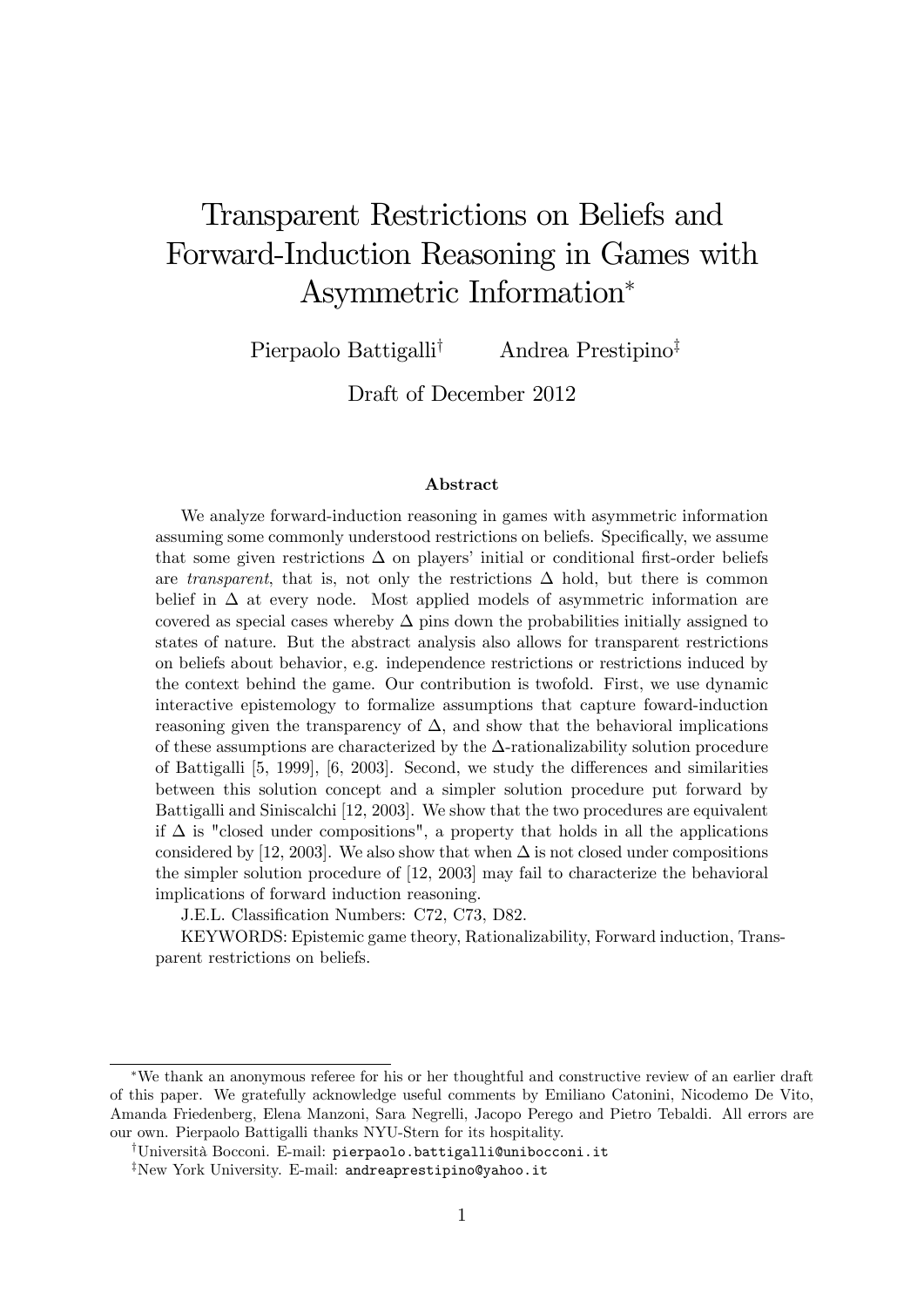## 1 Introduction

Forward induction reflects the idea that players rationalize their opponents' behavior, whenever possible. In particular, each player forms an assessment about the opponents private information and future (or yet unobserved) moves, given what he observed about the past play and the presumption that his opponents are strategic. Such strategic reasoning has been studied with the tools of epistemic game theory, the formal analysis of how players' beliefs about each other are formed and  $-\text{ in dynamic games} - \text{how they change}$ as the play unfolds (see Battigalli & Siniscalchi [11, 2002] and Battigalli & Friedenberg [9, 2012]). In this paper we consider dynamic games where players may either lack common knowledge of the payoff functions (incomplete information), or have imperfect and asymmetric information about chance moves. Our formalism distinguishes between these two scenarios and can mix elements of both. We provide an epistemic analysis of forwardinduction reasoning when some given restrictions  $\Delta$  on first-order beliefs are transparent to the players, and we show that the behavioral implications of our epistemic assumptions are characterized by an iterated deletion procedure called  $\Delta$ -rationalizability, first proposed by Battigalli [5, 1999] (see also [6, 2003]). We also discuss a simpler "naïve"  $\Delta$ rationalizability algorithm put forward by Battigalli & Siniscalchi [12, 2003], arguing that it is conceptually incorrect for general restrictions  $\Delta$ , but equivalent to  $\Delta$ -rationalizability for the type of restrictions most frequently encountered in economic applications (see section 3.3), and in particular for the ones assumed in the examples and results of [12, 2003]. The rest of this introduction provides the background for our contribution and spells it out in more detail.



Figure 1

#### 1.1 An illustrative example

To illustrate the kind of belief restrictions and forward-induction reasoning analyzed in this paper we refer to the well known Beer-Quiche game depicted in Figure 1 (see Cho & Kreps [24, 1987]). We will consider two different scenarios that can be formally distinguished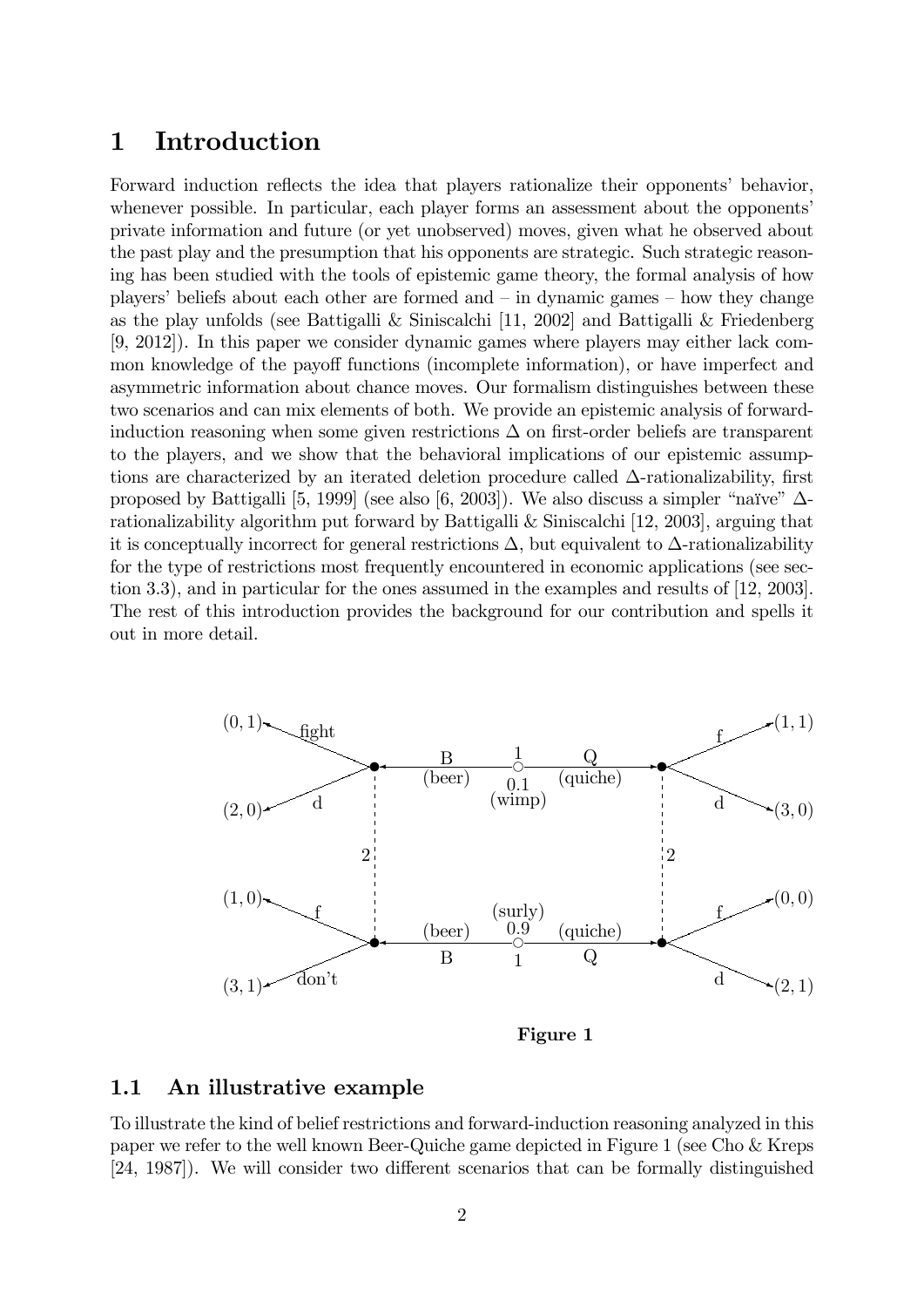within our framework. (1) In the *complete-information scenario*, which may be easily implemented in the lab, a ball is drawn from an urn with 90 balls labeled surly  $(s)$  and 10 balls labeled wimp  $(w)$ ; Player 1 observes the label, Player 2 does not, and the game is common knowledge. We will make two very natural assumptions regarding the belief restrictions that are transparent in this scenario: Players 1 and 2  $ex$  ante assign probability 0:9 to s; furthermore, Player 1 initially believes that the chance move and the strategy of Player 2 are independent (uncorrelated). Although natural, this second restriction has to be explicitly assumed as well, because subjective beliefs about the strategies of different co-players (including chance) may exhibit correlation even though players are aware that there is no causal dependence between such strategies. (2) In the incomplete-information scenario there is no ex ante stage and there are are no chance moves: Player 1 just knows his true payoff type,  $s$  or  $w$ , which is unknown to Player 2. It is assumed to be transparent that Player 2 assigns probability 0:9 to the surly type s. But, as we explain below, in this scenario we cannot even state an assumption about first-order beliefs that corresponds to the independence assumption stated for scenario (1).

Why do we distinguish between these two scenarios? Didn't Harsanyi (1967-68) show that they are equivalent? Harsanyi proved that we can find an isomorphism between the game with chance moves (1) and the incomplete-information game (2) so that the Nash equilibria of (1) correspond to the Bayesian Nash equilibria of (2). So, if one is only interested in Nash equilibrium analysis, the differences between  $(1)$  and  $(2)$  can be overlooked. But in this paper we do not presume that players' choices and beliefs form an equilibrium, and since  $(1)$  and  $(2)$  are objectively different situations, no equivalence can be taken for granted without first proving an appropriate theorem. For example, the independence restriction assumed within (1) cannot even be stated as such in scenario (2), where there is **no ex ante stage** and hence no prior belief of Player 1 that may have the independence property. The "corresponding" independence assumption that can be expressed within scenario (2) refers to a property of the second-order beliefs of Player 2: he believes that Player 1's first-order belief about 2's strategy is independent of the payoff state. Thus, these two independence properties are different and they are not necessarily equally plausible. Furthermore, they can be properly compared only by using a formal language that can distinguish between (1) and (2). Such a language is also necessary to provide transparent results of equivalence (according to a well defined criterion) between  $(1)$  and  $(2)$ , although proving such equivalences is not a goal of this paper.<sup>1</sup> That said, in this introduction we provide an informal analysis of forward-induction reasoning in the Beer-Quiche game focusing on the complete-information scenario (1). In the Appendix we provide a formal analysis under the two alternative scenarios, assuming different restrictions on first-order beliefs.

Step 1: Player 1 forgoes his preferred meal (which depends on the chance move he observed) only if he thinks that this minimizes the probability of a fight. Independence implies that what he believes about the meal that minimizes the probability of a fight does not depend on the chance move he observes. Hence, for at least one realization of the chance move, the preferred meal is the same as the Öght-probability minimizing meal and Player 1 chooses it. In other words, strategy " $Q$  if s, B if w" is irrational under

<sup>&</sup>lt;sup>1</sup>For a result of this sort see, for example, Battigalli *et al.* [16, 2011, Theorem 3]): absent independent restrictions, rationality and common belief in rationality have equivalent behavioral implications in the two scenarios.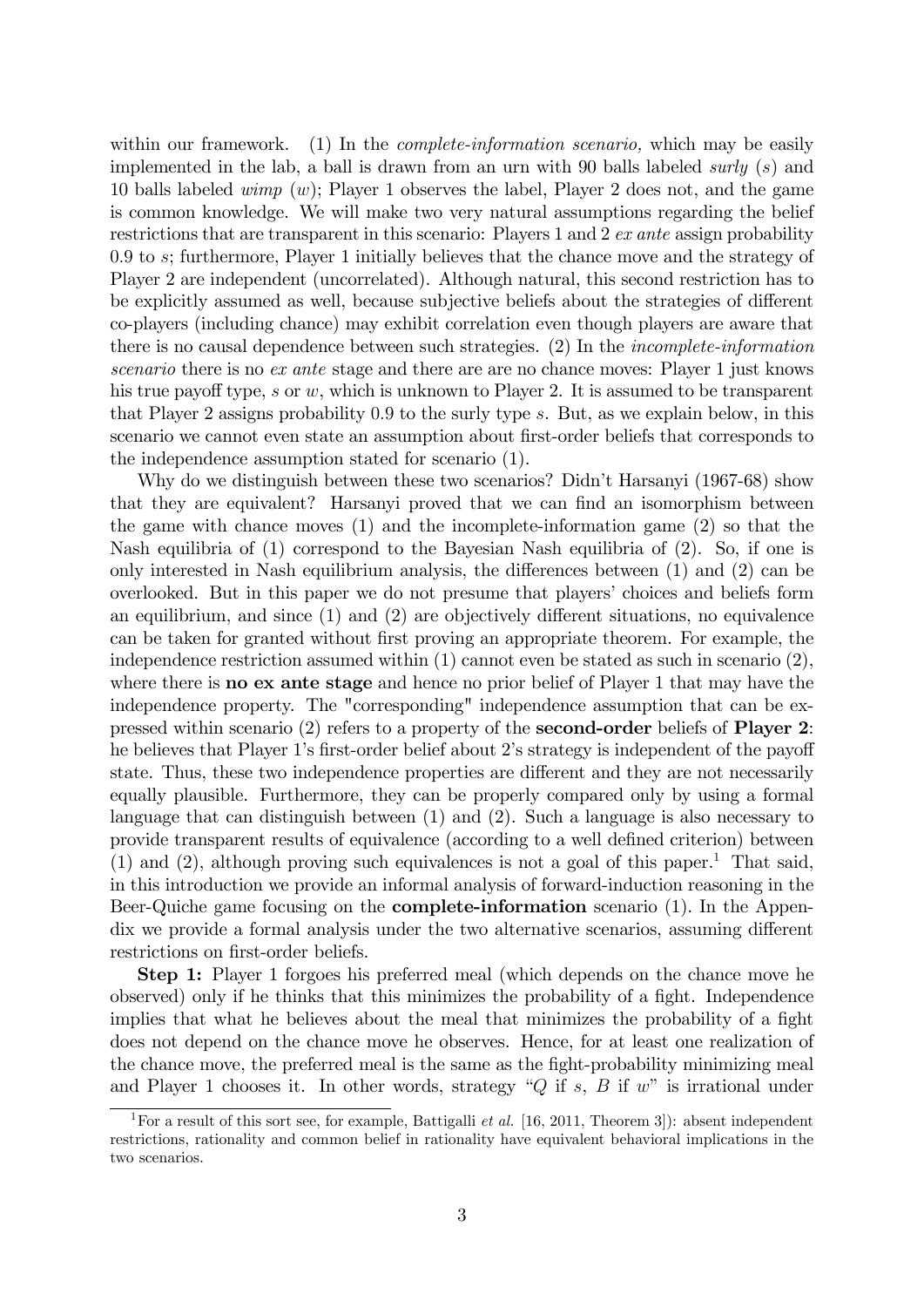the independence restriction. Player 2 does not want to fight a surly type. Since  $s$  is ex ante more likely than w, the strategy "always  $f$ " is dominated by the strategy "always  $d^{\prime\prime}$  and hence ruled out. **Step 2:** Suppose Player 2 observes B. By forward induction, he rationalizes this move and, by Step 1, he must believe that Player 1 is playing either "always  $B$ " or "Q if and only if w". Hence, his conditional probability of s is between 0.9 ( the prior) and 1, which are the two extremes that would result if he were certain of the first, or – respectively – the second strategy. With this, the best reply to B is d. Step 3: By Step 2, after s Player 1 chooses  $B$ , i.e., the strategy "always  $Q$ " is deleted. Step 4: By forward induction, even if he were surprised, Player 2 would rationalize  $Q$  in a way consistent with the previous steps and would conclude that Player 1 is using the strategy "Q if and only if w" and that the state is w. Thus he would fight after Q. Step 5: By the previous steps, Player 1 is certain that Player 2 fights if and only if he chooses Q; therefore he plays the best response strategy "always  $B$ ".<sup>2</sup>

As we show in the Appendix, we can obtain the  $(B, d)$  outcome also in the incomplete information scenario  $(2)$  under the assumption that, upon observing B (beer), Player 2 thinks that the surly type is more likely, a restriction on first-order conditional beliefs. The same conclusion follows if instead we assume that Player 2's second-order beliefs satisfy the independence assumption stated above. But in this paper we focus on first-order beliefs restrictions.

### 1.2 Transparent restrictions on beliefs and epistemic game theory

As illustrated by the example, in game theory and economics it is common to assume that certain restrictions on players' beliefs are *transparent*, or more precisely that such restrictions hold and there is common (probability one) belief at every point of the game that they indeed hold.<sup>3</sup> Games with chance moves are an obvious case in point. But an even more prominent example is the use of type structures  $\dot{a}$  la Harsanyi [29, 1967-68] to model games with incomplete information as Bayesian games. A type structure in the sense of Harsanyi corresponds to a belief-closed subset of states within the canonical universal structure that contains all conceivable hierarchies of beliefs based on some given set of states of nature  $\Theta$ <sup>4</sup>, the first-order beliefs in a hierarchy of Player *i* are elements of  $\Delta(\Theta)$ , the second-order beliefs are elements of  $\Delta(\Theta \times (\Delta(\Theta))^{I\setminus \{i\}})$ , and so on (see Mertens & Zamir [30, 1985] and Brandenburger & Dekel [19, 1993]). In the analysis of dynamic Bayesian games, it is implicitly and informally assumed to be transparent to the players that initial beliefs about the state of nature and initial beliefs about the exogenous beliefs of others belong to this subset. (In most applied analyses, such transparent restrictions are derived from information partitions and priors.) The reason why such

<sup>&</sup>lt;sup>2</sup>The strategies and conditional beliefs pinned down by this argument concide with the sequential equilibrium selected by the Intuitive Criterion of Cho and Kreps [24, 1987].

<sup>&</sup>lt;sup>3</sup>We refrain from saying that such restrictions are "common knowledge". We find the use of the "common knowledge" terminology much too casual in economic theory, as there is often either a terminological or even a conceptual conflation of (common) knowledge and (common, probability one) belief. We find it semantically and conceptually useful to reserve "knowledge" for the justified true belief that comes from observation and logical deduction.

<sup>&</sup>lt;sup>4</sup>We distinguish between states of *nature*, that parametrize payoff functions, and states of the *world* that describe every relevant aspect of the situation of strategic interaction.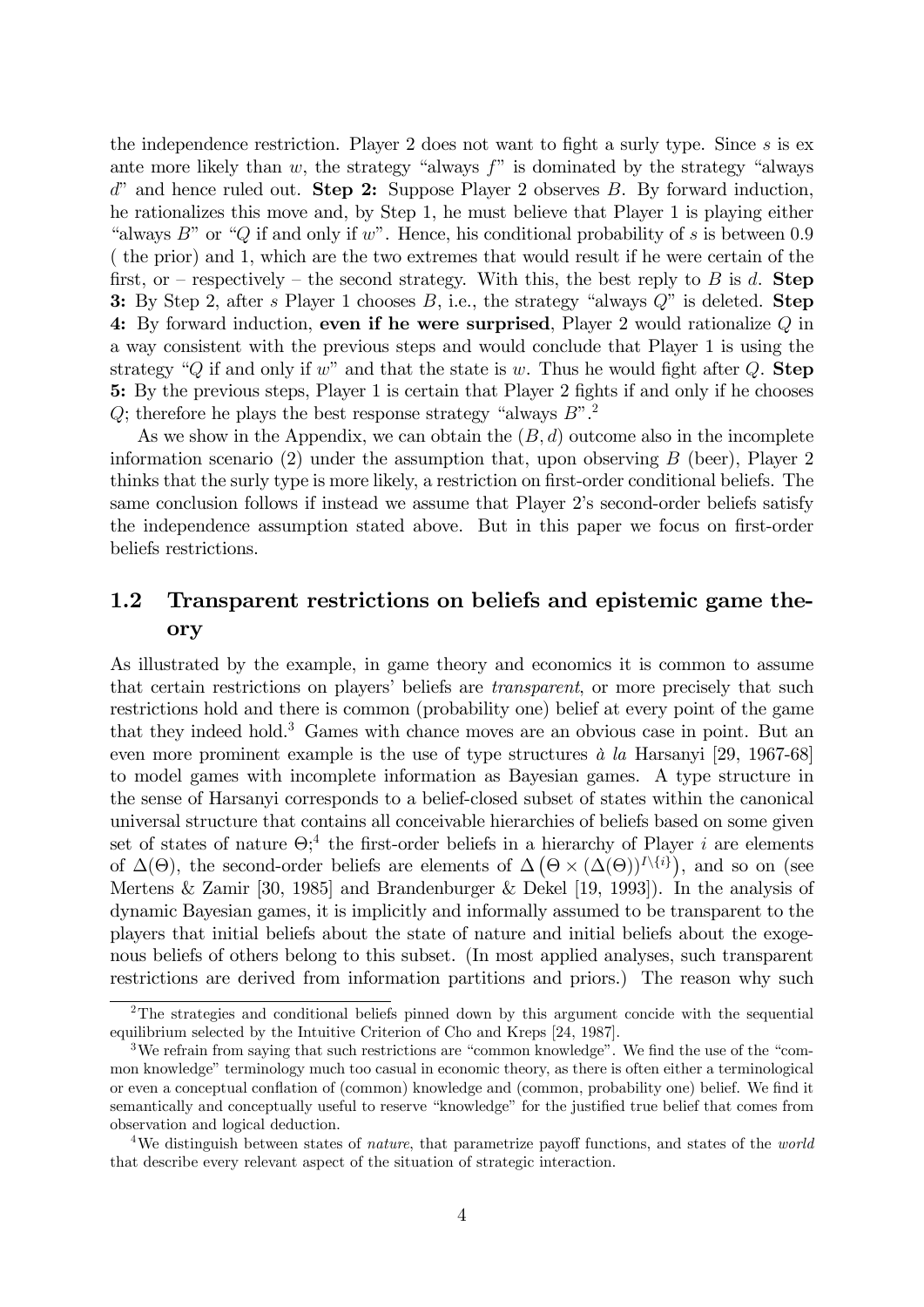assumption is not only implicit, but also informal, is that the language of  $\Theta$ -based hierarchies of beliefs is insufficient to formally describe what players think about the state of nature and about each other conditional on some moves in the game. Such conditional beliefs should be derived, whenever possible, from initial beliefs about  $\Theta$  and about the **behavior** and beliefs of others *via* Bayesian updating. Battigalli & Siniscalchi [10, 1999] show how to construct a so called canonical space containing all the conceivable hierarchies of conditional probability systems (CPS's) whereby initial first-order beliefs are probability measures on states of nature and strategies. Such hierarchies of CPS's provide a language that is sufficiently expressive to formally state assumptions about the transparency of restrictions on beliefs. As an added bonus, this language also allows to express assumptions about how players' mutual beliefs in rationality would evolve for each possible play of the game, and then derive implications about behavior, beliefs about behavior, and so on. The analysis of players' mutual beliefs in rationality by means of hierarchical beliefs about strategies is the goal of *epistemic game theory*, which goes back to the work of Aumann [2, 1987], Brandenburger & Dekel [18, 1987], and Tan & Werlang [36, 1988] for the analysis of static games with complete information. Indeed, the main motivation of [10, 1999] was to extend epistemic game theory to analyze dynamic games, with either complete, or incomplete information. In this paper we focus on assumptions about rationality and hierarchical beliefs whose behavioral implications are captured by versions of the rationalizability solution concept.

## 1.3 Rationalizability in dynamic games with incomplete, or asymmetric information

It has been argued that analyzing a strategic situation with incomplete information by means of type structures  $\dot{a}$  la Harsanyi and looking at the corresponding Bayesian equilibria may be problematic, and that alternative approaches are worth exploring. Battigalli [5, 1999], [6, 2003], and Battigalli & Siniscalchi [12, 2003] propose to use instead a solution concept called  $\Delta$ -*rationalizability*, a kind of extensive-form-rationalizability<sup>5</sup> deletion procedure for "games with payoff uncertainty". According to this procedure, players' initial and/or conditional beliefs about the true state of nature and their opponents' strategies satisfy some given restrictions  $\Delta$ , which provide the backdrop for rationalizing observed moves by the opponents. In other words, in non trivial sequential games with asymmetric information this solution concept captures forward-induction reasoning under the assumption that the first-order belief restrictions  $\Delta$  are in some sense "transparent".<sup>6,7</sup> This approach encompasses the case of games with objective probabilities of

 $\overline{5\text{On extensive-form rationalizability}}$  see [33, 1984], [3, 1996] and [4, 1997].

 $^{6}[5, 1999], [6, 2003]$  and [13, 2007] also analyze a less demanding solution concept that only requires initial common belief in rationality and the restrictions  $\Delta$ . To stress the difference between these two solution concepts, these papers call "weak  $\Delta$ -rationalizability" the one based on assumptions about initial beliefs, and "strong  $\Delta$ -rationalizability" the one capturing forward-induction reasoning. Like other papers that only analyze the latter solution concept (e.g., [12, 2003] and [9, 2012]), here we simply call it  $"\Delta$ -rationalizability".

<sup>&</sup>lt;sup>7</sup>For applications of the  $\Delta$ -rationalizability approach to economic models see, e.g., [6, 2003], [12, 2003], [7, 2006] and references therein; for applications to robust mechanism design see [35, 2012], [31, 2012] and the survey [17, 2011]; for applications to non-binding agreeements see [23, 2012] and [37, 2011]; for empirical applications see [1, 2008]. Attention is restricted to first-order beliefs for the sake of simplicity,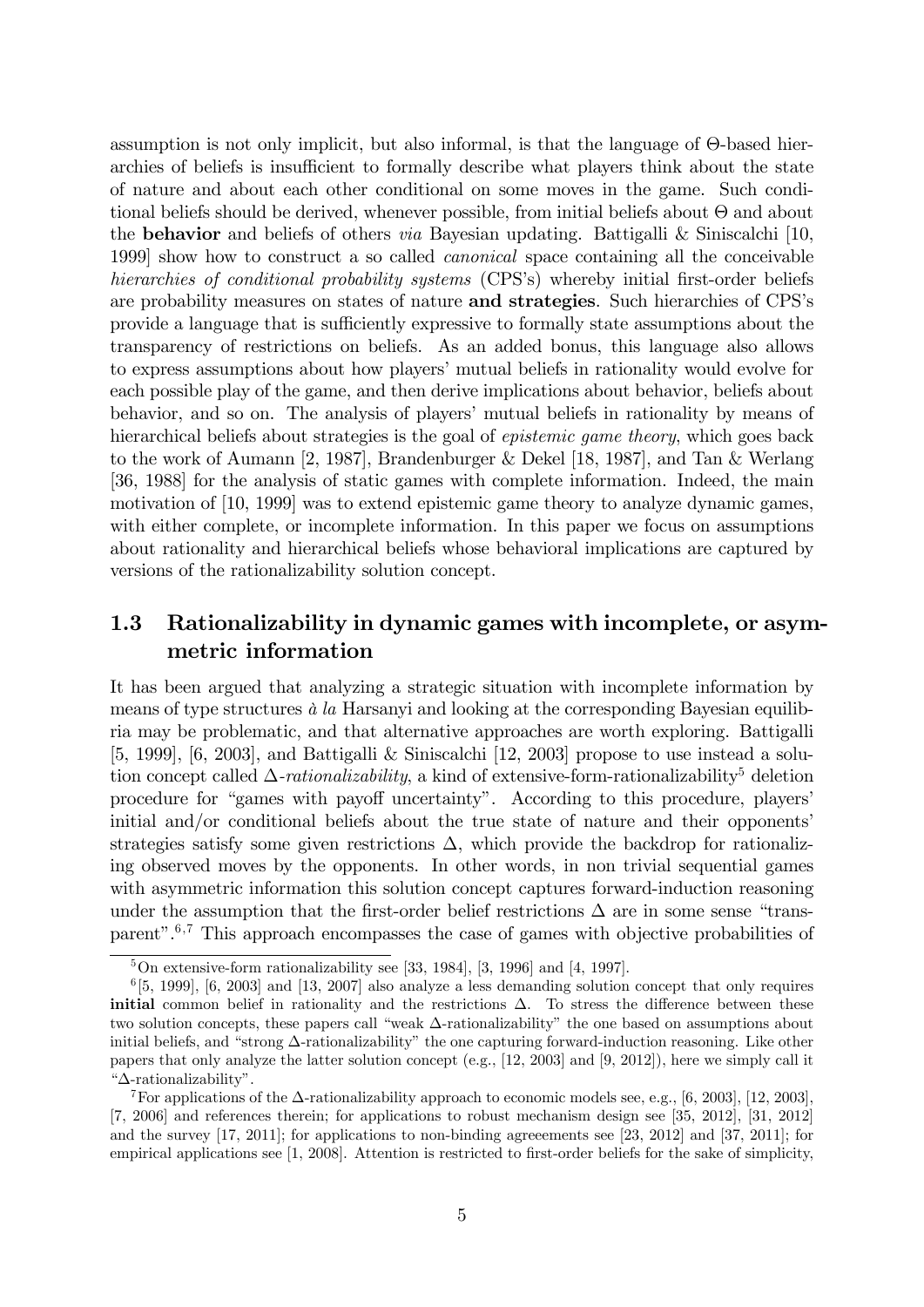chance moves, which may be asymmetrically observed, as well as incomplete-information games with hierarchical beliefs implicitly generated by (common or subjective) priors and information partitions on a set of states of nature  $\Theta$ . But the  $\Delta$ -rationalizability approach is broader in that it also allows to assume that certain restrictions on beliefs about behavior are made transparent by the context in which the game is played (cf. Battigalli & Friedenberg [8, 2009], [9, 2012]). In an asymmetric-information framework, joint restrictions on beliefs about states of nature, or chance moves, and beliefs about opponents' behavior may also be important. One such restriction  $-\frac{1}{2}$  expressible within the complete/asymmetric information framework  $-$  is that an individual regards the "strategy" of the chance/nature player as independent of the opponents' strategies (as in the previous illustrative example), which has been shown to be a crucial assumption underlying the traditional rationalizability concept for games with asymmetric information (see Battigalli et al. [16, 2011]).

#### 1.4 Epistemic analysis and strong belief

In our view, one can really understand a solution concept  $S$  that is meant to capture some kind of strategic reasoning only if  $S$  can be justified as the result of expressible assumptions about players' rationality and hierarchical beliefs.<sup>8</sup> In other words, solution concept  $\mathcal S$  should characterize the behavioral consequences of the underlying *epistemic* assumptions.<sup>9</sup> Such results are central to the epistemic game theory program. Here we show that  $\Delta$ -rationalizability characterizes forward-induction reasoning under transparency of the given first-order restrictions  $\Delta$ . The rest of this introduction discusses such characterization.

It is routine to extend the results of [18, 1987], [36, 1988] and show that, in static games,  $\Delta$ -rationalizability is justified by the following expressible assumptions:

(a) players are rational and there is correct and common belief in the restrictions  $\Delta$ (i.e., the restrictions  $\Delta$  are transparent),

(b) there is common belief of (a).

By the conjunction property of probability-one belief, this in turn is equivalent to the following expressible assumptions:

(a) players are rational and their beliefs satisfy the restrictions  $\Delta$ ,

(b) there is common belief of  $(a)$ .

These assumptions are represented by events in the canonical type structure containing all the conceivable belief hierarchies generated by the primitive uncertainty about states

as  $\Delta$ -rationalizability is meant to be a relatively simple reduction procedure whose implementation does not involve type structures and beliefs about beliefs. But restrictions on higher-order beliefs (not implied by the transparency of Örst-order beliefs restrictions) may well be appropriate in some applications; taking higher-order belief restrictions into account does not change the essential features of the approach. See, for example, the rationalizability analysis of Spence's model in [7, 2006]. Also, Theorem 4 (a straightforward extension of results due to Battigalli & Friedenberg [9, 2012]) provides a kind of equivalence between forward-induction reasoning under transparency of first-order and of higher-order beliefs.

 ${}^{8}$ Informally, we call "expressible" an assumption that can be stated using primitive terms and terms derived from primitive terms or other derived terms (see [16, 2011]).

<sup>&</sup>lt;sup>9</sup>More formally, we say that a collection of expressible assumptions  $\mathcal A$  justify a solution concept  $\mathcal S$ , or equivalently that S characterizes the behavioral implications of A, if for each player i and each piece of private information  $\theta_i$ , the set of strategies allowed by  $\mathcal A$  for  $\theta_i$  coincides with the set of strategies allowed by S for  $\theta_i$ .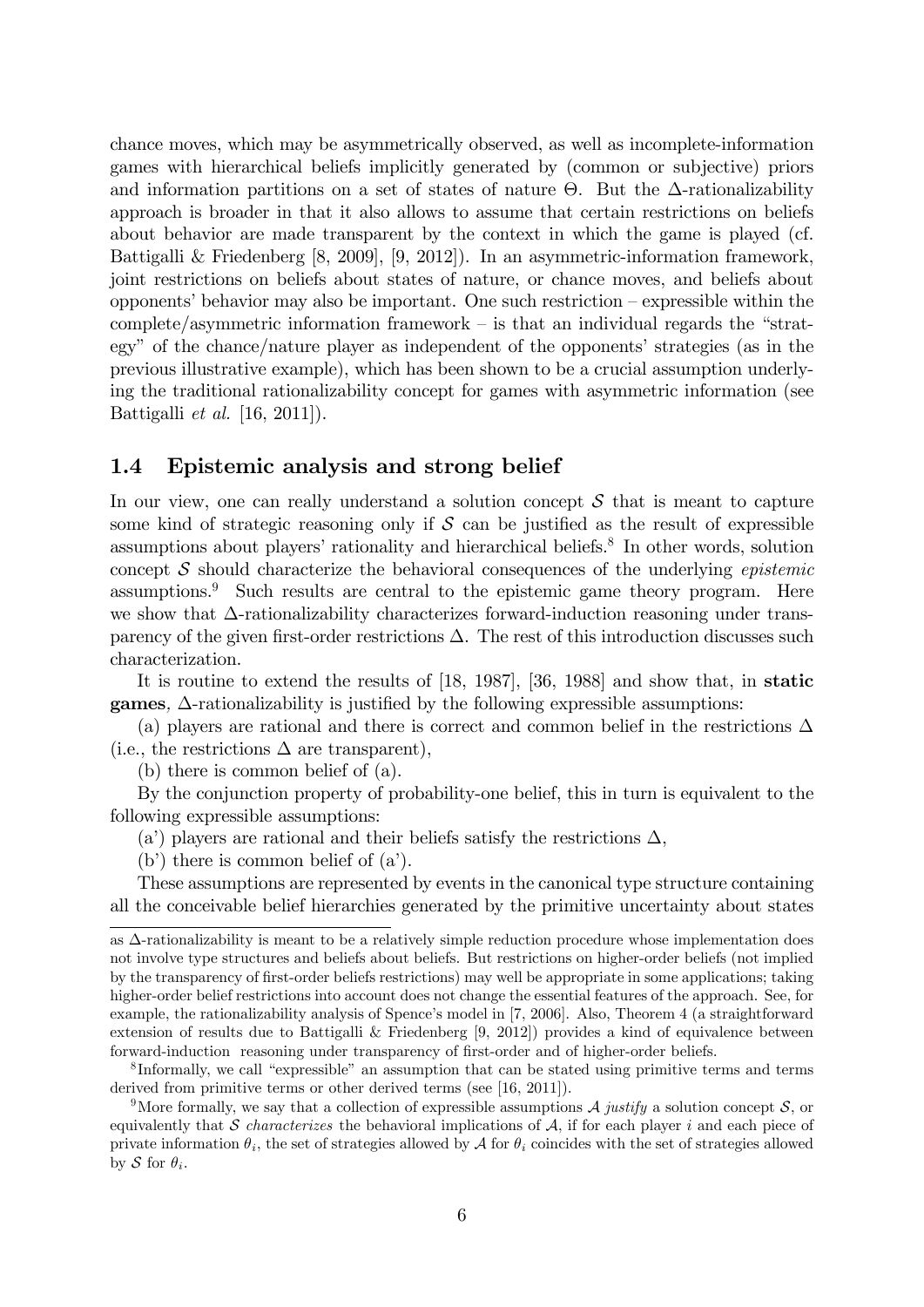of nature and actions (see [16, 2011]).

The epistemic justification of  $\Delta$ -rationalizability in dynamic games is more complex, and also more interesting. As we hinted above, this solution concept captures a forwardinduction principle. Loosely stated,  $\Delta$ -rationalizability rests on the assumption that each player i at each information set h ascribes to his opponents the "highest degree of strategic sophistication" consistent with h given  $\Delta$  (cf. Battigalli [3, 1996]). To illustrate, in the Beer-Quiche example analyzed above, Player 2 interprets Q as evidence that Player 1 observed w, even though, according to the solution, Q should not be played at all. Building on [10, 1999] and [11, 2002], Battigalli & Siniscalchi [13, 2007] provide a rigorous formalization of this principle based on the notion of "strong belief". Let  $\Omega$  be the canonical state space constructed in Battigalli & Siniscalchi [10, 1999]. Each  $\omega \in \Omega$ specifies a state of nature (and players' private information about it), a strategy profile and a profile of hierarchies of conditional beliefs. Furthermore, no hierarchy satisfying standard coherency conditions is ruled out. Say that player i strongly believes an event  $E$ if i believes  $E$  with probability one whenever his information set does not contradict  $E$ . It is important to note that a player may strongly believe the conjunction of two events  $E \cap F$  even if he does not strongly believe either E or  $F^{10}$ . For example, suppose  $E \cap F$  is the event "Eve and Frank go right", and David strongly believes  $E \cap F$ . Also assume that one of David's information sets corresponds to "either Eve or Frank did not go right", i.e.  $-E \cup F = \neg(E \cap F)$ . If David observes  $\neg E \cup F$ , he cannot believe (with probability one) both  $E$  and  $F$ , thus, he must give up on at least one of them. Suppose he gives up on E, i.e. he does not assign probability one to E conditional on  $\neg E \cup \neg F$ . Then David does not strongly believe  $E$  because he does not assign probability one to  $E$  conditional on an observation,  $(\neg E \cup \neg F)$ , that is consistent with E. By a similar argument, strong belief fails monotonicity: even if  $E \subseteq F$ , strong belief in E does not imply strong belief in  $F$ .<sup>11</sup> Since strong belief does not satisfy the standard conjunction and monotonicity properties, assumptions involving strong belief in multiple events must be stated and analyzed with care.

Say that there is *common strong belief* in event E at state  $\omega$  if the following assumptions hold at  $\omega$ :

 $A_E^1$ , all players strongly believe E

 $A_E^2$ , all players strongly believe  $E \cap A_E^1$ 

...  $A^{n+1}_E$  $E^{n+1}$ , all players strongly believe  $E \cap A_E^1 \cap ... \cap A_E^n$ etc.

Battigalli & Siniscalchi [13, 2007] proved the following extension of the static-game epistemic justification of  $\Delta$ -rationalizability given by assumptions (a')-(b'): a strategy profile s is strongly  $\Delta$ -rationalizable if and only if s is played at some state  $\omega$  where

 $(\alpha)$  players are rational (viz., conditional expected utility maximizers) and the restrictions  $\Delta$  hold,

 $(\beta')$  there is common strong belief in  $(\alpha')$ .

<sup>&</sup>lt;sup>10</sup>On the other hand, the conjunction of strong belief in  $E$  and strong belief in  $F$  implies strong belief in  $E \cap F$ .

<sup>&</sup>lt;sup>11</sup> Indeed, considering the same events and informational setup as above,  $E \cap F \subseteq E, F$ , but we have just shown that strong belief in  $E \cap F$  does not imply strong belief in both E and F. Thus, monotonicity does not hold.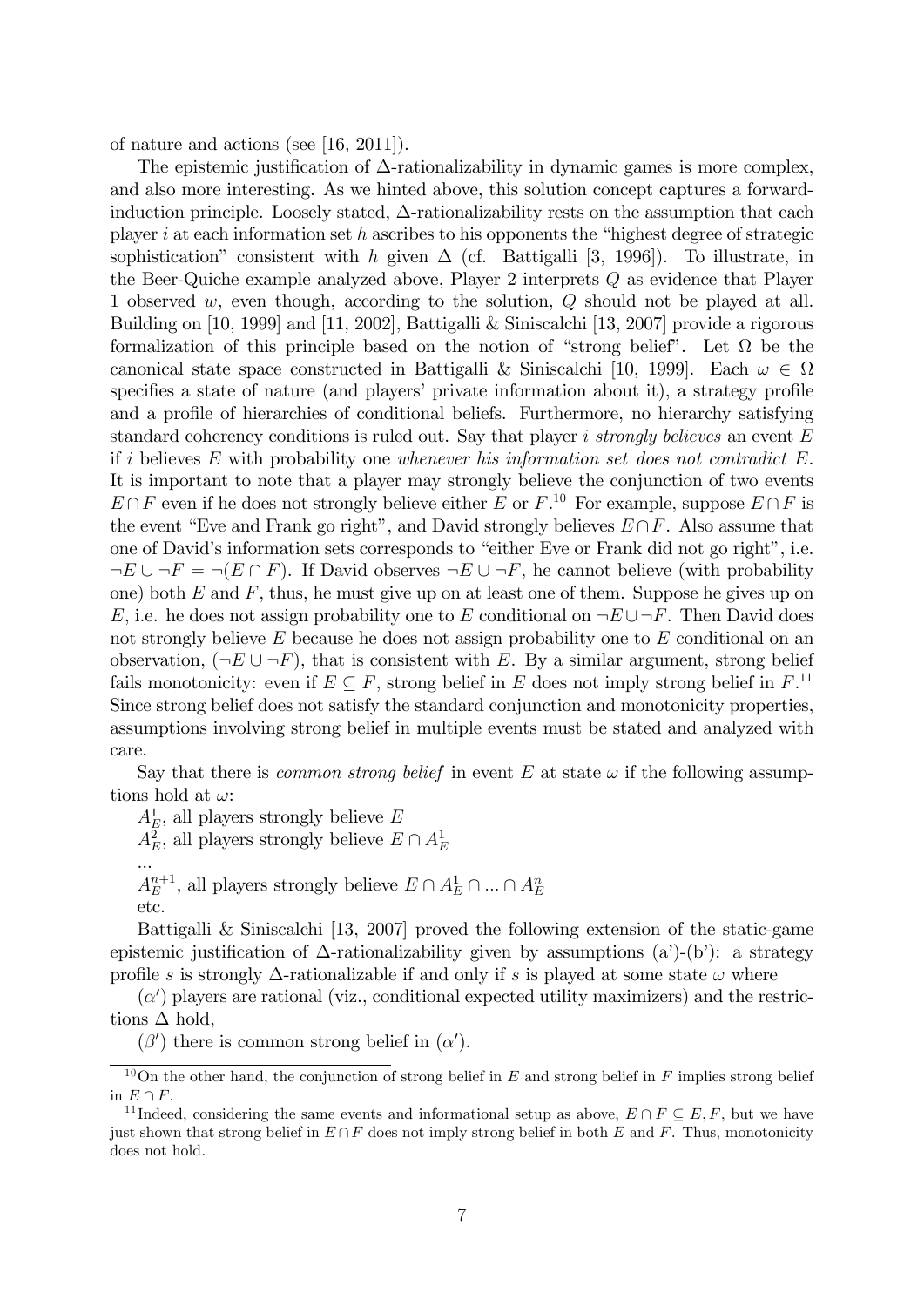The previous result assumes that the restrictions  $\Delta$  hold, but it does **not** assume that they are **transparent**. Consider, for example, the first-order belief restrictions  $\Delta$  for the Beer-Quiche game under the complete information scenario. Since s (surly) is a realization of a chance move given by a commonly known urn, it seems plausible to assume that it is transparent that each player initially assigns probability 0:9 to s. Now, according to epistemic assumption  $(\beta')$ , there must be common belief at the beginning of the game that each player initially assigns probability 0:9 to s, but such common belief about initial first-order beliefs does not necessarily hold after a move by Player 1. Furthermore,  $(\beta')$ does not require Player 1 to believe that such common belief would persist. Indeed  $(\beta')$ allows Player 1 to believe that if he made a move that Player 2 cannot "rationalize", then Player 2 would stop believing that 1 believes that 2 initially assigns probability 0.9 to s. Does this matter? Would the behavioral implications change if the restrictions  $\Delta$  were assumed to be transparent? Answering this question requires careful analysis.

#### 1.5 Our contribution

In this paper we extend the static-game epistemic analysis given by assumptions (a)-(b) above: a strategy profile s is  $\Delta$ -rationalizable if and only if s is played at some state of the world  $\omega$  where

 $(\alpha)$  players are rational and there is correct common belief in  $\Delta$  at every node (i.e.,  $\Delta$ ) is transparent),

 $(\beta)$  there is common strong belief in  $(\alpha)$ .

We give the following interpretation. Suppose that due to some pre-game history such as public information about the composition of an urn, shared experience, or a social convention, the restrictions  $\Delta$  are transparent. This provides a backdrop, or *context*, for forward-induction reasoning as expressed by the assumptions  $(\alpha)$ - $(\beta)$  stated above: In other words, while making inferences about the opponents by rationalizing their past moves, players never consider states of the world inconsistent with the transparency of  $\Delta$ . We show that  $\Delta$ -rationalizability allows to derive the behavioral consequences of these assumptions when the analyst knows  $\Delta$ , for example because  $\Delta$  reflects objective probabilities made transparent in an experimental setting, or  $\Delta$  is given by some commonly known statistics. Our result also allows to answer the previous question: assumptions  $(\alpha')$ - $(\beta')$ , whereby restrictions  $\Delta$  are not transparent, have the same behavioral implications of  $(\alpha)$ - $(\beta)$ , as both are characterized by  $\Delta$ -rationalizability.

Besides  $\Delta$ -rationalizability, we also consider a "naïve"  $\Delta$ -rationalizability algorithm used in  $[12, 2003]$ , which is more similar in spirit to Pearce's  $[33, 1984]$  original definition of rationalizability for extensive-form games. We show that this algorithm is not conceptually correct for arbitrary restrictions  $\Delta$ , but it is equivalent to  $\Delta$ -rationalizability (hence it does capture the epistemic assumptions it was meant to capture) if  $\Delta$  satisfies a property of "closedness under composition". We argue that this property holds in a wide range of interesting cases. Users of  $\Delta$ -rationalizability mostly cite [12, 2003] as a reference for this concept. It is therefore important for them to be aware that the "naïve" solution algorithm defined there is sound only when it is equivalent to the  $\Delta$ -rationalizability solution concept originally defined in  $[5, 1999]$  and epistemically justified here.

A minor, but in our view non-negligeble contribution of this paper is that we consider very general extensive-game forms, allowing for several players, imperfectly observed ac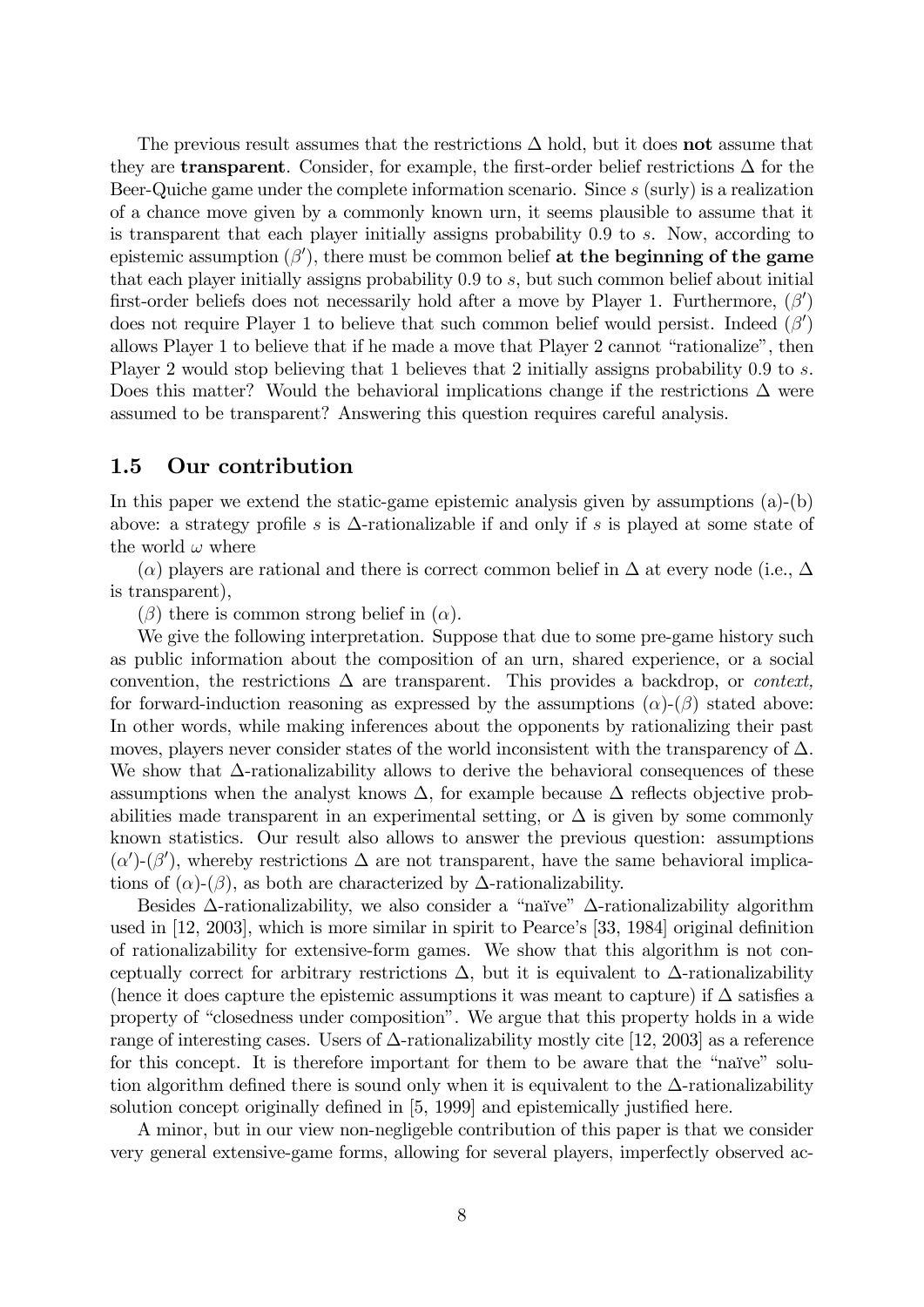tions, simultaneous moves by subsets of players, chance moves and lack of common knowledge of the payoff functions, whereas all the papers mentioned above make simplifying assumptions in some of these dimensions. We do not make too much of this, as it is quite clear that in the cited literature such assumptions are made mainly for notational convenience. But we point out that our analysis, besides confirming some claims of possible generalizations made in those papers, allows to represent formally and to compare the complete- vs incomplete-information interpretations of well known models and examples of the literature, such as the Beer-Quiche game analyzed above. As argued in the discussion of that example, this helps shed light on the differences between the completeinformation scenario with asymmetric information about an initial chance move, and the incomplete information scenario. In particular, our framework and results help to better compare ex ante and interim rationalizability in dynamic Bayesian games, adding to the static analysis of Battigalli et al. [16, 2011].

The rest of the paper is structured as follows: Section 2 gives the preliminary concepts about dynamic games with asymmetric information and interactive conditional beliefs; Section 3 provides the epistemic justification of  $\Delta$ -rationalizability and compares it with the "naïve" reduction algorithm of  $[12, 2003]$ ; Section 4 concludes with a discussion of the case when the transparent restrictions on beliefs are not given to the analyst; the Appendix provides a formal analysis of the Beer-Quiche game and collects all the proofs.

## 2 The framework

In this section we present the building blocks of our analysis: dynamic games with payoff uncertainty (subsection 2.1), systems of conditional probabilities (subsection 2.2), type structures (subsection 2.3), rationality (subsection 2.4), and belief operators, i.e., the language we need to express our assumptions about interactive beliefs (subsection 2.5).

#### 2.1 Dynamic Games with Payoff Uncertainty

We consider dynamic games allowing simultaneous moves, imperfect information about past moves and lack of common knowledge of payoff functions, i.e. incomplete information. Since our formal representation is not standard, we provide a detailed description.

We describe the rules of interaction of the dynamic game under consideration using the following primitive objects: $12$ 

- A set I of players, plus the chance pseudo Player 0. We let  $I_0 = \{0\} \cup I$  denote the extended players' set.
- For each  $i \in I_0$ , a set of *actions*  $A_i$ ; for each non-empty subset  $J \subseteq I_0$ , we let  $A_J = \prod_{i \in J} A_i$  denote the set of action profiles for players in J.

<sup>&</sup>lt;sup>12</sup>Cf. Osborne-Rubinstein [32, 1994], chapters 6, 11.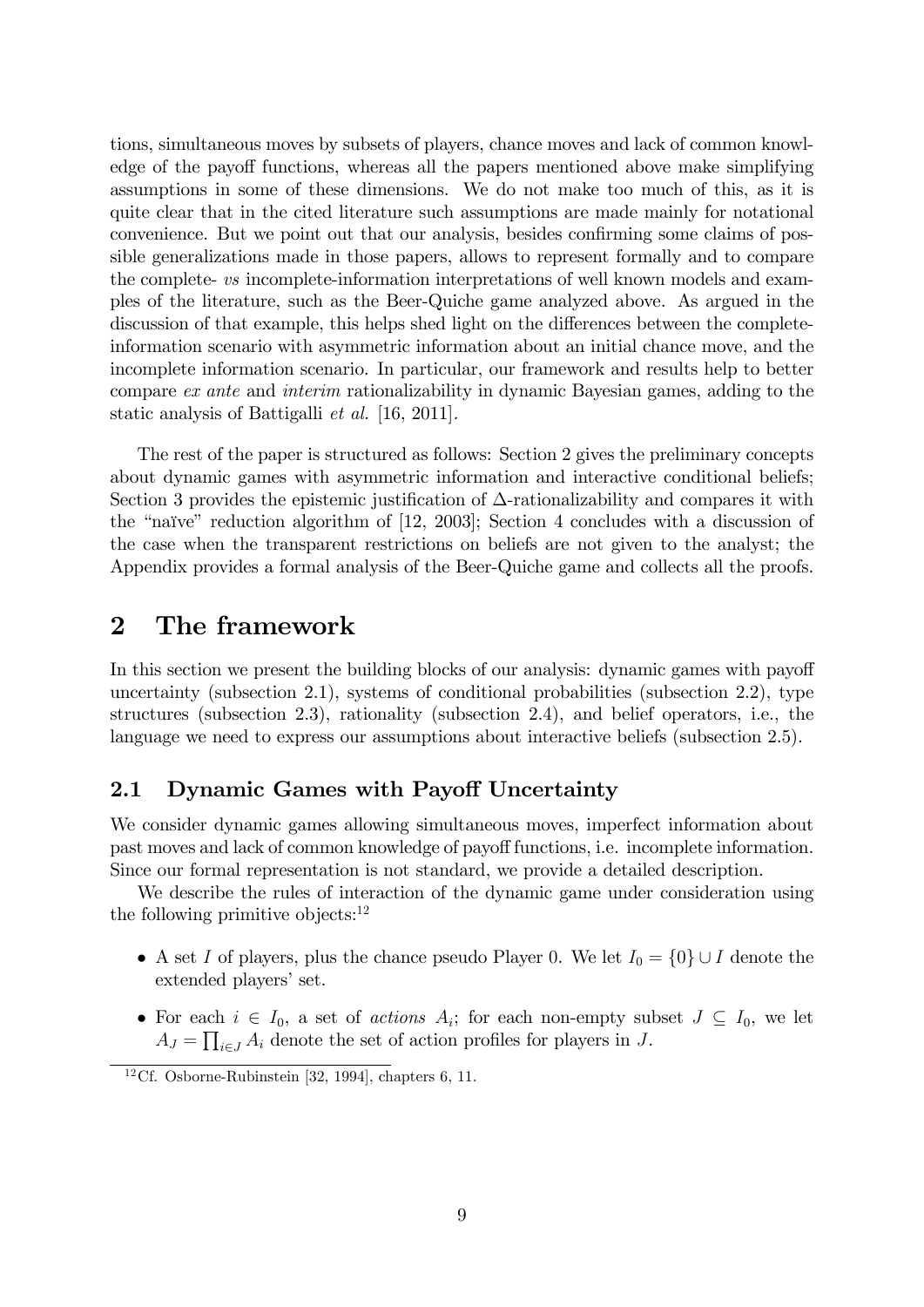• A finite set of histories<sup>13</sup>

$$
X \subseteq \left(\bigcup_{\emptyset \neq J \subseteq I_0} A_J\right)^{< \mathbb{N}},
$$

that is, sequences of action profiles  $x = (a^1, ..., a^\ell)$  with  $a^k = (a_i^k)_{i \in J}$  for some non-empty  $J \subset I_0$ .

- A player correspondence  $\iota: X \to 2^{I_0}$  such that  $(a^1, ..., a^{\ell-1}, a^{\ell}) \in X$  if and only if  $\iota(a^1,...,a^{\ell-1}) \neq \emptyset$  and  $a^{\ell} \in A_{\iota(a^1,...,a^{\ell-1})}; \iota(x)$  is the set of *active* players at x.
- For each player  $i \in I$ , an *information partition*  $\overline{H}_i$  of the set  $\{x : i \in \iota(x)\}\$ histories at which  $i$  is active.

By assumption, every prefix of a history in X (including the *empty history*  $\varnothing$ ) is also in X, thus X endowed with the precedence "prefix-of" relation is a tree with root  $\emptyset$ . The set  $\{a_{\iota(x)} : (x, a_{\iota(x)}) \in X\}$  of feasible action profiles at history x is – by assumption - a Cartesian **product** of  $|\iota(x)|$  subsets of actions. The information partition  $\bar{H}_i$  is such that, for every  $h \in \overline{H}_i$  and  $x, y \in h$ , player i has the same set of feasible actions at x and y; furthermore  $\bar{H}_i$  satisfies **perfect recall**.<sup>14</sup> As a matter of notation, we let  $\bar{H}_0$  be the finest partition of  $\{x \in X : 0 \in \iota(x)\}\$ . Auxiliary notation and definitions, plus two key additional objects are compiled in the table below; comments will follow. Additional, derived objects (such as "strategies") will be introduced later as needed.

| <b>Name</b>                         |          | Notation   Definition                                             |
|-------------------------------------|----------|-------------------------------------------------------------------|
| Terminal histories                  | Z        | ${z \in X : \iota(z) = \emptyset}$                                |
| Actions at h for $i \in \iota(h)$   | $A_i(h)$ | $proj_{A_i} {a_{\iota(x)} : (x, a_{\iota(x)}) \in X}$ $(x \in h)$ |
| <i>Strict precedence</i> relation   |          | $x \prec y \Leftrightarrow [x \text{ strict prefix of } y]$       |
| <i>Weak precedence</i> relation     |          | $x \preceq y \Leftrightarrow [x \text{ weak prefix of } y]$       |
| States of nature                    | $\Theta$ | $\Theta = \Theta_0 \times \Theta_1 \times  \times \Theta_{ I }$   |
| <i>Payoff function</i> of $i \in I$ | $u_i$    | $u_i : \Theta \times Z \to \mathbb{R}$                            |

Note that the information structure defined above only describes information about past moves, including chance moves. If each information set  $h$  is a singleton, we say that there are *observed actions*. If  $-$  on top of this  $-$  only one player is active at each history we say that the game has *perfect information*.<sup>15</sup>

In order to model payoff uncertainty, i.e. incomplete information about payoff functions, we introduce a nonempty and **finite** product set of "conceivable" parameter values  $\Theta$  and the parametrized payoff functions  $u_i : \Theta \times Z \to \mathbb{R}$   $(i \in I)$ . For every player  $i \in I$ , each element  $\theta_i \in \Theta_i$  represents Player *i*'s private information about the unknown aspects of the game; we call it Player *i*'s *information type*. The set  $\Theta_0$  (the "information type of

<sup>14</sup>No information set  $h \in \overline{H}_i$  contains two ordered histories; furthermore, whenever  $y', y'' \in h \in \overline{H}_i$ ,  $x' \in \hat{h} \in \overline{H}_i$  and  $(x', a') \preceq y'$ , there is a history  $(x'', a'')$  such that  $x'' \in \hat{h}$ ,  $(x'', a'') \preceq y''$  and  $a'_i = a''_i$ .

<sup>&</sup>lt;sup>13</sup>For any given set Y,  $Y^{\leq N}$  denotes the set of finite sequences of elements of Y, including the *empty* sequence  $\emptyset$ , that is,  $Y^{\leq \mathbb{N}} = \bigcup Y^n$  with  $Y^0 = \{\emptyset\}.$  $n \in \mathbb{N} \cup \{0\}$ 

 $15$ This is not to be confused with "complete information", which means that all the rules of the game and players' preferences over consequences are common knowledge. Indeed we allow for the opposite, if there is payoff uncertainty, there is incomplete information.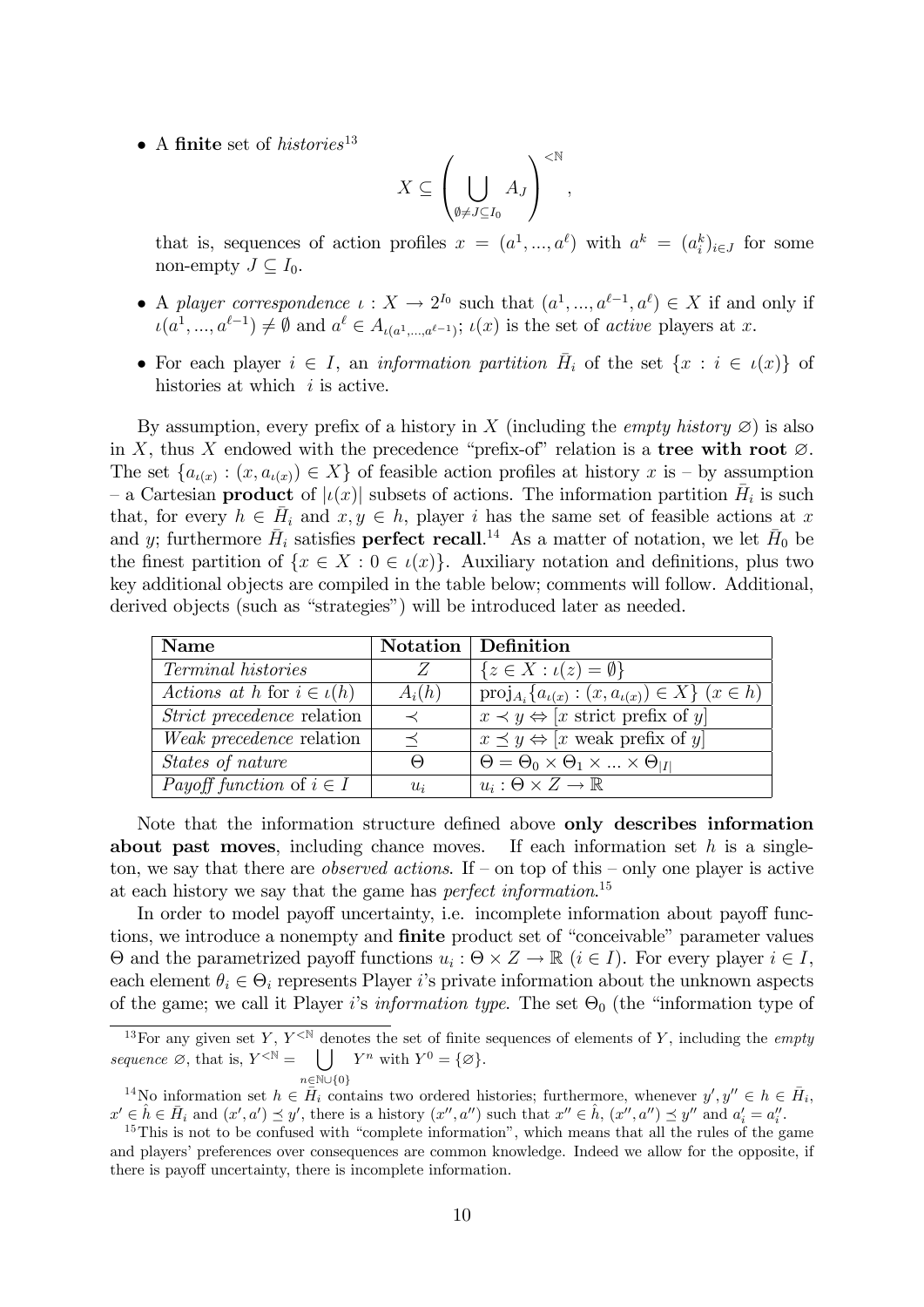Player  $0$ <sup>n</sup>) represents any residual uncertainty about payoffs that remains after pooling players' private information. We often refer to profile  $\theta = (\theta_i)_{i \in I_0}$  as the state of nature. Appending the states of nature to the game tree specified above we obtain an *arbores*cence, that is, a collection of trees  $(\Theta \times X, \prec)$  where  $(\theta, x) \prec (\theta', x')$  if and only if  $\theta = \theta'$ and  $x \prec x'$ . The elements of the information partition  $\overline{H}_i$  are related to, but distinct from the information sets of the graphical representation of the game as an arborescence: when information  $h \in \overline{H}_i$  about past moves is combined with the information-type  $\theta_i$ , we obtain the "traditional" information sets  $[\theta_i, h] = \{(\theta', x') : \theta'_i = \theta_i, x' \in h\}$  in the arborescence. Also observe that, with this formulation, the actions available to players at any given history do not depend on their information-type. This restriction could be removed, at the expense of additional notation; our results do not depend upon it in a crucial way.<sup>16</sup>

For instance, in a pure "private-values" setting, Player i's payoff depends solely upon  $\theta_i$  and the terminal history reached. At the opposite extreme, in a "common-values" environment, players' payoffs at any terminal history depend only upon  $\theta_0$ ; in this case, each player's information type  $\theta_i$  is interpreted as payoff-irrelevant private information, which may be correlated with  $\theta_0$  according to some other player's subjective beliefs. We include "Player 0" and the residual uncertainty  $\theta_0$  in our framework (adding some notational complexity) because it is important in economic applications, and because it helps relate our work to the recent literature on rationalizability in games with incomplete information. Also, as we clarify in Example 1, moves by Player 0 are interpreted as chance moves. Our notation allows us to formally distinguish games with imperfect information about an initial chance move (such as poker) from games with incomplete information. We do not specify the probabilities of chance moves in our description of the game because they will be part of the transparent restrictions on beliefs to be introduced later.<sup>17</sup> One can show that under suitable continuity assumptions our analysis can be extended to games with infinite horizon and finite action sets, and to games with compact action sets in the last stage and finite action sets in previous stages. $^{18}$ 

We call the structure

$$
\Gamma = \left \langle I, X, \iota, \Theta_0, \left(\Theta_i, \bar{H}_i, u_i \right)_{i \in I} \right \rangle
$$

described so far *game with payoff uncertainty*. It would be perfectly legitimate to call  $\Gamma$  "game with incomplete information",<sup>19</sup> but we refrain from doing so because this expression is mostly used to refer to Bayesian games. The difference between a Bayesian game and a game with payoff uncertainty is that the former specifies (implicitly) players hierarchies of initial beliefs about the state of nature (or, at least, its payoff-relevant component). We shall introduce hierarchies of beliefs of a much richer kind later on in order to obtain a language that allows us to express assumptions about players' rationality and beliefs, and derive the behavioral implications of these assumptions.

 $16$ Battigalli [6, 2003] allows for type-dependent actions sets.

<sup>&</sup>lt;sup>17</sup>Our framework allows for the possibility that players do not have common beliefs about the probabilities of chance moves.

<sup>&</sup>lt;sup>18</sup>The construction of a canonical type structure  $\dot{a}$  la Battigalli & Siniscalchi applies to this more general setting (see [10, 1999] and [6, 2003]). The extension of the main epistemic characterization result of this paper involves, directly or indirectly, a measurable selection argument (see [14, 2012]).

<sup>&</sup>lt;sup>19</sup> Exhibits *complete information* if the payoff map  $\theta \mapsto (u_i(\theta, \cdot))_{i \in I}$  is constant (which is trivially true when  $\Theta$  is a singleton), otherwise  $\Gamma$  has *incomplete information*.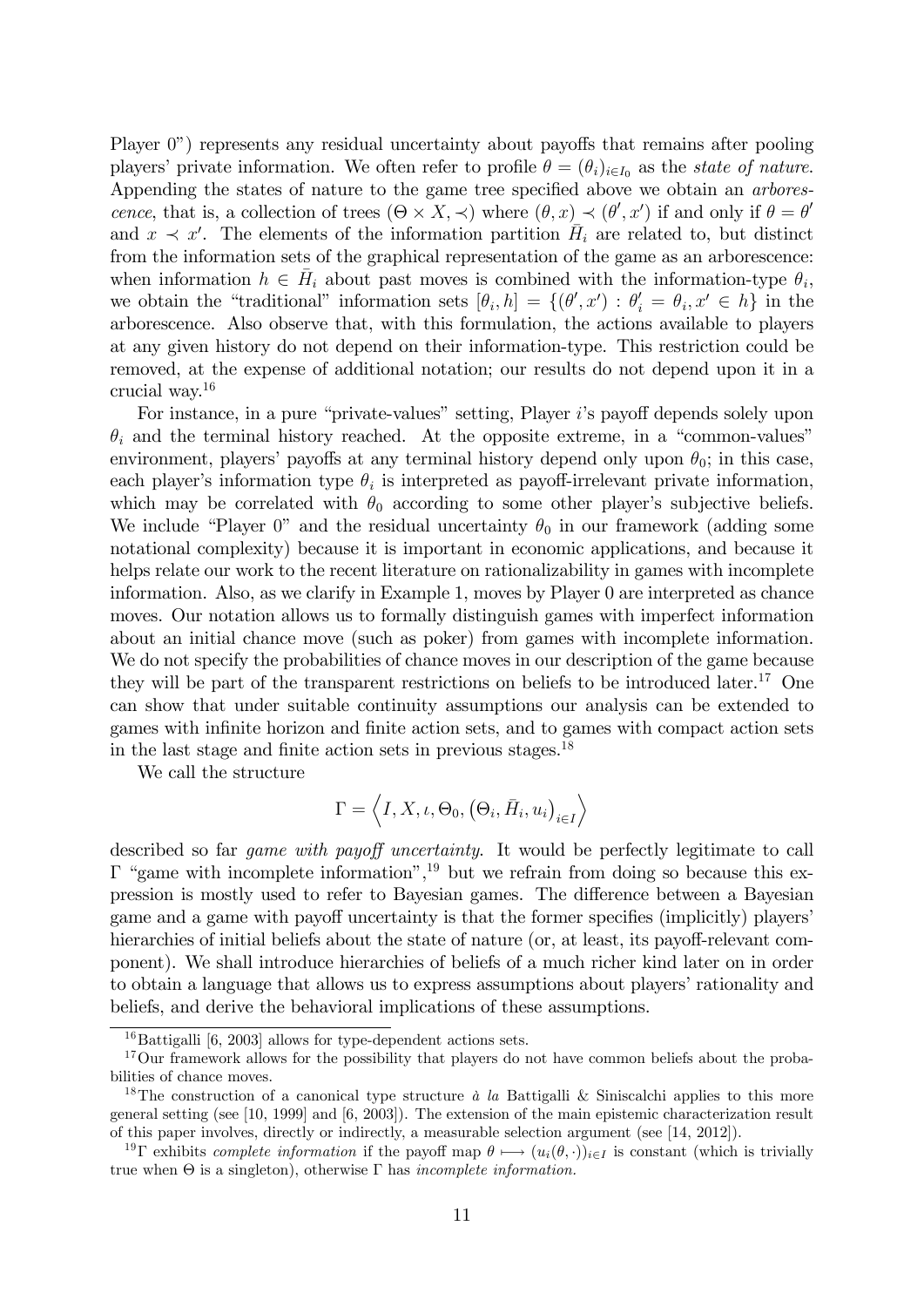Example 1 To illustrate our notation, consider the Beer-Quiche game depicted in Figure 1 of the Introduction. As we said, our formalism allows us to distinguish two different scenarios.

 $(1)$  In the complete-information scenario, the nodes of Figure 1 correspond to histories: first Player 0 (Chance) chooses  $a_0 \in \{s, w\}$ , Player 1 observes this move, Player 2 does not, and the game is common knowledge. In this case,  $\Theta_i = {\overline{\theta}_i}$  (a singleton) for  $i = 0, 1, 2, X \setminus Z = \{ \varnothing \} \cup \{ s, w \} \cup (\{ s, w \} \times \{ B, Q \}), Z = \{ s, w \} \times \{ B, Q \} \times \{ f, d \},$  $u(\emptyset) = \{0\}, A_0(\emptyset) = \{s, w\}, \overline{H_1} = \{\{s\}, \{w\}\}, \overline{H_2} = \{\{(s, B), (w, B)\}, \{(s, Q), (w, Q)\}\}\$ and the rest is obvious.

 $(2)$  In the incomplete-information scenario, the nodes of Figure 1 correspond to state-ofnature/history pairs  $(\theta, x)$ : Player 1 starts the game knowing his true payoff type, s or w, the pseudo-player 0 can be omitted, and we have:  $\Theta_2 = {\overline{\theta}_2} \left( \overline{a} \text{ singleton} \right), \Theta_1 = \{s, w\},\$  $X \setminus Z = \{\varnothing\} \cup \{B, Q\}, Z = \{B, Q\} \times \{f, d\}, \overline{H}_1 = \{\{\varnothing\}\}, \overline{H}_2 = \{\{B\}, \{Q\}\}, \text{ and the }$ rest is obvious.

The probabilities of s and w are not part of the description of the game. They will be described as transparent features of players' systems of beliefs.

#### 2.2 Conditional Probability Systems

As the game progresses, players update and/or revise their beliefs in light of newly acquired information. In order to account for this process, we represent beliefs by means of conditional probability systems (Renyi [34, 1955]).

Fix a player  $i \in I$ . For a given **compact**<sup>20</sup> metrizable topological space Y with Borel sigma-algebra  $\mathcal{B}(Y)$ , consider a non-empty, **countable** (finite or denumerable) collection  $\mathcal{C}_i \subseteq \mathcal{B}(Y)$  of events such that  $\emptyset \notin \mathcal{C}_i$ . The interpretation is that Player i is uncertain about the "true" element  $y \in Y$ , and  $C_i$  is a collection of conditioning events (or "relevant") hypotheses") concerning a "discrete" component of  $y$  observable by Player  $i$ .

**Definition 1** A conditional probability system (or CPS) on  $(Y, C_i)$  is a mapping

$$
\mu(\cdot|\cdot): \mathcal{B}(Y) \times \mathcal{C}_i \to [0,1]
$$

satisfying the following axioms: $^{21}$ 

**Axiom 1** For all  $C \in \mathcal{C}_i$ ,  $\mu(C|C) = 1$ .

**Axiom 2** For all  $C \in \mathcal{C}_i$ ,  $\mu(\cdot|C)$  is a probability measure on Y.

**Axiom 3** For all  $E \in \mathcal{B}(Y)$ ,  $B, C \in \mathcal{C}_i$ , if  $E \subseteq B \subseteq C$  then  $\mu(E|B)\mu(B|C) = \mu(E|C)$ .

The set of probability measures on Y will be denoted by  $\Delta(Y)$ ; we shall endow it with the topology of weak convergence of measures. The set of conditional probability systems on  $(Y, \mathcal{C}_i)$  can be regarded as a subset of  $[\Delta(Y)]^{C_i}$  endowed with the product topology, a compact metrizable space.

<sup>20</sup>Compactness of the relevant spaces is assumed for simplicity, it can be relaxed with some additional technical complications.

<sup>&</sup>lt;sup>21</sup> $(\Omega, \mathcal{A}, \mathcal{C}_i, \mu)$  is called *conditional probability space* in [34, 1955].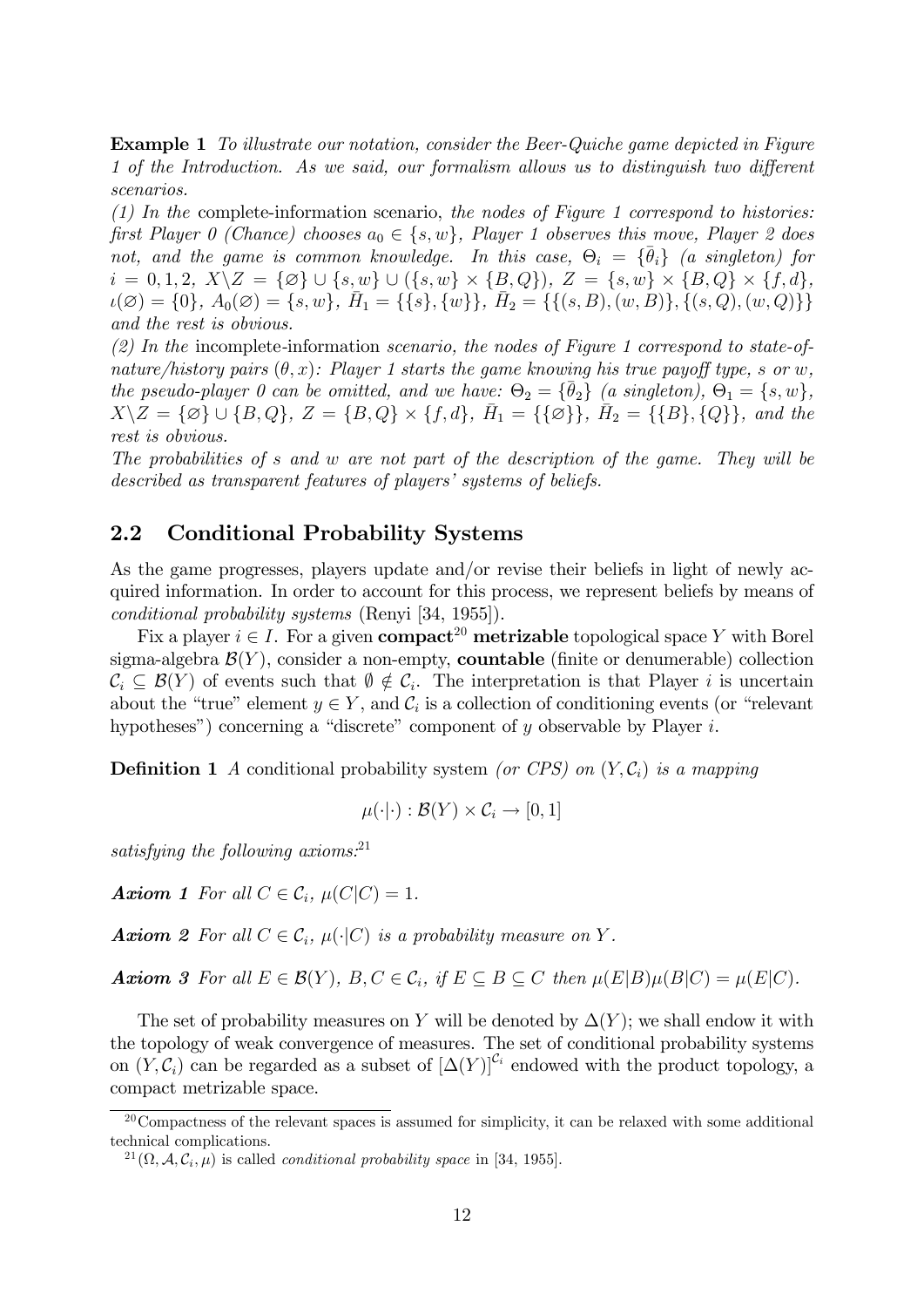Throughout this paper, we shall be interested solely in "relevant hypotheses" corresponding to the event that a certain information set  $h$  has occurred, plus the empty information corresponding to the beginning of the game. Each player is uncertain about the combination of information-types and strategies of his opponents, including chance. Beliefs about such primitive uncertainty are called *first-order beliefs*. The "relevant hypothesesî correspond to the sets of type-strategy pairs consistent with information sets. To make this formal, we introduce additional notation and definitions of derived objects, summarized in the following table:

| <b>Name</b>                                | <b>Notation</b>                | Definition                                                                                             |
|--------------------------------------------|--------------------------------|--------------------------------------------------------------------------------------------------------|
| <i>Extended inform. structure</i> of i     | $H_i$                          | $H_i\cup\{\varnothing\}$                                                                               |
| <i>Opponents</i> of <i>i</i> (with chance) | $-i$                           | $I_0 \backslash \{i\}$                                                                                 |
| Strategies of $i \in I_0$                  | $S_i$                          | $\prod_{h \in \bar{H}_i} A_i(h)$                                                                       |
| Strategy profiles $(\text{of } -i)$        | $S(S_{-i})$                    | $\prod_{i\in I_0} S_i \left( \prod_{j\in I_0\setminus\{i\}} S_j \right)$                               |
| Outcome function                           | $\zeta: S \to Z$               | $\overline{\zeta(s)}$ terminal history given by s                                                      |
| Strat. profiles consistent with h          | S(h)                           | $\{s \in S : (\exists x \in h)(x \prec \zeta(s))\}\$                                                   |
| Strategies of $i(-i)$ cons. with h         | $S_i(h)$ $(S_{-i}(h))$         | $\text{proj}_{S_i}S(h)$ ( $\text{proj}_{S_i}S(h)$ )                                                    |
| Type-strategy pairs                        | $\Sigma_i$                     | $\Theta_i \times S_i$                                                                                  |
| Profiles of $(-i)$ type-strat. pairs       | $\Sigma(\Sigma_{-i})$          | $\prod_{i\in I_0}(\Theta_i\times S_i) \left(\prod_{j\in I_0\setminus\{i\}}(\Theta_j\times S_j)\right)$ |
| Type-strategy pairs cons. with $h$         | $\Sigma_i(h)$                  | $\Theta_i \times S_i(h)$                                                                               |
| Profiles of $(-i)$ pairs cons. with h      | $\Sigma(h)$ $(\Sigma_{-i}(h))$ | $\prod_{i\in I_0}\Sigma(h)\left(\prod_{j\in I_0\setminus\{i\}}\Sigma_j(h)\right)$                      |

Perfect recall implies that the extended information structure  $H_i$  (endowed with the obvious precedence relation derived from  $\langle \rangle^2$  is a tree with root  $\{\varnothing\}$ . By assumption, if  $i \in \iota(\varnothing)$  then  $\{\varnothing\} \in \bar{H}_i = H_i$ .<sup>23</sup> The sets  $S(h)$  provide a strategic-form representation of the information structure of each player. Perfect recall implies that if  $h \in H_i$  then  $S(h)$  and  $\Sigma(h)$  can be factored as  $S(h) = S_i(h) \times S_{-i}(h)$  and  $\Sigma(h) = \Sigma_i(h) \times \Sigma_{-i}(h)$ . To illustrate, in the incomplete-information version of the Beer-Quiche game in part (2) of Example 1, we have  $\Sigma_1 = \{s, w\} \times \{B, Q\}$ ,  $\Sigma_1(\{B\}) = \{s, w\} \times \{B\}$ ,  $\Sigma_1(\{Q\}) =$  $\{s, w\} \times \{Q\}$ ; these subsets correspond to the conditioning events for Player 2. An information-type/strategy pair in  $\Sigma_i$  is denoted  $\sigma_i$  whenever we do not have to refer specifically to the information component  $\theta_i$  or the strategy component  $s_i$ .

Player  $i$ 's first-order beliefs about the state of nature and his opponents' behavior may be represented by taking probability measures in  $\Delta(\Sigma_{-i})$  and letting  $C_i = \{C \subseteq \Sigma_{-i} :$  $(\exists h \in H_i)(C = \Sigma_{-i}(h))$ .<sup>24</sup> Since  $C_i$  is indexed by  $H_i$ , we denote the collection of CPS's on  $(\Sigma_{-i}, \mathcal{C}_i)$  thus defined by  $\Delta^{H_i}(\Sigma_{-i})$ . Since  $\Sigma_{-i}$  and  $H_i$  are finite,  $\Delta^{H_i}(\Sigma_{-i})$  is easily seen to be a closed subset of the Euclidean  $|H_i| \times |\Sigma_{-i}|$ -space.

<sup>22</sup>That is,  $(h \prec h') \Leftrightarrow ((\forall x' \in h')(\exists x \in h)(x \prec x')).$ 

<sup>&</sup>lt;sup>23</sup>If the information set of i containing  $\varnothing$  also contained another node, then it would contain two nodes on the same path, thus violating perfect recall.

<sup>&</sup>lt;sup>24</sup>If two information sets  $h, h' \in H_i$  differ only because of moves of i, then  $\Sigma_{-i}(h) = \Sigma_{-i}(h')$ . Thus, the cardinality of  $H_i$  may be smaller than the cardinality of  $C_i$ :  $|H_i| \leq C_i$ . This redundancy is innocuous in our analysis.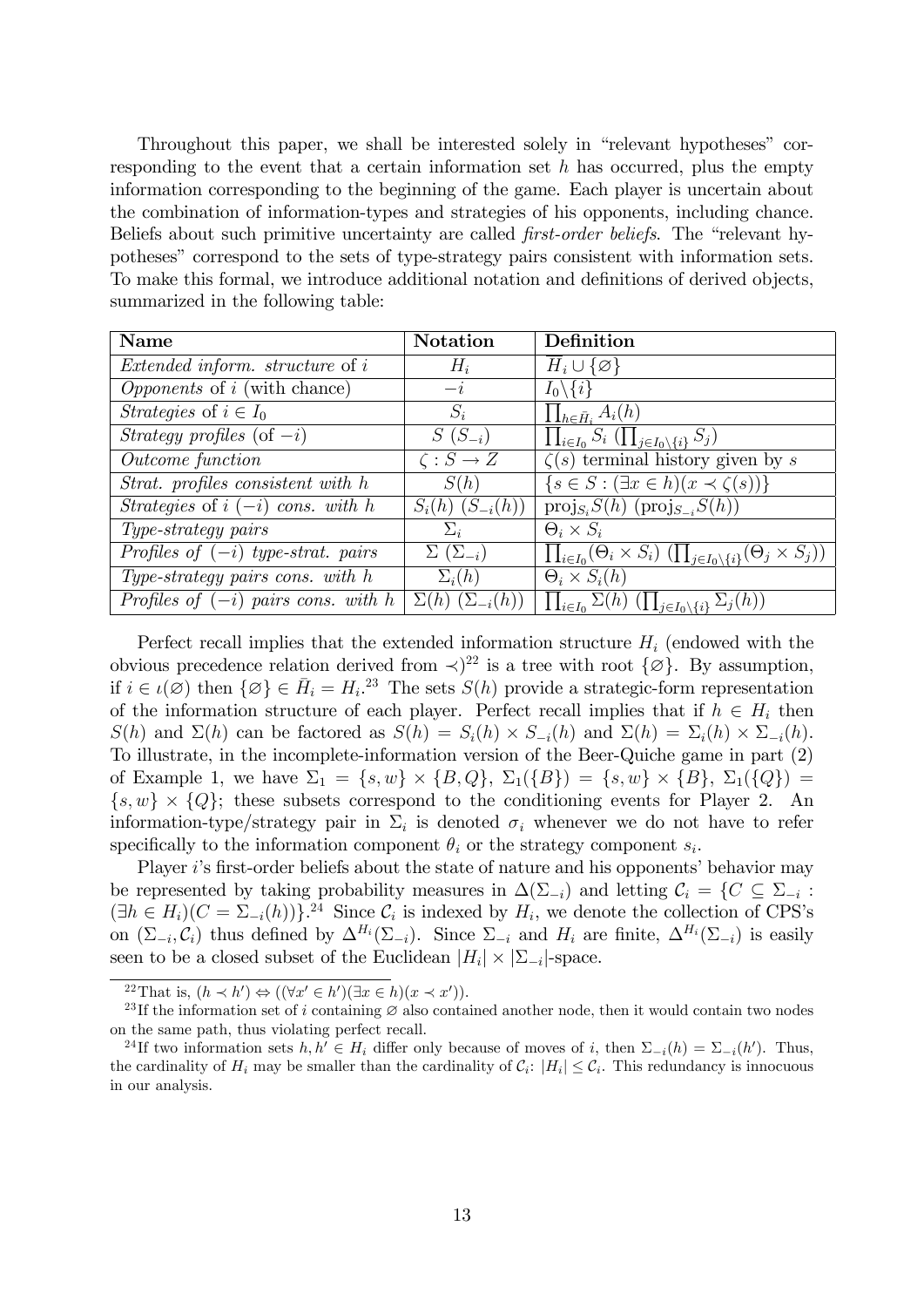#### 2.3 Type Structures

Next we introduce our representation of hierarchical conditional beliefs (see Battigalli & Siniscalchi [10, 1999], [11, 2002]). To represent Player is higher-order beliefs, we consider a compact metrizable set of "possible worlds"  $\Omega = \prod_{i \in I_0} \Omega_i$ , where  $\Omega_i \subseteq \Sigma_i \times T_i$ ,  $proj_{\Sigma_i}\Omega_i = \Sigma_i$ , and  $T_0 = \{t_0\}$  is a singleton that we introduce for notational convenience. Elements of the compact metrizable spaces  $T_i$  will be interpreted as "epistemic types" of  $i \in I$ ; elements of  $\Omega_i$  are "states of i" comprising his information type  $\theta_i$ , strategy  $s_i$ and epistemic type  $t_i$ . Condition  $proj_{\Sigma_i} \Omega_i = \Sigma_i$  means that every  $\sigma_i \in \Sigma_i$  is possible at some state, but we allow for the possibility that some  $(\theta_i, s_i, t_i) \in \Sigma_i \times T_i$  does not belong to  $\Omega_i$  because the possible beliefs of i about the opponents may depend on his **information type.** Consistently with our previous notation, we let  $T_{-i} = \prod_{j \in I_0 \setminus \{i\}} T_j$ and  $\Omega_{-i} = \prod_{j\in I_0\setminus\{i\}}\Omega_j$ . We let  $\Omega_{-i}(h)$  (resp.  $\Omega(h)$ ) denote the event in  $\Omega_{-i}$  (resp.  $\Omega$ ) that corresponds to information set h, that is,  $\Omega_{-i}(h) = \prod_{j \in I_0 \setminus \{i\}} \{(\theta_j, s_j, t_j) \in \Omega_j : s_j \in S_j(h)\}.$ Of course,  $\Omega_{-i}(\{\varnothing\}) = \Omega_{-i}$  (resp.  $\Omega(\{\varnothing\}) = \Omega$ ). To represent Player *i*'s conditional beliefs about his opponents (including the dummy player 0), we use the collection of observable events  $C_i = \{C \in \mathcal{B}(\Omega_{-i}) : (\exists h \in H_i)(C = \Omega_{-i}(h))\}.$  The set of CPS's on  $(\Omega_{-i}, C_i)$ is denoted by  $\Delta^{H_i}(\Omega_{-i})$ . Similarly, to represent Player *i*'s conditional beliefs about the prevailing state of the world (including his own strategy and type), we use the collection of observable events  $\mathcal{C}_i = \{ C \in \mathcal{B}(\Omega) : (\exists h \in H_i)(C = \Omega(h)) \}.$  The set of CPS's on  $(\Omega, \mathcal{C}_i)$ is denoted  $\Delta^{H_i}(\Omega)$ . Since  $\{\emptyset\} \in H_i$  and  $\Sigma(\{\emptyset\}) = \Sigma_i(\{\emptyset\}) \times \Sigma_{-i}(\{\emptyset\}) = \Sigma$ , each CPS  $\mu \in \Delta^{H_i}(Y)$  (with  $Y = \Sigma_{-i}, \Omega_{-i}, \Omega$ ) contains an "initial" belief  $\mu(\cdot|Y)$ .

Note that the finite collections of observable events defined above consist of sets that are both open and closed in the respective topologies. Battigalli & Siniscalchi [10, 1999] show that, under these conditions,  $\Delta^{H_i}(\Omega_{-i})$  and  $\Delta^{H_i}(\Omega)$  are closed subsets of the compact metrizable spaces  $[\Delta(\Omega_{-i})]^{H_i}$  and, respectively,  $[\Delta(\Omega)]^{H_i}$ . Hence, they are compact metrizable in the relative topology.

With this, we provide an **implicit** representation of hierarchies beliefs by means of type structures, as is standard in the literature.

**Definition 2** A  $\Gamma$ -based type structure is a tuple  $\mathcal{T} = (\Omega_0, (\Omega_i, T_i, g_i)_{i \in I})$  such that,  $\Omega_0 =$  $\Sigma_0 \times \{t_0\}$  and, for every  $i \in I$ ,  $T_i$  is compact metrizable,  $\Omega_i \subseteq \Sigma_i \times T_i$  is closed with  $proj_{\Sigma_i}\Omega_i = \Sigma_i$ , and  $g_i = (g_{i,h})_{h \in H_i}: T_i \longrightarrow \Delta^{H_i}(\Omega_{-i})$  is a continuous mapping given by coordinate mappings  $g_{i,h}: T_i \to \Delta(\Sigma_{-i} \times T_{-i})$  such that  $g_{i,h}(t_i)(\Omega_{-i}(h)) = 1$   $(h \in H_i)$ . The elements of each set  $T_i$  are called epistemic types. A  $\Gamma$ -based type structure  $\mathcal{T} = (T_i, g_i)_{i \in I}$ is belief-complete if, for each  $i \in I$ ,  $\Omega_i = \Sigma_i \times T_i$  and  $g_i : T_i \to \Delta^{H_i}(\Sigma_{-i} \times T_{-i})$  is **onto**.

Thus, for every possible world  $\omega = ((\theta_0, s_0), (\theta_i, s_i, t_i)_{i \in I}) \in \Omega$ , we specify a state of nature  $(\theta_0, (\theta_i)_{i\in I})$ , as well as each player is dispositions to act (his strategy  $s_i$ ) and (for real players  $i \in I$ ) his dispositions to believe (his system of conditional probabilities  $g_i(t_i) = (g_{i,h}(t_i))_{h \in H_i}$ . These dispositions also include what a player would do and think at histories that are inconsistent with  $\omega$ <sup>25</sup> Type structures encode a collection of infinite hierarchies of CPS's, one for each epistemic type of each player. It is natural to ask whether there exists a type structure which encodes all "conceivable" hierarchies of conditional beliefs. Battigalli & Siniscalchi  $[10, 1999]$  shows that such a type structure can be constructed (for all finite games, and also a large class of infinite games) by taking

<sup>&</sup>lt;sup>25</sup>History h is inconsistent with (or counterfactual at)  $\omega = (\theta, s, t)$  if  $s \notin S(h)$ .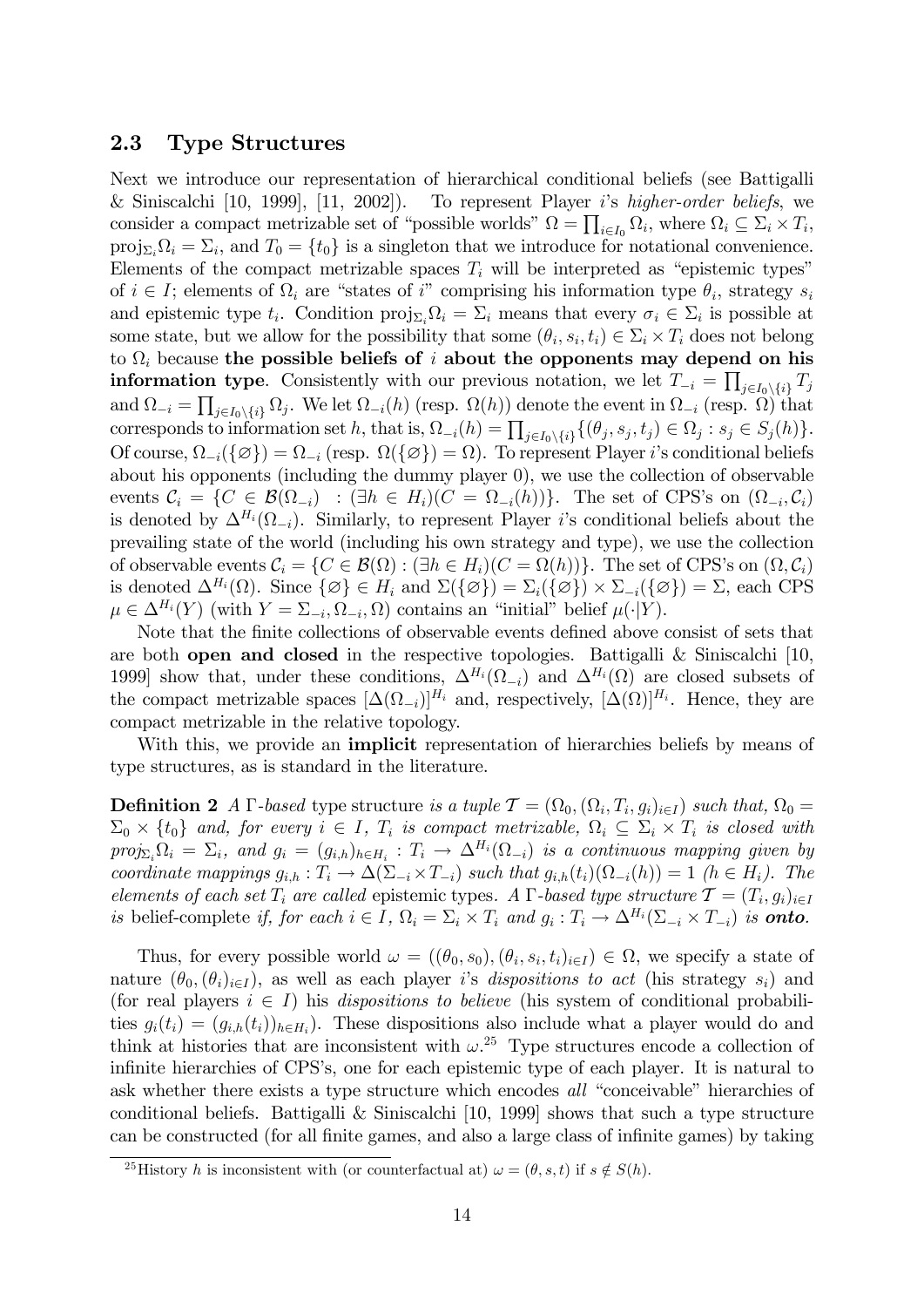the sets of epistemic types to be the collection of all possible hierarchies of conditional probability systems that satisfy certain intuitive coherency conditions.<sup>26</sup> This is the so called "canonical" type structure, which turns out to be belief-complete. Every type structure may be viewed as a belief-closed substructure of the canonical structure.<sup>27</sup> One possible interpretation of a substructure of the canonical structure is that it encodes a context that makes some belief restrictions (not necessarily first-order belief restrictions) transparent to the players. We find it conceptually appealing to express our results within the canonical structure as this forces the analyst to make it explicit in the formulas that some belief restrictions are transparent to the players. However, as in [11, 2002] and [13, 2007], our results can be stated and proved more generally for any belief-complete type structure, not only the canonical one. This is convenient because it allows us to skip the canonical construction.<sup>28</sup>

Finally, we derive from the type structure extended belief maps so that at each "personal state"  $(\theta_i, s_i, t_i)$  player *i* has beliefs about events in  $\mathcal{B}(\Omega)$ , that is, events about himself as well as the other players. This makes our analysis more easily comparable to the literature on epistemic game theory. Specifically, we assume that for every state of the world  $((\theta_i, s_i, t_i), \omega_{-i})$  and every information set  $h \in H_i$ , Player  $i \in I$  would be certain of  $t_i$  and  $\theta_i$  if h occurred, and would also be certain of  $s_i$  given h provided that  $s_i$  is consistent with h, i.e.  $s_i \in S_i(h)$ . We also assume that if  $s_i \notin S_i(h)$  Player i would still be certain that his continuation strategy agrees with  $s_i$ . This means that  $s_i$  in state  $\omega = ((\theta_i, s_i, t_i), \omega_{-i})$  represents both how Player i would choose at  $\omega$  conditional any information set h and how he **plans** to play the game and to continue his play after h.

Formally, Player *i*'s conditional beliefs on  $\Omega$  are given by a continuous mapping

$$
g_i^* = (g_{i,h}^*)_{h \in H_i} : \Omega_i \to \Delta^{H_i}(\Omega)
$$

derived from  $g_i$  by the following formula: for every  $(s_i, \theta_i, t_i) \in \Omega_i$ ,  $h \in H_i$ ,  $E \in \mathcal{B}(\Omega)$ ,

$$
g_{i,h}^*(\theta_i, s_i, t_i) (E) = g_{i,h}(t_i) \left( \{ \omega_{-i} \in \Omega_{-i} : ((\theta_i, s_i^h, t_i), \omega_{-i}) \in E \} \right),
$$
 (1)

where  $s_i^h$  is the unique strategy in  $S_i(h)$  that coincides with  $s_i$  at each information set  $h'$ that does not strictly precede h (thus,  $s_i^h = s_i$  if and only if  $s_i \in S_i(h)$ ). In principle, players are free to choose actions that deviate from their plans. But, our definition of type structure and of the extended belief maps essentially assumes that it is transparent that players execute their plans, which is germane to a forward-induction analysis.<sup>29</sup>

#### 2.4 Sequential Rationality

We take the view that a strategy  $s_i \in S_i$  for Player i should be optimal, given Player is beliefs and payoff-type, conditional upon any information set. Two strategies that allow

<sup>&</sup>lt;sup>26</sup>Battigalli & Siniscalchi [10, 1999] uses a slightly different definition of type structure. But all the arguments in [10, 1999] can be easily adapted to the present framework.

<sup>&</sup>lt;sup>27</sup>The representation of a type structure as a belief-closed substructure of the canonical one eliminates redundant types, i.e. types that yield the same hierarchy of CPS's. Redundant types do not play any role in our analysis.

<sup>&</sup>lt;sup>28</sup>A result by Friedenberg [27, 2010] implies that in static games (games where  $\bar{H}_i = \{\emptyset\}$  for each  $i)$  every compact-continuous complete structure contains all the "conceivable" hierarchies of beliefs and is in a precise sense equivalent to the canonical structure. It can be shown that the same holds more generally for all the dynamic games considered here (De Vito [26, 2012]).

<sup>&</sup>lt;sup>29</sup>See the discussion section in Battigalli *et al* [15, 2011].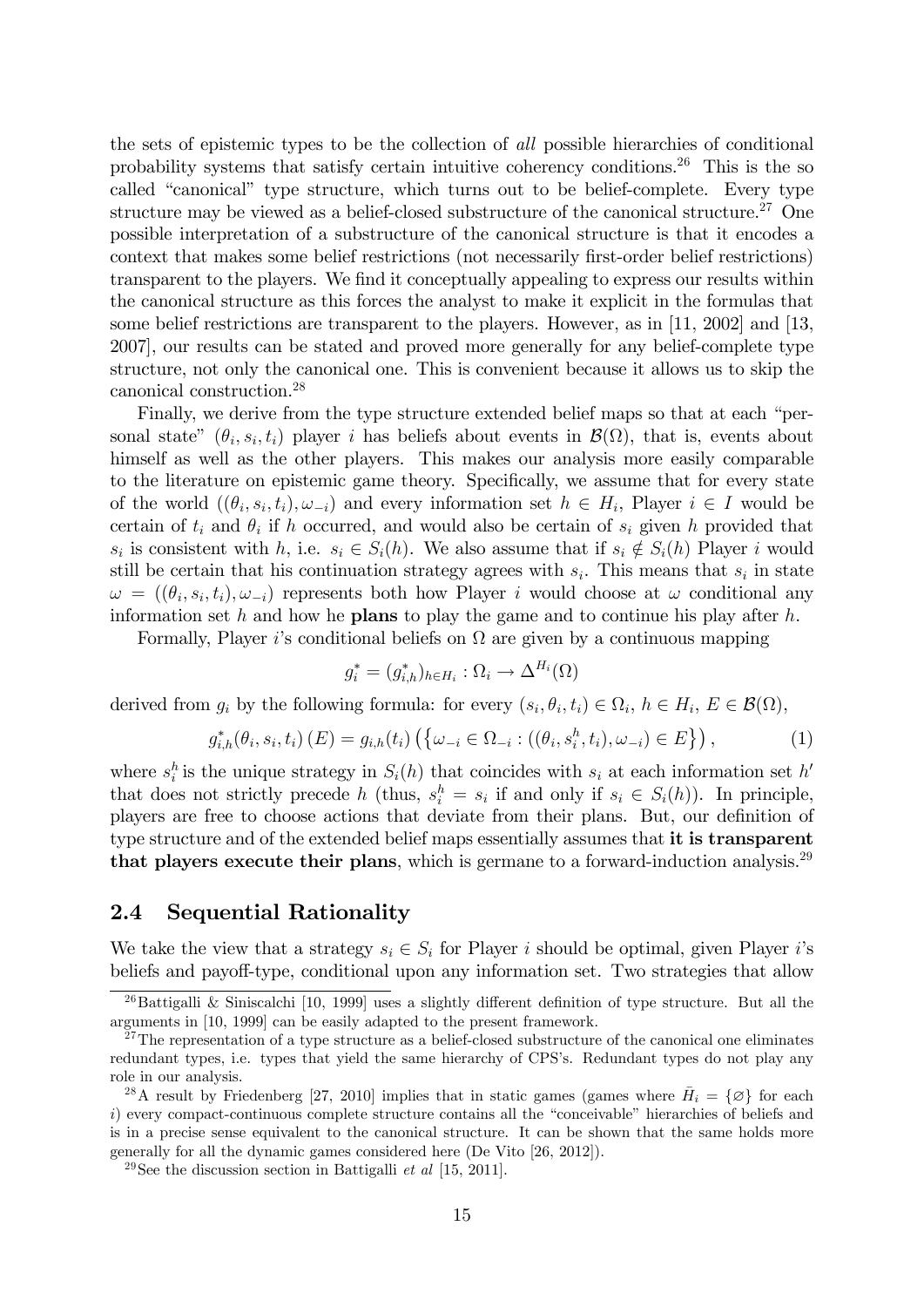the same collection of information sets and select the same actions at such information sets are indistinguishable by the opponents (or by an external observer). Therefore, in the following definition, we impose the (continuation) optimality condition only at information sets consistent with the given strategy. But we remark that, by a well known dynamic programming argument, this is realization-equivalent to requiring optimality of the selected action at each information set, given the planned continuation. (Note that in the epistemic framework described in Section 2.3 the planned continuation of Player  $i$ at information set h is given by his conditional belief about his own behavior.)

**Definition 3** Fix a player  $i \in I$ , a CPS  $\mu_i \in \Delta^{H_i}(\Sigma_{-i})$  and an information type  $\theta_i \in \Theta_i$ . A strategy  $s_i \in S_i$  is a sequential best reply to  $\mu_i$  for  $\theta_i$  if and only if, for every  $h \in H_i$ with  $s_i \in S_i(h)$  and every  $s'_i \in S_i(h)$ ,

$$
\sum_{\theta_{-i}, s_{-i}} [u_i(\theta_i, \theta_{-i}, \zeta(s_i, s_{-i})) - u_i(\theta_i, \theta_{-i}, \zeta(s'_i, s_{-i}))] \mu_i(\{(\theta_{-i}, s_{-i})\} | \Sigma_{-i}(h)) \ge 0.
$$

For each CPS  $\mu_i \in \Delta^{H_i}(S_{-i})$ , let  $r_{\theta_i}(\mu_i)$  denote the set of sequential best replies to  $\mu_i$  for  $\theta_i$ , and let  $\rho_i(\mu_i) = \{(\theta_i, s_i) : s_i \in r_{\theta_i}(\mu_i)\}\$  denote the set of pairs  $(\theta_i, s_i)$  such that  $s_i$  is a sequential best reply to  $\mu_i$  for  $\theta_i$ .

It can be shown by standard arguments that  $\rho_i$  is a nonempty-valued and upperhemicontinuous correspondence (see [6, 2003]). It is convenient to introduce the following additional notation. Fix a  $\Gamma$ -based type structure; for every player  $i \in I$ , let  $f_i =$  $(f_{i,h})_{h \in H_i} : T_i \to [\Delta(\Sigma_{-i})]^{H_i}$  denote his *first-order* belief mapping, that is, for every  $t_i \in T_i$  and  $h \in H_i$ ,

$$
f_{i,h}(t_i) = \mathrm{marg}_{\Sigma_{-i}} g_{i,h}(t_i).
$$

It is easy to see that  $f_i(t_i) \in \Delta^{H_i}(\Sigma_{-i})$  for every  $t_i \in T_i$ ; also,  $f_i$  is continuous.

Finally, we can introduce our key behavioral assumption. We say that Player  $i$  is *rational* at a state  $\omega = (\theta, s, t)$  in T if and only if  $(\theta_i, s_i) \in \rho_i(f_i(t_i))$ . Then the event

$$
R_i = \{ \omega = (\theta, s, t) \in \Omega : (\theta_i, s_i) \in \rho_i(f_i(t_i)) \}
$$

corresponds to the statement "Player *i* is rational." (Note that  $R_i$  is closed because the correspondence  $\rho_i \circ f_i$  is upper hemicontinuous.) We shall also refer to the events  $R =$  $\bigcap_{i\in I} R_i$  ("every player is rational") and  $R_{-i} = \bigcap_{j\in I\setminus\{i\}} R_j$  ("every opponent of Player i is rational").

A word of caution Events are defined with reference to a specific type structure.

#### 2.5 Belief Operators

The next building block is the epistemic notion of (conditional) probability-one belief, or (conditional) certainty. Recall that an epistemic type encodes the beliefs a player would hold, should any one of the possible non-terminal histories occur. This allows us to formalize statements such as, "Player  $i$  would be certain that Player  $j$  is rational, were he to observe  $h$ ."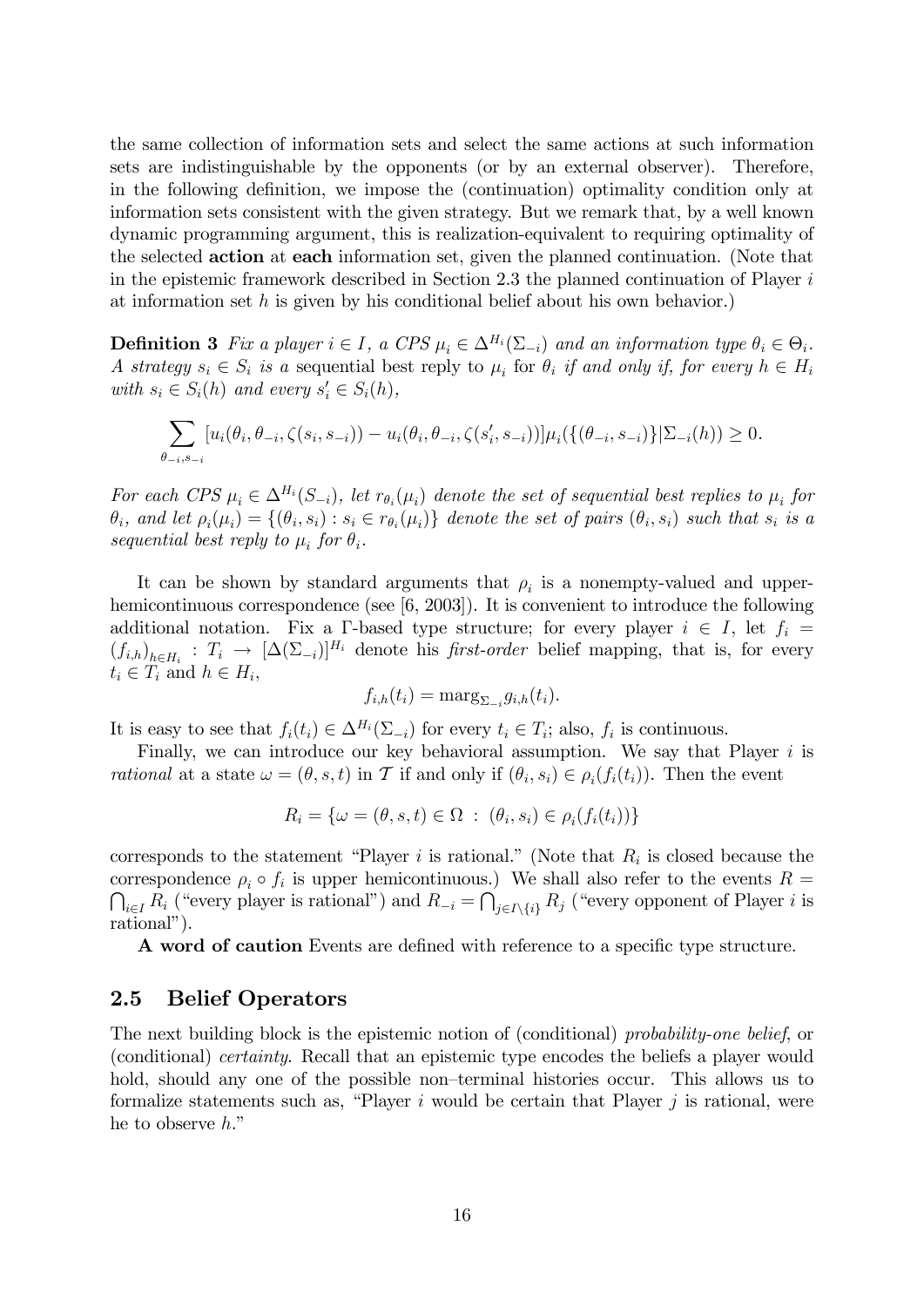Given a  $\Gamma$ -based type structure  $\mathcal{T}$ , for every  $i \in I$ ,  $h \in H_i$ , and event  $E$ , define the event<sup>30</sup>

$$
B_{i,h}(E) = \{(\sigma, t) \in \Omega : g_{i,h}^*(\sigma_i, t_i)(E) = 1\}
$$

which corresponds to the statement "Player  $i$  would be certain of  $E$ , were he to observe information  $h$ ." This definition incorporates the requirement that a player can only be certain of events which are consistent with her own (continuation) strategy and epistemic type (recall how  $g_i^*$  was derived from  $g_i$  in eq. (1)).

For each player  $i \in I$  and history  $h \in H_i$ , the definition identifies a set-to-set operator  $B_{i,h} : \mathcal{B}(\Omega) \to \mathcal{B}(\Omega)$  which satisfies the usual properties of falsifiable beliefs; in particular, it satisfies

- Conjunction: For all events  $E, F \in \mathcal{B}(\Omega), B_{i,h} (E \cap F) = B_{i,h} (E) \cap B_{i,h} (F);$
- **Monotonicity**: For all events  $E, F \in \mathcal{B}(\Omega)$ :  $E \subseteq F$  implies  $B_{i,h} (E) \subseteq B_{i,h} (F)$ .

We say that Player *i strongly believes* that an event  $E \neq \emptyset$  is true (i.e., adopts E as a "working hypothesis") if and only if he is certain of  $E$  at each information set consistent with E (including the initial information set  $\{\varnothing\}$ ). Formally, for any  $\Gamma$ -based type structure and every  $i \in I$  define the belief operator  $SB_i : \mathcal{B}(\Omega) \to \mathcal{B}(\Omega)$  by  $SB_i(\emptyset) = \emptyset$ and

$$
SB_i(E) = \bigcap_{h \in H_i: E \cap \Omega(h) \neq \emptyset} B_{i,h}(E)
$$

for every event  $E \in \mathcal{B}(\Omega) \setminus \{\emptyset\}.$  Note that, as anticipated in the Introduction, in nontrivial games  $SB_i$  fails Conjunction and Monotonicity (for more on this see [11, 2002]). Sometimes we will say that a CPS  $\mu$  strongly believes an event  $E \neq \emptyset$  if  $\mu(E|\Omega(h)) = 1$ whenever  $E \cap \Omega(h) \neq \emptyset$ .

We also define a *full belief* operator  $B_i : \mathcal{B}(\Omega) \to \mathcal{B}(\Omega)$  as follows

$$
\mathrm{B}_i(E) = \bigcap_{h \in H_i} \mathrm{B}_{i,h}(E).
$$

Note that belief operator  $B_i(\cdot)$  inherits the conjunction and monotonicity properties of its constituents  $B_{i,h}(\cdot)$  ( $h \in H_i$ ) operators.

Rationality, strong belief and full belief are the building blocks of our epistemic analysis of forward-induction reasoning with transparent restrictions on beliefs.

# 3 Forward-induction reasoning with transparent restrictions on beliefs

In this section, we introduce restrictions  $\Delta$  on first-order beliefs (subsection 3.1). These restrictions are taken as parametrically given in the definition of  $\Delta$ -rationalizability, which is shown to characterize the behavioral implications of forward-induction reasoning under transparency of  $\Delta$  (subsection 3.2), and to coincide with a simpler reduction procedure when  $\Delta$  satisfies a composition property (subsection 3.3).

<sup>&</sup>lt;sup>30</sup>For any measurable (closed) subset  $E \subseteq \Omega$ ,  $B_{i,h}(E)$  is measurable (closed).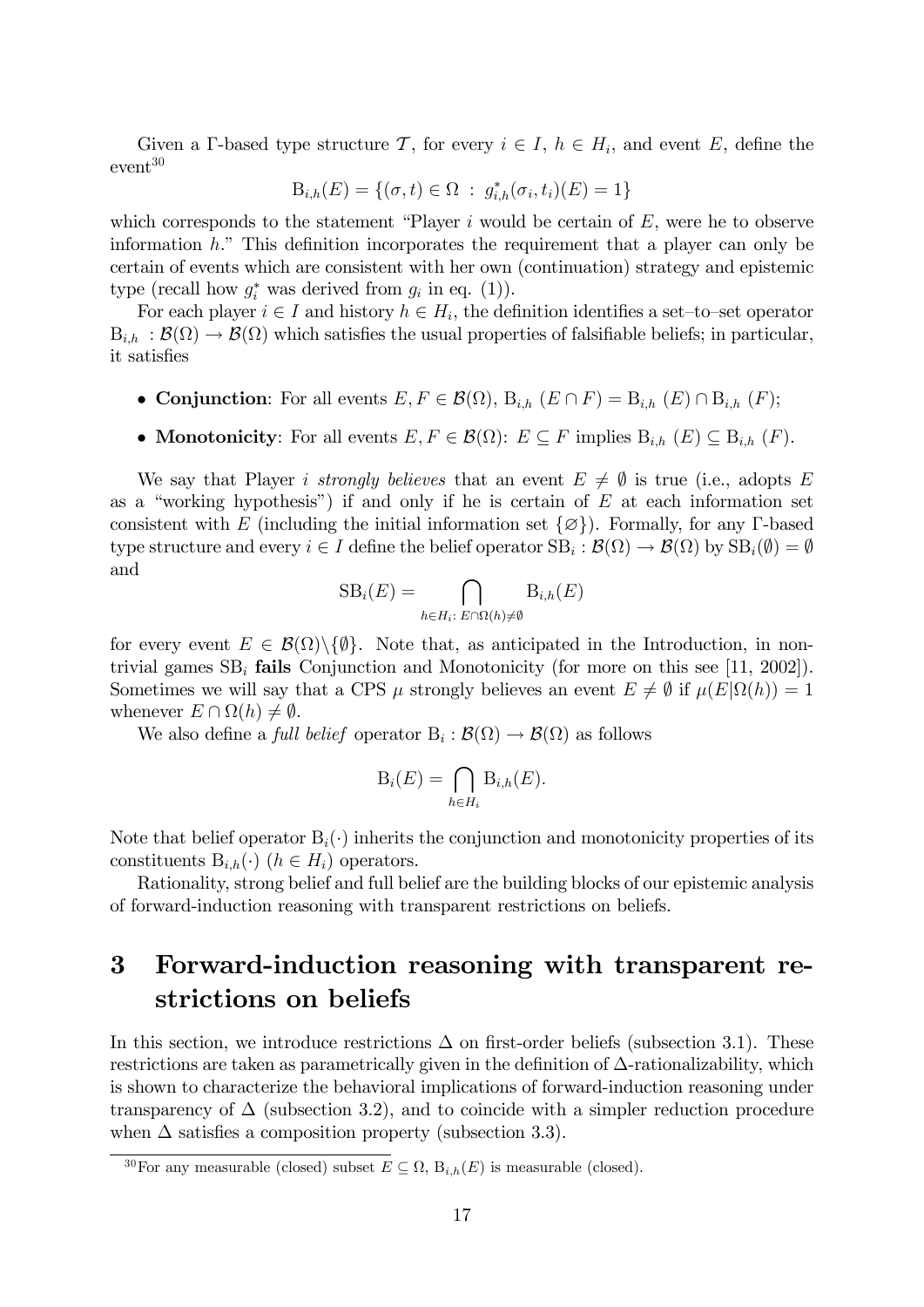#### 3.1 Restrictions on Beliefs

A player's beliefs may be assumed to satisfy some restrictions that are not implied by mutual, common, or strong belief in rationality. We may distinguish between (i) restrictions on "exogenous" (first-order) beliefs, that is, beliefs about the state of nature and chance moves, and (ii) restrictions on "endogenous" (first-order) beliefs, that is, beliefs about behavior; our general theory considers both (i) and (ii). We provided examples in the Introduction; other examples of restrictions on beliefs, as well as applications and additional discussion, can be found in [12, 2003] and [6, 2003].

Formally, for every player  $i \in I$  and every information type  $\theta_i \in \Theta_i$ , we consider a restricted set of beliefs  $\Delta_{\theta_i} \subseteq \Delta^{H_i}(\Sigma_{-i})$  and we let  $\Delta = (\Delta_{\theta_i})_{i \in I, \theta_i \in \Theta_i}$  denote the restrictions for all information types of all players. Whenever we talk about restrictions  $\Delta$  on first-order beliefs we take for granted that  $\Delta$  is a profile of **nonempty and measurable** subsets  $\Delta_{\theta_i}$   $(i \in I, \theta_i \in \Theta_i)$ .

Example 2 Consider the complete-information version (1) of the Beer-Quiche game of the Introduction (see also Example 1). Since the composition of the urn is common knowledge, it is natural to assume that it is transparent that the prior probability of  $w$  is  $0.1$ . Another quite natural assumption is that it is transparent that the conjecture of Player 1 about the strategy of Player 2 is independent of the observed realization of the chance move. Formally, we have

$$
\Delta_1 = \{ \mu_1 \in \Delta^{H_1}(S_{-1}) : \n(\mu_1(\{w\} \times S_2 | S_0 \times S_2) = 0.1) \wedge (marg_{S_2} \mu_1(\cdot | w) = marg_{S_2} \mu_1(\cdot | s)) \}, \n\Delta_2 = \{ \mu_2 \in \Delta^{H_2}(S_{-2}) : \mu_2(\{w\} \times S_1 | S_0 \times S_1) = 0.1 \}.
$$

As we made clear, the restrictions  $\Delta$  only concern first-order beliefs. But in our epistemic analysis we will assume that restrictions  $\Delta$  are transparent, thus yielding restrictions on higher-order beliefs. Note also that distinct information-types  $\theta'_i$ ,  $\theta''_i$  of a player may be associated with different belief restrictions. This makes our approach sufficiently flexible to encompass the restrictions on infinite hierarchies of exogenous beliefs implicit in the Bayesian games used in applications (see the discussion of this point in [13, 2007]).

### 3.2 Common Strong Belief in Rationality and Transparent Restrictions on Beliefs

We adopt a uniform notation for the *n*-fold composition of operators on  $\mathcal{B}(\Omega)$ . Formally, fix a map  $\mathcal{O}: \mathcal{B}(\Omega) \to \mathcal{B}(\Omega)$ ; then, for any event  $E \in \mathcal{B}(\Omega)$ , let  $\mathcal{O}^0(E) = E$  and, for  $n \geq 1$ , let  $\mathcal{O}^n(E) = \mathcal{O}(\mathcal{O}^{n-1}(E)).$ 

To express our epistemic assumptions, we introduce the auxiliary correct mutual strong belief operator CSB( $\cdot$ ) defined as follows: for each  $E \in \mathcal{B}(\Omega)$ 

$$
CSB(E) = E \cap \bigcap_{i \in I} SB_i(\Omega_i \times \text{proj}_{\Omega_{-i}} E).
$$

In words, given  $E = \prod_{i \in I_0} E_i$ ,  $\text{CSB}(E)$  is the set of states of the world where E holds and each  $i \in I$  strongly believes  $E_{-i} = \Omega_i \times \prod_{j \in I_0 \setminus \{i\}} E_j$ . For our epistemic analysis, we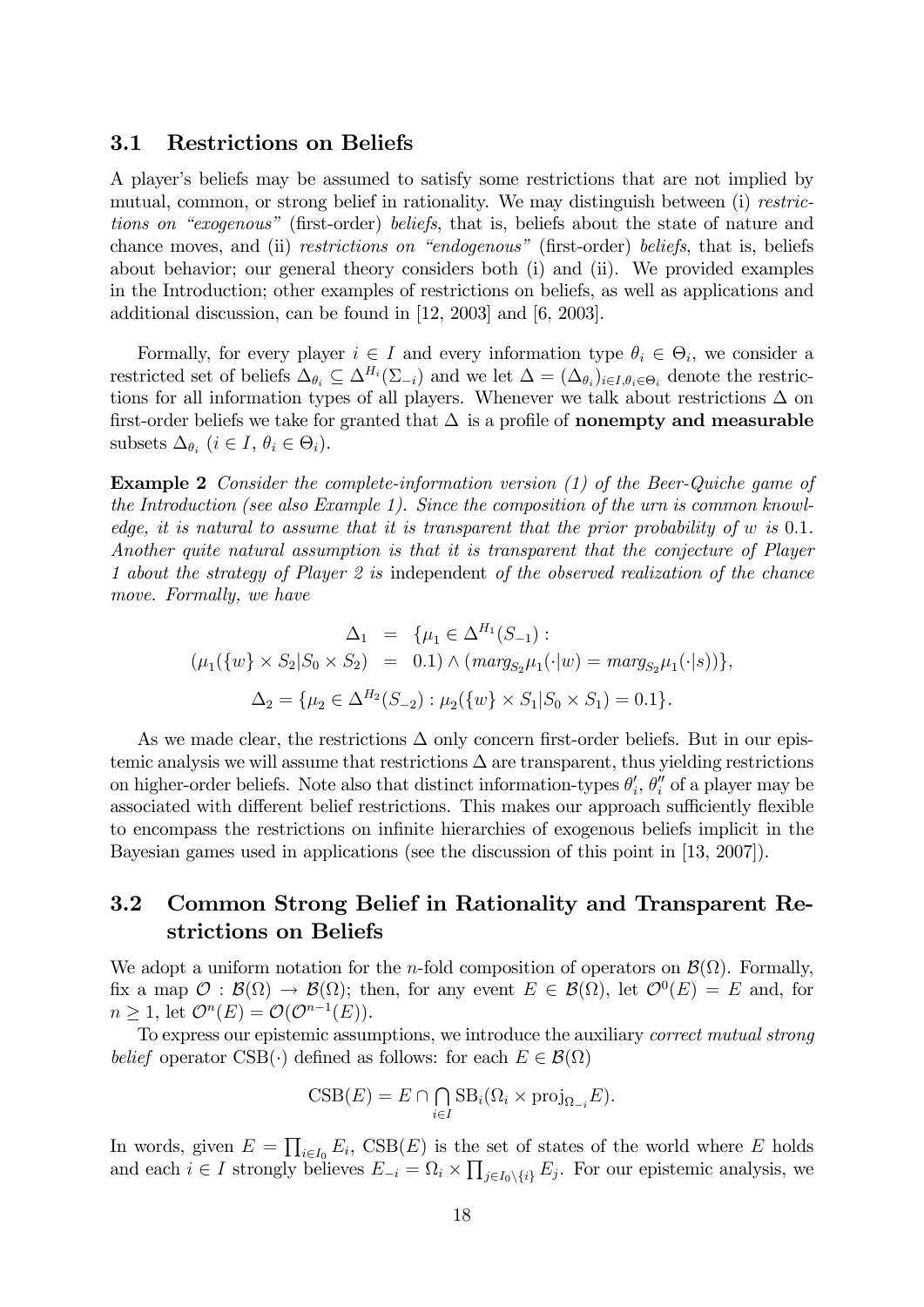need not consider events that are not Cartesian products. The reason is that we derive implications about behavior solely from the rationality of each player and assumptions of strong belief of events about the opponents. Our results show that step  $(n + 1)$  of a solution procedure characterizes the behavioral implications of epistemic assumptions expressed by means of n-th iteration of the auxiliary CSB operator. Observe that, like its constituent operators  $SB_i(\cdot)$   $(i \in I)$ ,  $CSB(\cdot)$  is not monotone. Also note that, by definition,  $CSB<sup>n</sup>(E) = CSB<sup>n-1</sup>(E) \cap SB(CSB<sup>n-1</sup>(E)) \subseteq CSB<sup>n-1</sup>(E)$ . Therefore  $\{CSB<sup>n</sup>(E)\}_{n\geq 0}$  is a decreasing sequence of events, and it makes sense to define  $\text{CSB}^{\infty}(E) = \bigcap \text{CSB}^n(E)$ .

Similarly, we define the *mutual full belief* operator  $B(\cdot)$  as

$$
B(E) = \bigcap_{i \in I} B_i(\Omega_i \times \text{proj}_{\Omega_{-i}} E)
$$

 $n\geq 0$ 

and we let

$$
\mathcal{B}^*(E) = \bigcap_{n \ge 0} \mathcal{B}^n(E)
$$

#### $= E \cap B(E) \cap B(E \cap B(E)) \cap B(E \cap B(E) \cap B(E \cap B(E))) \cap ...$

where the second equality holds because  $B(\cdot)$ , like each  $B_i(\cdot)$ , satisfies conjunction. We say that event E is transparent at state  $\omega$  if  $\omega \in B^*(E)$ . It follows from the conjunction property of each  $B_i$  and the continuity of probability measures that  $B(B^*(E)) = \bigcap B^n(E)$ .

 $\sum_{n=1}^{\infty}$ Hence  $B^*(E) = E \cap B(B^*(E)) \subseteq B(B^*(E))$ . This shows that event  $F = B^*(E)$  is selfevident, i.e., it satisfies  $F \subseteq B(F)$ .

It is easy to show that, whenever  $E = \prod_{i \in I_0} E_i$ , also  $CSB^n(E)$ ,  $B^n(E)$ ,  $CSB^\infty(E)$  and  $B^*(E)$  are Cartesian products.

Denote by  $[\Delta]$  the set of states where players' first-order beliefs satisfy the restrictions given by  $\Delta = (\Delta_{\theta_i})_{i \in I, \theta_i \in \Theta_i}$ ; that is,

$$
[\Delta_i] = \{(\theta_i, s_i, t_i, \omega_{-i}) \in \Omega : f_i(t_i) \in \Delta_{\theta_i}\}, [\Delta] = \bigcap_{i \in I} [\Delta_i].
$$

By continuity of the first-order belief function  $f_i$ ,  $[\Delta_i]$  is compact (hence measurable) whenever  $\Delta_{\theta_i}$  is compact for each  $\theta_i$ . The belief-restrictions  $\Delta$  are transparent at each state  $\omega \in B^*([\Delta])$ . In our epistemic analysis, we will assume for simplicity that  $[\Delta]$  is compact.<sup>31</sup>

As explained above,  $B^*([\Delta]) = [\Delta] \cap B(B^*([\Delta]))$ ; a bit more explicitly

$$
\mathcal{B}^*([\Delta]) = [\Delta] \cap \left( \bigcap_{i \in I} \bigcap_{h \in H_i} \mathcal{B}_{i,h}(\mathcal{B}^*([\Delta])) \right),
$$

that is, transparency of the belief restrictions  $\Delta$  means that such restrictions hold and are believed to be transparent by every player  $i$  conditional on each information set

<sup>&</sup>lt;sup>31</sup>We can prove our main results without assuming compactness of  $[\Delta]$ , but we are not able to do it without complicating the analysis. Clearly, compactness of  $[\Delta]$  may not hold in interesting applications. In the incomplete-information scenario of the Beer-Quiche example analyzed in the Appendix,  $\Delta_2$  is not compact. But exactly the same analysis goes through with any compact subset of  $\Delta_2$  sufficiently close to  $\Delta_2$  (that is, sufficiently close in the Hausdorff topology to the closure of  $\Delta_2$ ).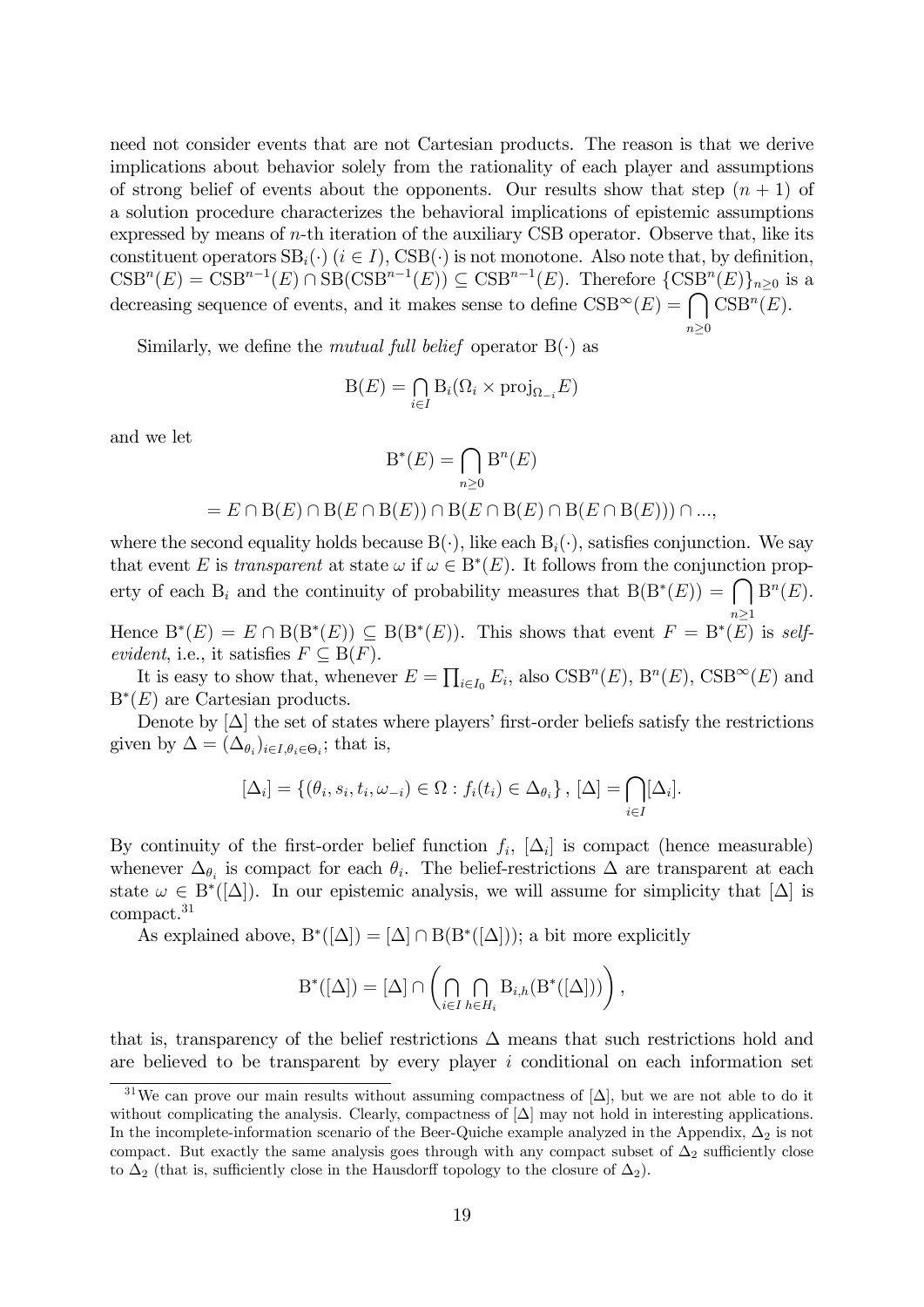$h \in H_i$  even if h contradicts some event that i was previously certain of. Therefore, the transparent restrictions provide a backdrop, or context, for forward-induction reasoning: when player  $i$  tries to rationalize the observed moves of the opponents, he does so taking into account that  $[\Delta]$  is transparent and he never doubts the transparency of  $[\Delta]$ , as in the following epistemic assumptions:

 $(\alpha)$  players are **rational** and the **restrictions**  $\Delta$  are **transparent**,

- $(\beta.1)$  players strongly believe in  $(\alpha)$
- $(\beta.2)$  players strongly believe in  $(\alpha)$  & (and)  $(\beta.1)$ ,

 $(\beta. k+1)$  players strongly believe in ( $\alpha$ ) & ( $\beta$ .1) & ... & ( $\beta$ .k), etc.

The main result of the paper is that the behavioral implications of the aforementioned epistemic assumptions are captured by the following solution concept:

**Definition 4** (See [5, 1999],  $[6, 2003]$ ) Consider the following procedure.

- (Step 0) For every  $i \in \{0\} \cup I$ , let  $\Sigma_{i,\Delta}^0 = \Sigma_i$ . Also, let  $\Sigma_{-i,\Delta}^0 = \prod_{j \neq i} \Sigma_{i,\Delta}^0$  and  $\Sigma_{\Delta}^0 = \prod_{i \in I} \Sigma_{i,\Delta}^0$ .  $_{i\in I_0}\Sigma^0_{i,\Delta}.$
- (Step  $n > 0$ ) Let  $\Sigma_{0,\Delta}^n = \Sigma_0$ ; for every  $i \in I$ , and for every  $\sigma_i = (\theta_i, s_i) \in \Sigma_i$ , let  $\sigma_i \in \sum_{i,\Delta}^n$  if and only if there exists a CPS  $\mu \in \Delta_{\theta_i}$  such that
	- 1.  $\sigma_i \in \rho_i(\mu);$

...

2. for every  $m \in \{1, \ldots, n-1\}$  and  $h \in H_i$ ,

$$
\sum_{i=1}^{m} \cap \sum_{i=1}^{m} (h) \neq \emptyset \Rightarrow \mu(\sum_{i=1}^{m} \sum_{i=1}^{m} (h)) = 1.
$$

Also let  $\Sigma_{-i,\Delta}^n = \prod_{j\neq i} \Sigma_{i,\Delta}^n$  and  $\Sigma_{\Delta}^n = \prod_{i\in I_0} \Sigma_{i,\Delta}^n$ .

Finally, let  $\Sigma^{\infty}_{\Delta} = \bigcap_{n\geq 0} \Sigma^{n}_{\Delta}$ . The profiles in  $\Sigma^{\infty}_{\Delta}$  are called  $\Delta$ -rationalizable.

**Remark 1**  $\Delta$ -rationalizability can be more compactly defined as follows: for each  $i \in I$ and  $\theta_i \in \Theta_i$ , let  $\Delta_{\theta_i}^0 = \Delta_{\theta_i}$ ; given  $\Delta^{n-1} = \left(\Delta_{\theta_j}^{n-1}\right)$  $\lambda$  $j \in I, \theta_j \in \Theta_j$ , let  $\Sigma_0^n = \Sigma_0$ , for each  $i \in I$ and  $\theta_i \in \Theta_i$ ,  $S_{\theta_i}^n = r_{\theta_i}(\Delta_{\theta_i}^{n-1}), \ \Sigma_i^n = \{(\theta_i, s_i) : s_i \in S_{\theta_i}^n\}$  and

$$
\Delta_{\theta_i}^n = \{\mu_i \in \Delta_{\theta_i}^{n-1} : (\forall h \in H_i)(\Sigma_{-i}^n \cap \Sigma_{-i}(h) \neq \emptyset \Rightarrow \mu_i(\Sigma_{-i}^n | \Sigma_{-i}(h)) = 1)\}.
$$

**Theorem 1** Fix a collection  $\Delta = (\Delta_{i,\theta_i})_{i \in I, \theta_i \in \Theta_i}$  of compact subsets of first-order CPS's and a belief-complete type structure T. Then, for every  $n \geq 0$ ,

$$
\Sigma^{n+1}_{\Delta} = \text{proj}_{\Sigma} \text{CSB}^n(R \cap B^*([\Delta])),
$$

and

$$
\Sigma_{\Delta}^{\infty} = \text{proj}_{\Sigma} \text{CSB}^{\infty}(R \cap B^*([\Delta])).
$$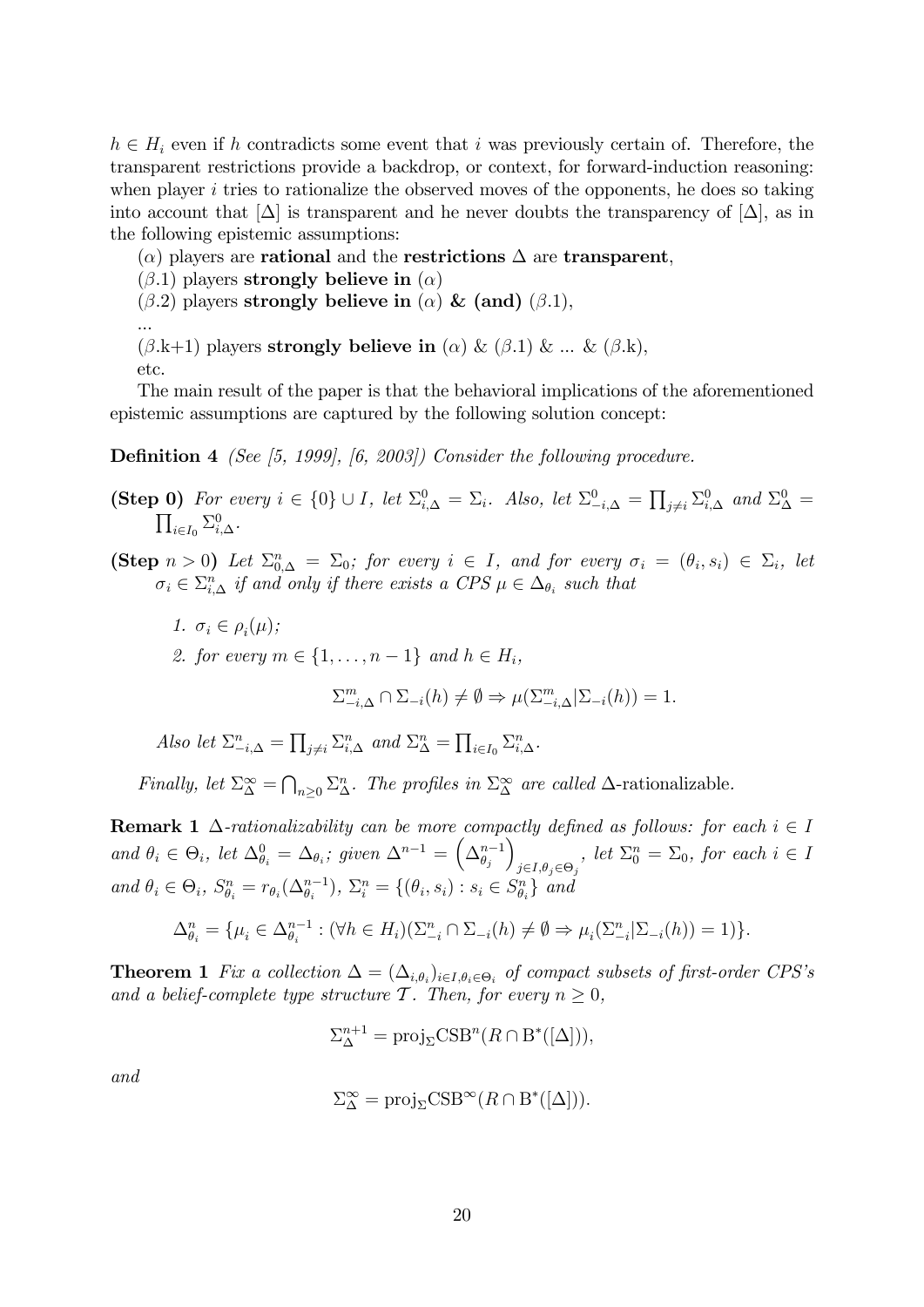This characterization result provides an epistemic justification of  $\Delta$ -rationalizability that makes the transparency of  $[\Delta]$  fully explicit in the strong-belief formulas. Next we present a result showing that  $\Delta$ -rationalizability also characterizes the behavioral implications of assuming rationality and common strong belief in rationality within a restricted type structure that exactly captures the transparency of  $|\Delta|$ . In a sense, the restricted state space of this type structure captures the context for players' strategic reasoning, as if types for whom the restrictions are not transparent were not even conceivable  $(cf. [8, 2009], [9, 2012]).$ 

Fix an arbitrary type structure T and (compact) first-order belief restrictions  $\Delta =$  $(\Delta_{i,\theta_i})_{i\in I,\theta_i\in\Theta_i}$ . Since  $B^*([\Delta]) = [\Delta] \cap B(B^*([\Delta]))$  and  $[\Delta]$  is a Cartesian event, we have

$$
\mathrm{B}^*([\Delta]) = \Omega_0 \times \prod_{i \in I} \mathrm{B}^*_i([\Delta])
$$

where  $B_i^*([\Delta])$  is the set of  $(\theta_i, s_i, t_i) \in \Omega_i$  such that  $f_i(t_i) \in \Delta_{i, \theta_i}$  and

$$
(\forall h \in H_i)(g_{i,h}(t_i)(\{(\theta_i, s_i^h)\} \times \mathcal{B}_{-i}^*([\Delta])) = 1).
$$
\n(2)

Now, for the chance pseudo-player 0 let  $\Omega_{0,\Delta} = \Sigma_0 \times T_{0,\Delta} = \Sigma_0 \times \{t_0\} = \Omega_0$  for notational convenience; for each real player  $i \in I$ , consider the following subsets

$$
\Omega_{i,\Delta} = \mathcal{B}_i^*([\Delta]) \subseteq \Omega_i
$$
  

$$
T_{i,\Delta} = \text{proj}_{T_i} \mathcal{B}_i^*([\Delta]) \subseteq T_i
$$

and define the map  $g_{i,\Delta}$  by restriction of  $g_i$ : for every (measurable)  $E_{-i} \subseteq \Sigma_{-i} \times T_{-i,\Delta} \subseteq$  $\Sigma_{-i} \times T_{-i}$ 

$$
(\forall t_i \in T_{i,\Delta})(\forall h \in H_i)(g_{i,h,\Delta}(t_i)(E_{-i}) = g_{i,h}(t_i)(E_{-i})).
$$

By eq.  $(??)$ ,  $g_{i,h}(t_i)(\Omega_{-i,\Delta}(h)) = 1$  for every  $i \in I$ ,  $t_i \in T_{i,\Delta}$ ,  $h \in H_i$ . It follows that  $g_{i,\Delta}(t_i) \in \Delta^{H_i}(\Sigma_{-i} \times T_{-i,\Delta})$  for every  $i \in I$  and  $t_i \in T_{i,\Delta}$ . Clearly, each function  $g_{i,\Delta}$ inherits continuity from  $g_i$ . Since the restrictions  $\Delta$  are compact, the sets  $T_{i,\Delta}$  and  $\Omega_{i,\Delta}$ are compact metrizable.<sup>32</sup> Therefore

$$
\mathcal{T}_{\Delta} = (\Omega_0, (\Omega_{i,\Delta}, T_{i,\Delta}, g_{i,\Delta})_{i \in I})
$$

is a type structure as per Definition 2, and  $-$  of course  $-\Omega_{\Delta} = B^*([\Delta])$ . We call  $\mathcal{T}_{\Delta}$  the  $\Delta$ -restriction of T and we use subscript  $\Delta$  to denote events and belief operators in  $\mathcal{T}_{\Delta}$ . For example,  $R_{\Delta}$  is the rationality event in  $\mathcal{T}_{\Delta}$  and  $CSB_{\Delta}(E_{\Delta})$  is correct mutual strong belief of  $E_{\Delta}$  in  $\mathcal{T}_{\Delta}$ .

**Theorem 2** Fix a collection  $\Delta = (\Delta_{i,\theta_i})_{i \in I, \theta_i \in \Theta_i}$  of compact subsets of first-order CPS's and a belief-complete type structure T. Then  $T_{\Delta}$ , the  $\Delta$ -restriction of T, satisfies the following properties: for every  $i \in I$ ,  $\theta_i \in \Theta_i$ 

$$
\Delta_{i,\theta_i} = \{\mu_i \in \Delta^{H_i}(\Sigma_{-i}) : (\exists t_i \in T_i)(\forall s_i \in S_i)(f_{i,\Delta}(t_i) = \mu_i) \land ((\theta_i, s_i, t_i) \in \Omega_{i,\Delta})\};\tag{3}
$$

for every  $n \geq 0$ ,

$$
(\text{CSB}_{\Delta})^n (R_{\Delta}) = \text{CSB}^n (R \cap \text{B}^*([\Delta])), \tag{4}
$$

<sup>32</sup>See Lemma 1 in the Appendix.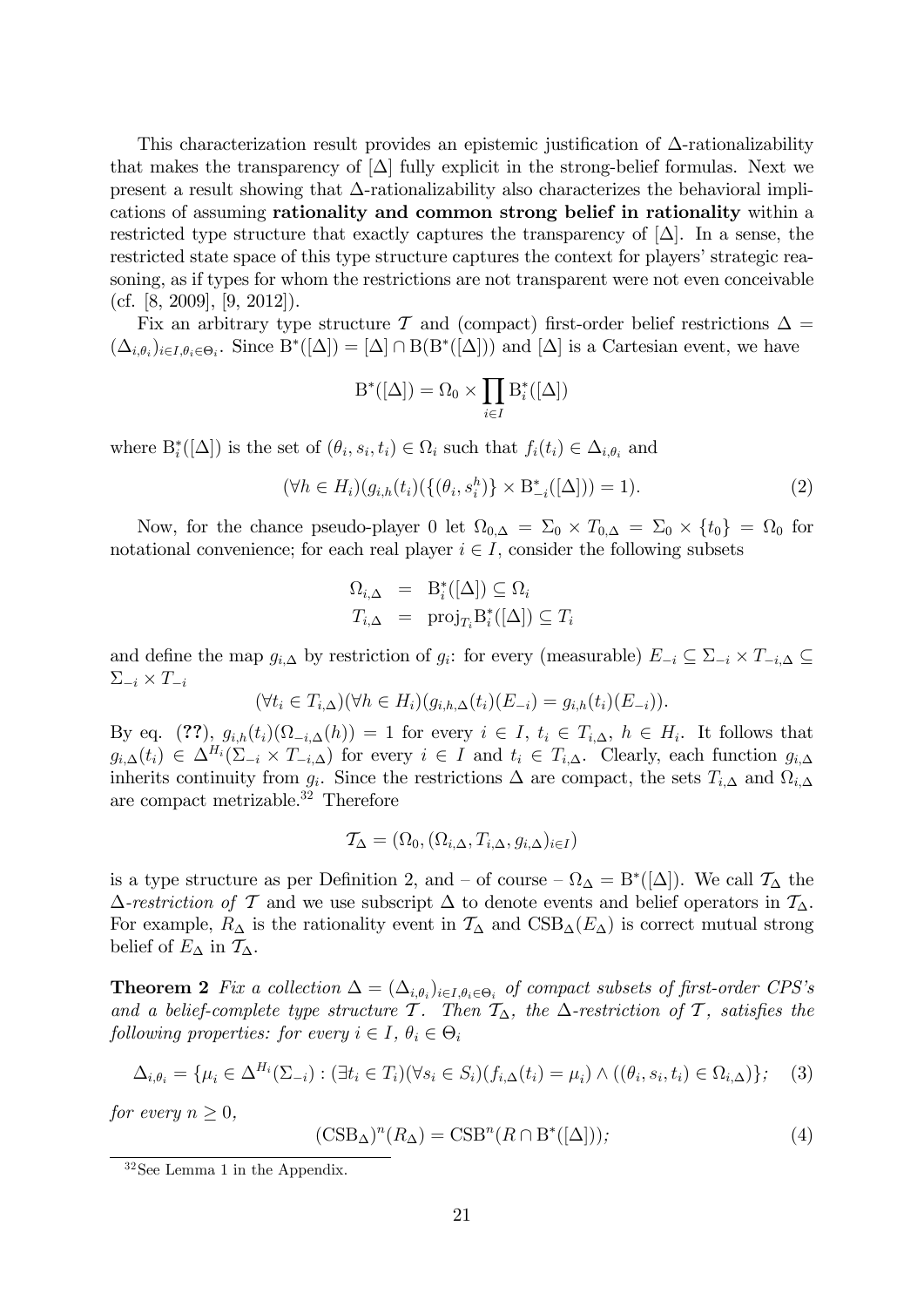for every  $n \geq 0$ ,

$$
\Sigma_{\Delta}^{n+1} = \text{proj}_{\Sigma}(\text{CSB}_{\Delta})^n (R_{\Delta}), \tag{5}
$$

and

$$
\Sigma_{\Delta}^{\infty} = \text{proj}_{\Sigma}(\text{CSB}_{\Delta})^{\infty}(R_{\Delta}).
$$
\n(6)

Theorem 2 says that (a) the  $\Delta$ -restriction of a belief-complete type structure  $\mathcal T$  exactly captures transparency of  $[\Delta]$  (because  $\Omega_{\Delta} = B^*([\Delta])$  and eq.(3) holds), (b) common strong belief of rationality and transparency of  $[\Delta]$  in the belief-complete structure T correspond to common strong belief in rationality in  $\mathcal{T}_{\Delta}$  (eq. (4)), and (c)  $\Delta$ -rationalizability characterizes the behavioral implications of assuming rationality and common strong belief in rationality within type structure  $\mathcal{T}_{\Lambda}$  (eqs. (5) and (6)).

To illustrate, consider the Beer-Quiche game of Figure 1 under the complete-information scenario with the restrictions  $\Delta$  of Example 2: the prior probability of wimp is 0.1 and the conjecture of Player 1 about Player 2 is independent of the observed realization of the chance move. We formally derive the  $\Delta$ -rationalizability solution in the Appendix. Here it is sufficient to go back to the informal argument provided in the Introduction: given the transparency of  $\Delta$ , if Player 1 is rational, believes that Player 2 is rational, and believes that Player 2 strongly believes that 1 is rational, then he chooses  $B$  (Beer) at information set s. Then Player 2 strongly believes that only a wimp could choose Quiche, i.e., a Quiche meal is interpreted by Player 2 as "wimpish". Once this is taken into account, Player 1 chooses  $B$  also at information set  $w$  in order to prevent a fight. But even though, eventually,  $\Delta$ -rationalizability prevents Quiche, it still requires that Quiche be interpreted as "wimpish" by Player 2. This is similar to the best-rationalization principle described by [3, 1996] and analyzed epistemically by [11, 2002], but here the rationalization (forward-induction reasoning) is consistent with transparency of the restrictions  $\Delta$ .

As explained in the Introduction, Battigalli  $&$  Siniscalchi [13, 2007] considered different epistemic assumptions whereby the  $\Delta$ -restrictions are not assumed to be transparent, but rather they are assumed to have the same "epistemic priority" as the rationality assumption: if information set  $h \in H_i$  contradicts  $R_{-i} \cap [\Delta_{-i}]$  then Player i need not believe that the  $\Delta_{-i}$  restrictions hold, and similarly for higher orders of mutual beliefs.<sup>33</sup> Formally, the step-1 epistemic assumption of [13, 2007] is

$$
R \cap [\Delta] \cap \text{SB}(R \cap [\Delta]) = \text{CSB}(R \cap [\Delta]),
$$

and the step-n epistemic assumption is  $CSB^n(R \cap [\Delta])$ . By definition  $B^*([\Delta]) \subseteq [\Delta]$ ; can we then conclude that  $CSB^n(R\cap B^*(\lbrack\Delta\rbrack)) \subseteq CSB^n(R\cap\lbrack\Delta\rbrack)$  (for each n) and therefore the epistemic assumptions of  $[13, 2007]$  are weaker than those of Theorem 1? The affirmative answer would be obvious if  $CSB(\cdot)$  were monotone, but we know that this is not the case. The following Theorem 3 states that, nonetheless, the answer is Yes, but despite being a weaker epistemic assumption,  $CSB^n(R \cap [\Delta])$  has the same behavioral implications as  $CSB<sup>n</sup>(R \cap B<sup>*</sup>([\Delta]))$ , for each n. To see why, let us focus on step  $n = 1$  for simplicity. First observe that only first-order belief restrictions matter to obtain the behavioral implications

<sup>33</sup> [13, 2007] also puts forward an incorrectly stated conjecture, the correct version of which is Theorem 1 above.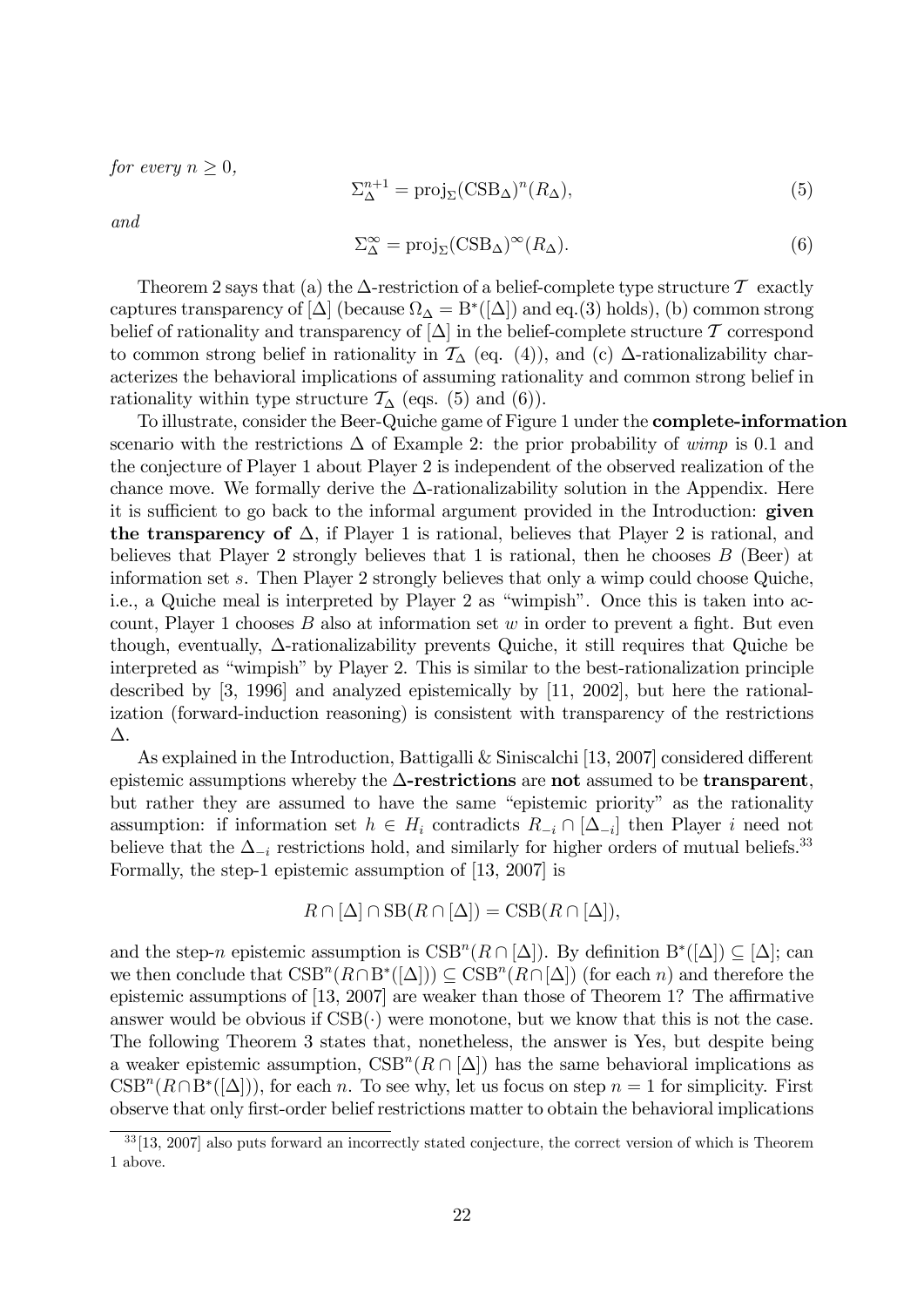of  $R \cap B^*([\Delta]),$  which therefore must be the same as the behavioral implications of  $R \cap [\Delta];$ indeed

$$
\operatorname{proj}_{\Sigma} R \cap B^*([\Delta])) = \Sigma_{\Delta}^1 = \operatorname{proj}_{\Sigma} R \cap [\Delta].
$$

Therefore, the information sets consistent with  $R \cap B^*([\Delta])$  and  $R \cap [\Delta]$  are the same. In particular, for each player  $i \in I$ , such information sets are given by the collection

$$
H_i^1 = \{ h \in H_i : \Sigma_{-i}(h) \cap \Sigma_{-i,\Delta}^1 \neq \emptyset \}.
$$

But then, mutual strong belief in  $R \cap B^*([\Delta])$  implies mutual strong belief in the  $R \cap [\Delta]$ despite the non-monotonicity of  $SB(\cdot)$ :

$$
SB(R \cap B^*([\Delta])) = \bigcap_{i \in I, h \in H_i(\Sigma^1_{-i,\Delta})} B_{i,h}(R_{-i} \cap [B^*([\Delta])]_{-i})
$$
  

$$
\subseteq \bigcap_{i \in I, h \in H_i(\Sigma^1_{-i,\Delta})} B_{i,h}(R_{-i} \cap [\Delta]_{-i}) = SB(R \cap [\Delta])
$$

(where we let  $[E]_{-i} = \Omega_i \times \text{proj}_{\Omega_{-i}} E$ ),<sup>34</sup> because  $[B^*([\Delta])]_{-i} \subseteq [\Delta]_{-i}$  and each  $B_{i,h}(\cdot)$  is monotone. Thus,

$$
CSB1(R \cap B*([\Delta])) = R \cap B*([\Delta]) \cap SB(R \cap B*([\Delta]))
$$
  
\n
$$
\subseteq R \cap [\Delta] \cap SB(R \cap [\Delta]) = CSB1(R \cap [\Delta]).
$$

The same result holds for each n.

**Theorem 3** Fix a collection  $\Delta = (\Delta_{\theta_i})_{i \in I, \theta_i \in \Theta_i}$  of compact subsets of first-order CPS's and a belief-complete type structure T. Then, for every  $n \geq 1$ ,

$$
\text{proj}_{\Sigma} \text{CSB}^{n-1}(R \cap B^*([\Delta])) = \Sigma_{\Delta}^n = \text{proj}_{\Sigma} \text{CSB}^{n-1}(R \cap [\Delta])
$$
  
\n
$$
\text{CSB}^n(R \cap B^*([\Delta])) \subseteq \text{CSB}^n(R \cap [\Delta]),
$$

and

$$
\text{proj}_{\Sigma} \text{CSB}^{\infty}(R \cap B^*([\Delta])) = \Sigma^{\infty}_{\Delta} = \text{proj}_{\Sigma} \text{CSB}^{\infty}(R \cap [\Delta]),
$$
  

$$
\text{CSB}^{\infty}(R \cap B^*([\Delta])) \subseteq \text{CSB}^{\infty}(R \cap [\Delta]).
$$

#### 3.3 An algorithmic characterization of  $\Delta$ -rationalizability

The  $\Delta$ -rationalizability solution concept of Definition 4 is conceptually clear: at each step of the procedure the set of possible first-order beliefs is reduced by adding further strong-belief conditions, and the surviving strategies for each information-type are the sequential best replies to possible beliefs. Theorems 1, 2 and 5 provide transparent epistemic assumptions characterizing (justifying)  $\Delta$ -rationalizability.

However,  $\Delta$ -rationalizability is a somewhat complex procedure as it requires at step n to keep track of all the previous steps  $m < n$ , not just step  $n - 1$ . Battigalli & Siniscalchi [12, 2003] propose instead a conceptually less transparent, but simpler reduction algorithm, which just requires a "one-step memory" and is closer to the original definition of extensive form rationalizability due to Pearce [33, 1984]. This is the solution concept called " $\Delta$ -rationalizability" in Battigalli & Siniscalchi [12, 2003] and Battigalli [7, 2006]. We refer to it as *naïve*  $\Delta$ -rationalizability.

<sup>&</sup>lt;sup>34</sup>With this notation,  $[\Delta_{-i}] = [\Delta]_{-i}$ .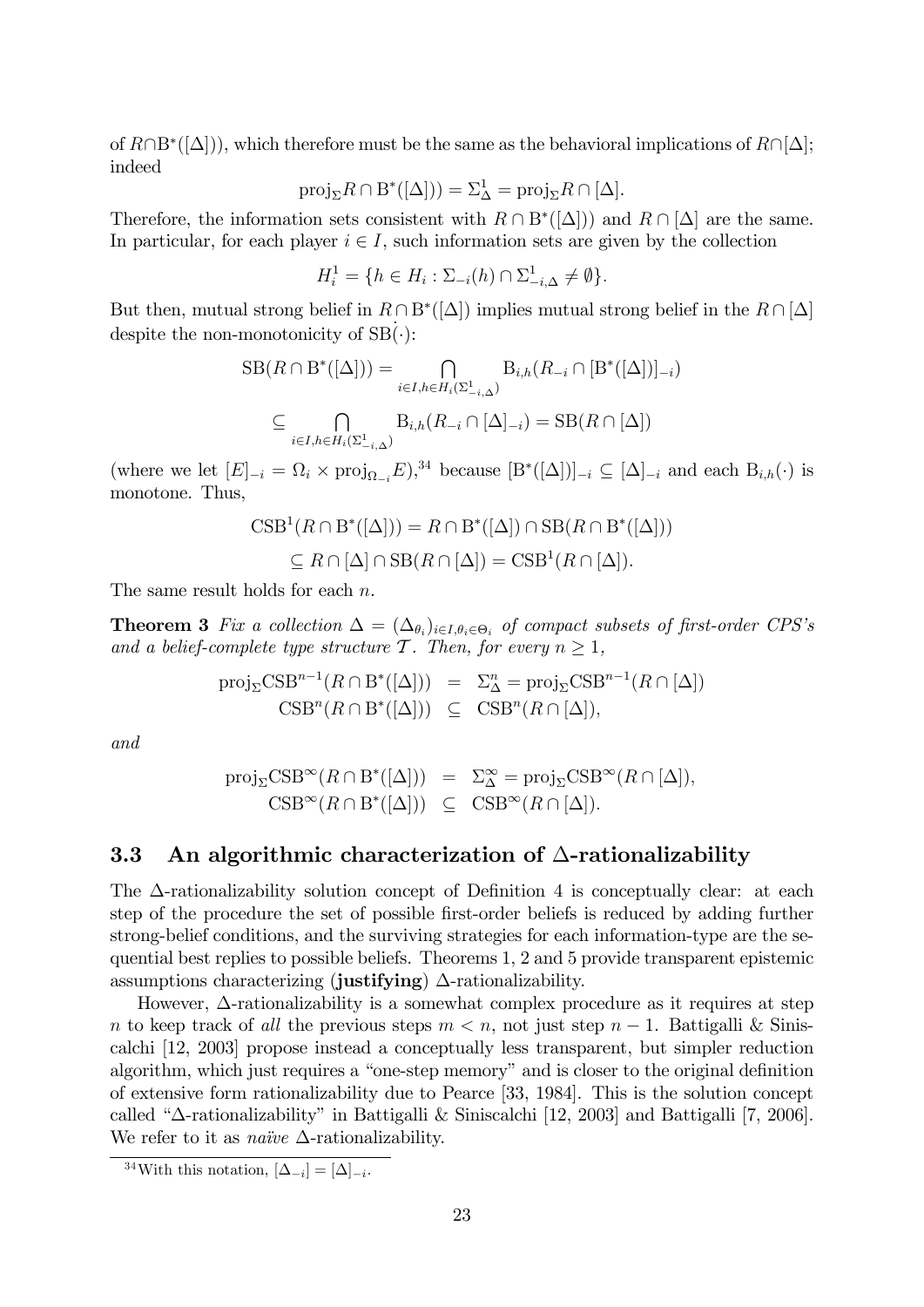**Definition 5** (See [12, 2003]) Consider the following procedure.

- (Step 0) For every  $i \in I_0$ , let  $\hat{\Sigma}_{i,\Delta}^0 = \Sigma_i$ . Also, let  $\hat{\Sigma}_{-i,\Delta}^0 = \prod_{j\neq i} \hat{\Sigma}_{i,\Delta}^0$  and  $\hat{\Sigma}_{\Delta}^0 =$  $\prod_{i\in I_0}\hat{\Sigma}_{i,\Delta}^0$ .
- (Step  $n > 0$ ) Let  $\hat{\Sigma}_{0,\Delta}^n = \Sigma_0$ . Then, for every  $i \in I$ , and for every  $\sigma_i = (\theta_i, s_i) \in \Sigma_i$ , let  $\sigma_i \in \hat{\Sigma}_{i,\Delta}^n$  if and only if  $\sigma_i \in \hat{\Sigma}_{i,\Delta}^{n-1}$  and there exists a CPS  $\mu \in \Delta_{\theta_i}$  such that
	- 1.  $\sigma_i \in \rho_i(\mu);$ 2. for every  $h \in H_i$ , if  $\hat{\Sigma}_{-i,\Delta}^{n-1} \cap \Sigma_{-i}(h) \neq \emptyset$ , then  $\mu(\hat{\Sigma}_{-i,\Delta}^{n-1} | \Sigma_{-i}(h)) = 1$ .

Also let  $\hat{\Sigma}_{-i,\Delta}^n = \prod_{j\neq i} \hat{\Sigma}_{i,\Delta}^n$  and  $\hat{\Sigma}_{\Delta}^n = \prod_{i \in I_0} \hat{\Sigma}_{i,\Delta}^n$ .

Finally, let  $\hat{\Sigma}_{\Delta}^{\infty} = \bigcap_{n\geq 0} \hat{\Sigma}_{\Delta}^n$ . The profiles in  $\hat{\Sigma}_{\Delta}^{\infty}$  are called naïve  $\Delta$ -rationalizable.

It is known that naïve  $\Delta$ -rationalizability and  $\Delta$ -rationalizability are equivalent when no restrictions are imposed on first-order beliefs (essentially, this is Theorem 1 in  $[4, 4]$ 1997). But this is not true in general. By inspection of the definitions, it is obvious that  $\Sigma_{i,\Delta}^n = \hat{\Sigma}_{i,\Delta}^n$  for  $n = 1, 2$ , but the equality need not hold for  $n > 2$  if  $\Delta$  is not "rich enough". Specifically, it is easy to show that  $\Sigma_{i,\Delta}^3 \subseteq \hat{\Sigma}_{i,\Delta}^3$ , but the inclusion may be strict. To see the problem, pick  $\sigma_i = (\theta_i, s_i) \in \hat{\Sigma}_{i,\Delta}^3$ . Say that a CPS  $\mu \in \Delta^{H_i}(\Sigma_{-i})$  strongly believes  $K_{-i} \subseteq \Sigma_{-i}$  if  $\mu(K_{-i}|\Sigma_{-i}(h)) = 1$  whenever  $K_{-i} \cap \Sigma_{-i}(h) \neq \emptyset$ . With this,  $\sigma_i \in \hat{\Sigma}_{i,\Delta}^3$ implies that there are CPS's  $\mu^1, \mu^2 \in \Delta_{\theta_i}$  such that  $\mu^n$  strongly believes  $\hat{\Sigma}^n_{i,\Delta} = \Sigma^n_{i,\Delta}$  $(n = 1, 2)$  and  $\sigma_i \in \rho_i(\mu^1) \cap \rho_i(\mu^2)$ . Define the following "composition"  $\bar{\mu}$  of  $\mu^1$  and  $\mu^2$ : if  $\Sigma^2_{-i,\Delta} \cap \Sigma_{-i}(h) \neq \emptyset$  then  $\bar{\mu}(\cdot | \Sigma_{-i}(h)) = \mu^2(\cdot | \Sigma_{-i}(h)),$  otherwise  $\bar{\mu}(\cdot | \Sigma_{-i}(h)) = \mu^1(\cdot | \Sigma_{-i}(h)).$ It turns out that  $\bar{\mu}$  is a CPS and  $\sigma_i \in \rho_i(\bar{\mu})$ ; if we knew that  $\bar{\mu} \in \Delta_{\theta_i}$  we would have shown that  $\sigma_i \in \Sigma_{i,\Delta}^3$  because the composition  $\bar{\mu}$  strongly believes both  $\Sigma_{-i}^1$  and  $\Sigma_{-i}^2$  as required by Definition 4, part 2. But  $\bar{\mu}$  need not be in  $\Delta_{\theta_i}$  (see Example 6). Therefore, absent some assumptions about the structure of  $\Delta$ , we may have  $\Sigma_{i,\Delta}^3 \subsetneq \hat{\Sigma}_{i,\Delta}^3$ . Given the non-monotonicity of strong belief, the inclusion  $\Sigma^3_{\Delta} \subseteq \hat{\Sigma}^3_{\Delta}$  need not be preserved in the following steps, therefore we cannot even conclude that  $\sum_{\Delta}^n \subseteq \hat{\Sigma}_{\Delta}^n$  for every n. This discussion motivates the following:

**Definition 6** Fix two subsets  $K_{-i}^1, K_{-i}^2 \subseteq \sum_{-i}$  and  $CPS's \mu^1, \mu^2 \in \Delta^{H_i}(\sum_{-i}), (K_{-i}^1, \mu^1, K_{-i}^2, \mu^2)$ is admissible if  $K_{-i}^2 \subseteq K_{-i}^1$  and  $\mu^n$  strongly believes  $K_{-i}^n$   $(n = 1, 2)$ . The  $(K_{-i}^1, K_{-i}^2)$ composition of  $\mu^1$  and  $\mu^2$  is the array  $\bar{\mu} = (\mu(\cdot|\Sigma_{-i}(h))_{h\in H_i}$  such that  $\bar{\mu}(\cdot|\Sigma_{-i}(h)) =$  $\mu^2(\cdot | \Sigma_{-i}(h))$  whenever  $K^2_{-i} \cap \Sigma_{-i}(h) \neq \emptyset$ , and  $\bar{\mu}(\cdot | \Sigma_{-i}(h)) = \mu^1(\cdot | \Sigma_{-i}(h))$  otherwise.

**Remark 2** For every admissible  $(K_{-i}^1, \mu^1, K_{-i}^2, \mu^2)$ , the  $(K_{-i}^1, K_{-i}^2)$ -composition of  $\mu^1$  and  $\mu^2$  is a CPS (see the proof of Lemma 4 in the Appendix).

**Definition 7** Fix  $i \in I$ ; a subset  $\Delta_i \subseteq \Delta^{H_i}(\Sigma_{-i})$  is closed under compositions if, for every admissible 4-tuple  $(K_{-i}^1, \mu^1, K_{-i}^2, \mu^2)$  with  $K_{-i}^n = \Sigma_0 \times \prod_{j \in I \setminus \{i\}} K_j^n$   $(n = 1, 2)$ , whenever  $\mu^1, \mu^2 \in \Delta_i$  the  $(K^1_{-i}, K^2_{-i})$ -composition of  $\mu^1$  and  $\mu^2$  is also in  $\Delta_i$ .

**Proposition 1** If each  $\Delta_{\theta_i}$  is closed under compositions  $(i \in I, \theta_i \in \Theta_i)$ , then naïve  $\Delta$ rationalizability is equivalent to  $\Delta$ -rationalizability: for every  $i \in I$  and  $n, \ \hat{\Sigma}_{i,\Delta}^n = \Sigma_{i,\Delta}^n$ .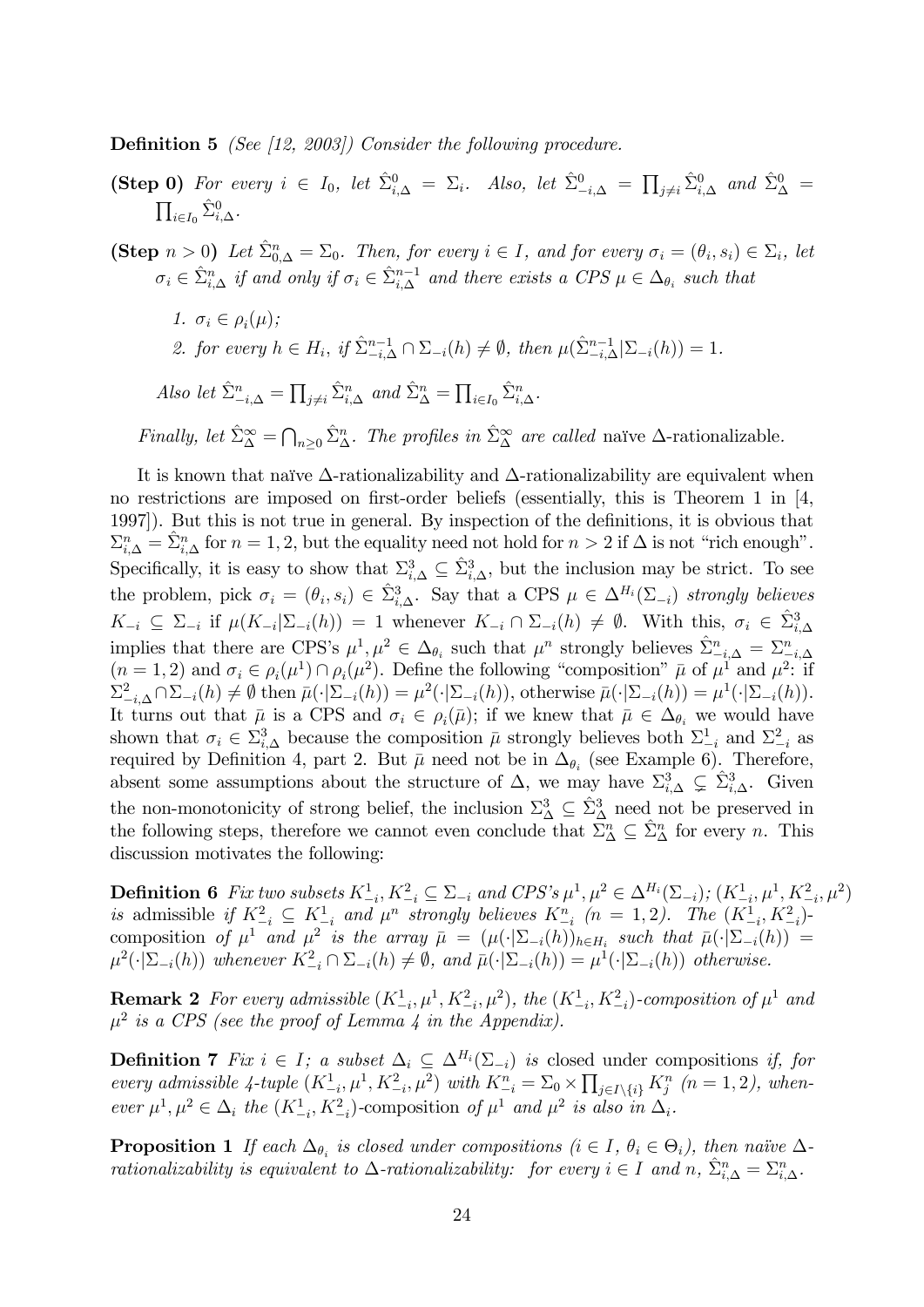Theorems 1, 5 and Proposition 1 implies that naïve  $\Delta$ -rationalizability characterizes the epistemic assumptions analyzed in subsection 3.2:

**Corollary 1** Fix a collection  $\Delta = (\Delta_{\theta_i})_{i \in I, \theta_i \in \Theta_i}$  of compact subsets of CPS's that are closed under compositions and a belief-complete type structure T. Then, for every  $n \geq 0$ ,

$$
\hat{\Sigma}_{\Delta}^{n+1} = \text{proj}_{\Sigma} \text{CSB}^n(R \cap B^*([\Delta])) = \text{proj}_{\Sigma} \text{CSB}^n(R \cap [\Delta])
$$

and

$$
\hat{\Sigma}_{\Delta}^{\infty} = \text{proj}_{\Sigma} \text{CSB}^{\infty}(R \cap B^*([\Delta])) = \text{proj}_{\Sigma} \text{CSB}^{\infty}(R \cap [\Delta]).
$$

Of course, closedness under compositions is just a sufficient condition for the above equivalence. Indeed, we are not aware of any application of the theory where  $\Delta$ -rationalizability differs from naïve  $\Delta$ -rationalizability. However, we show below a numerical example where the condition fails and the two solution procedures are not equivalent (Example 6).

Next we provide sufficient conditions for closedness under composition that may be useful in applications and are easier to verify. The first one is a strong property used by [13, 2007] to obtain an epistemic justification of naïve  $\Delta$ -rationalizability (cf. Theorem 5 in the Appendix), the others are interesting special cases.

**Definition 8** (cf. [13, 2007]) Fix  $i \in I$  and regard  $\Delta^{H_i}(\Sigma_{-i})$  as a subset of  $\prod_{h \in H_i} \Delta(\Sigma_{-i}(h))$ ; a subset  $\Delta_i \subseteq \Delta^{H_i}(\Sigma_{-i})$  is regular if for each  $h \in H_i$  there is a nonempty subset  $\Delta_{i,h} \subseteq \Delta(\Sigma_{-i}(h))$  so that  $\Delta_i = \Delta^{H_i}(\Sigma_{-i}) \cap (\prod_{h \in H_i} \Delta_{i,h})^{.35}$ 

**Remark 3** If  $\Delta_i \subset \Delta^{H_i}(\Sigma_{-i})$  is regular then it is closed under composition.

The following examples show how to apply this remark to the rationalizability analysis of two-person dynamic games with chance moves and two-person dynamic Bayesian games.

Example 3 Generalizing Example 2 (Beer-Quiche under the complete-information scenario), suppose that  $\Theta$  is a singleton, but there is an initial chance move  $(\iota(\emptyset) = \{0\})$ about which Players 1 and 2 are imperfectly and asymmetrically informed, as in poker; fix  $\pi_{i,0} \in \Delta(S_0)$  strictly positive for each  $i \in I$  and let

$$
\Delta_i = \{\mu_i \in \Delta^{H_i}(\Sigma_{-i}) : \mu_i(\cdot | S_{-i}) = \pi_{i,0} \times (\text{marg}_{S_j} \mu_i(\cdot | S_{-i}))\}.
$$

Since  $\Delta_i$  is determined by a condition on initial beliefs (the beliefs conditional on information set  $\{\varnothing\}, \Delta_i$  is regular and  $\Delta_i$  by Remark 3  $\Delta_i$  closed under composition. Formally, the conditions  $\max_{S_0} \mu_i(\cdot | S_{-i}) = \pi_{i,0}$  ( $i \in I$ ) yield a Bayesian game with heterogeneous priors,<sup>36</sup> and (naïve)  $\Delta$ -rationalizability corresponds to ex ante (extensive-form) rationalizability in this Bayesian game, a concept that is generically equivalent to (maximal)

<sup>&</sup>lt;sup>35</sup>We conjecture that if  $\Delta$  is regular and each  $\Delta_{i,h}$  is closed and convex, then the characterization of  $\Delta$ -rationalizability as iterated  $\Delta$ -dominance (Cappelletti [22, 2010]) can be extended to the present extensive-form setting.

<sup>&</sup>lt;sup>36</sup>If the reader is wondering why a complete information game corresponds to a Bayesian game, he should remember that in our terminology (which we claim to be the correct one) "complete information" is a substantive assumption, i.e. common knowledge of the payoff functions. On the other hand, Bayesian games are just mathematical structures that may be used to analyze both games with incomplete information and games with asymmetric, imperfect information about an initial chance move, such as poker. The interpretation of such mathematical structures is immaterial for Harsanyiís equilibrium analysis, but not for rationalizability analysis. The reason is that standard notions of rationalizability for Bayesian games implicitly incorporate independence restrictions, and different restrictions are relevant under different interpretations (see  $[16, 2011]$ ).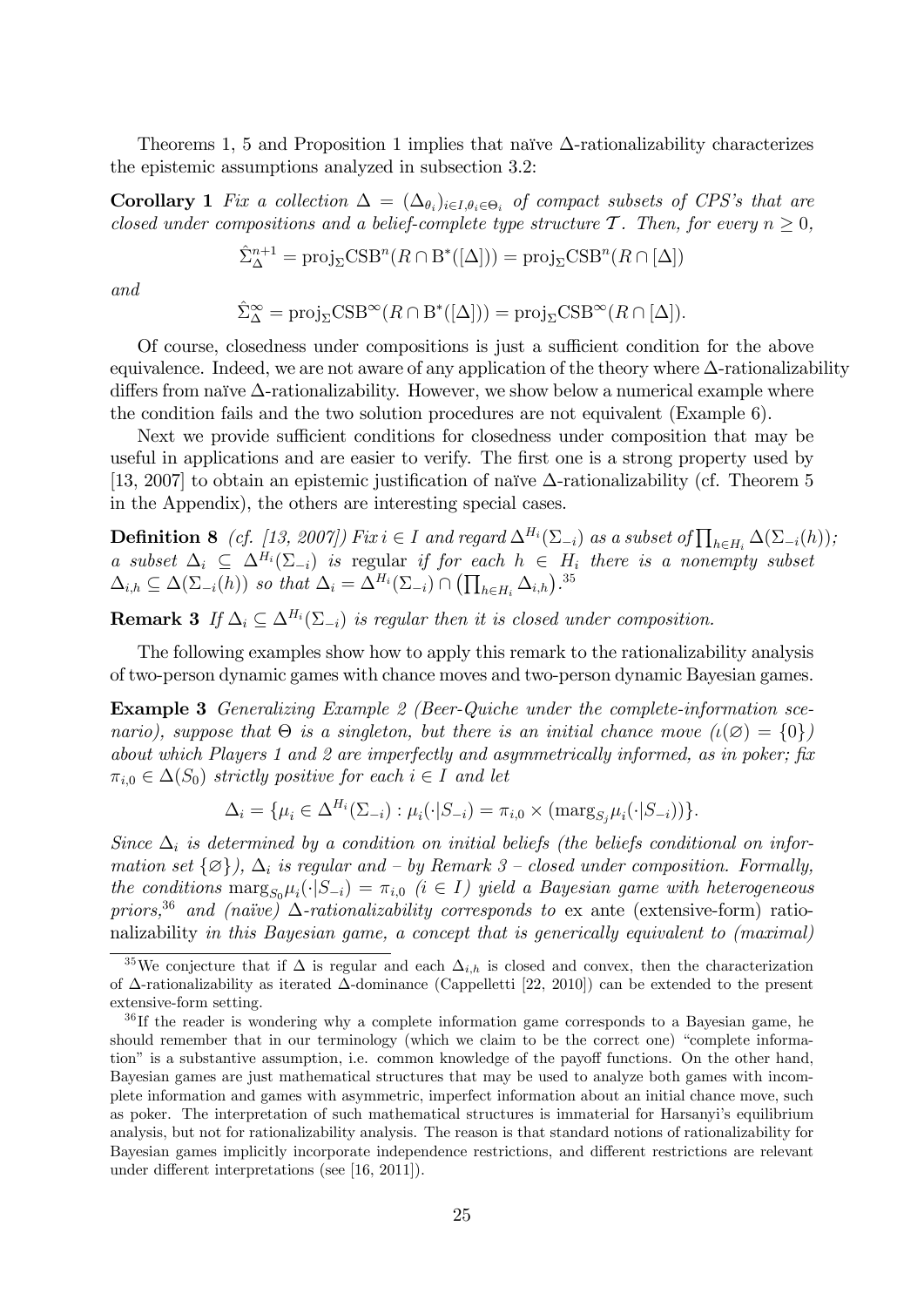iterated removal of weakly dominated strategies in the ex ante strategic form. (Note that Pearce's  $[33, 1984]$  solution concept allows i to have different conjectures about j after different observations about the chance move; hence it violates the independence condition stated above.)

**Example 4** Consider a two-person game with no chance moves  $(S_0$  is a singleton), fix belief maps  $(\pi_i : \Theta_i \to \Delta(\Theta_{-i}))_{i=1,2}$  and, for each  $\theta_i$ , let  $\Delta_{\theta_i}$  be the set of CPS's consistent with  $\pi_i(\theta_i)(\cdot)$  that satisfy "conditional independence":

$$
\Delta_{\theta_i} = \left\{ \mu_i \in \Delta^{H_i}(\Sigma_{-i}) : \begin{array}{l} \max_{\Theta_{-i}} \mu_i(\cdot | \Sigma_{-i}) = \pi_i(\theta_i)(\cdot), \\ \forall \theta_j, \mu_i(\theta_j) > 0 \Rightarrow \frac{\mu_i(\theta_0, \theta_j, s_j)}{\mu_i(\theta_j)} = \mu_i(\theta_0 | \theta_j) \mu_i(s_j | \theta_j) \end{array} \right\}
$$

(we use an obvious notation for marginal probabilities and conditional probabilities  $\overline{\phantom{a}}$ whenever well defined). Each set of CPS's  $\Delta_{\theta_i}$  is determined by conditions on initial beliefs, hence it is regular and closed under composition. Formally, the conditions  $\max_{\Theta_{-i}} \mu_i(\cdot | \Sigma_{-i}) = \pi_i(\theta_i)(\cdot)$  ( $i \in I$ ) yield a Bayesian game, and (naïve)  $\Delta$ -rationalizability is extensive-form, interim independent rationalizability for this Bayesian game, which is generically equivalent to the iterated removal of weakly dominated strategies in the interim strategic form. (When players move simultaneously, this is equivalent to the application of Pearce's  $[33, 1984]$  solution concept to the extensive form of the Bayesian game. See also [16, 2011]).

**Example 5** Consider a two-person game with no chance moves where  $\Theta_0$  is a singleton; fix a distribution  $\delta \in \Delta(\Theta \times Z)$  (i.e., a probability density over the terminal nodes of the arborescence representing the game); say that  $\delta$  is admissible if it is obtained as the pushforward of some product measure  $\nu_1 \times \nu_2 \in \Delta(\Sigma_1 \times \Sigma_2)$  via map  $(\theta_1, s_1, \theta_2, s_2) \mapsto$  $(\theta_1, \theta_2, \zeta(s_1, s_2))$ . Say that CPS  $\mu_i \in \Delta^{H_i}(\Sigma_{-i})$  agrees with the admissible measure  $\delta \in$  $\Delta(\Theta \times Z)$  if there exists some measure  $\nu_i \in \Delta(\Sigma_i)$  such that  $\delta$  is the pushforward of  $\nu_i(\cdot) \times \mu_i(\cdot | \Sigma_{-i})$  via map  $(\theta_1, s_1, \theta_2, s_2) \longmapsto (\theta_1, \theta_2, \zeta(s_1, s_2))$ . The set  $\Delta_i(\delta)$  of CPS's that agree with an admissible  $\delta \in \Delta(\Theta \times Z)$  is regular, as it is determined only by a condition on initial beliefs  $\mu_i(\cdot|\Sigma_{-i})$ . (In particular, this condition specifies the initial belief marg<sub> $\Theta_{-i}$ </sub> of each player i about the information type of the co-player  $-i$ , and therefore yields a simple dynamic Bayesian game.)

Battigalli & Siniscalchi [12, 2003] propose naïve  $\Delta(\delta)$ -rationalizability as a forwardinduction refinement criterion: A candidate equilibrium yields a distribution  $\delta$ ; if  $\Sigma^{\infty}_{\Delta(\delta)} \neq$  $\emptyset$  then the candidate equilibrium is "consistent with forward-induction reasoning", otherwise it is not. They show that the Iterated Intuitive Criterion for signaling games is precisely such a refinement, therefore the naïve  $\Delta(\delta)$ -rationalizability criterion is an extension to more general games of the Iterated Intuitive Criterion. By Proposition 1 this result applies to  $\Delta(\delta)$ -rationalizability as well. Indeed, all the examples and results of [12, 2003] about naïve  $\Delta$ -rationalizability feature conditions derived from restrictions on initial beliefs only and therefore they also hold for  $\Delta$ -rationalizability.

So far we listed examples where  $\Delta$ -rationalizability and the naïve  $\Delta$ -algorithm coincide. But the following example shows that, when closedness under compositions fails, the two solution procedures may differ because naïve  $\Delta$ -rationalizability may fail to capture an inconsistency between the  $\Delta$ -restrictions and common strong belief in rationality, given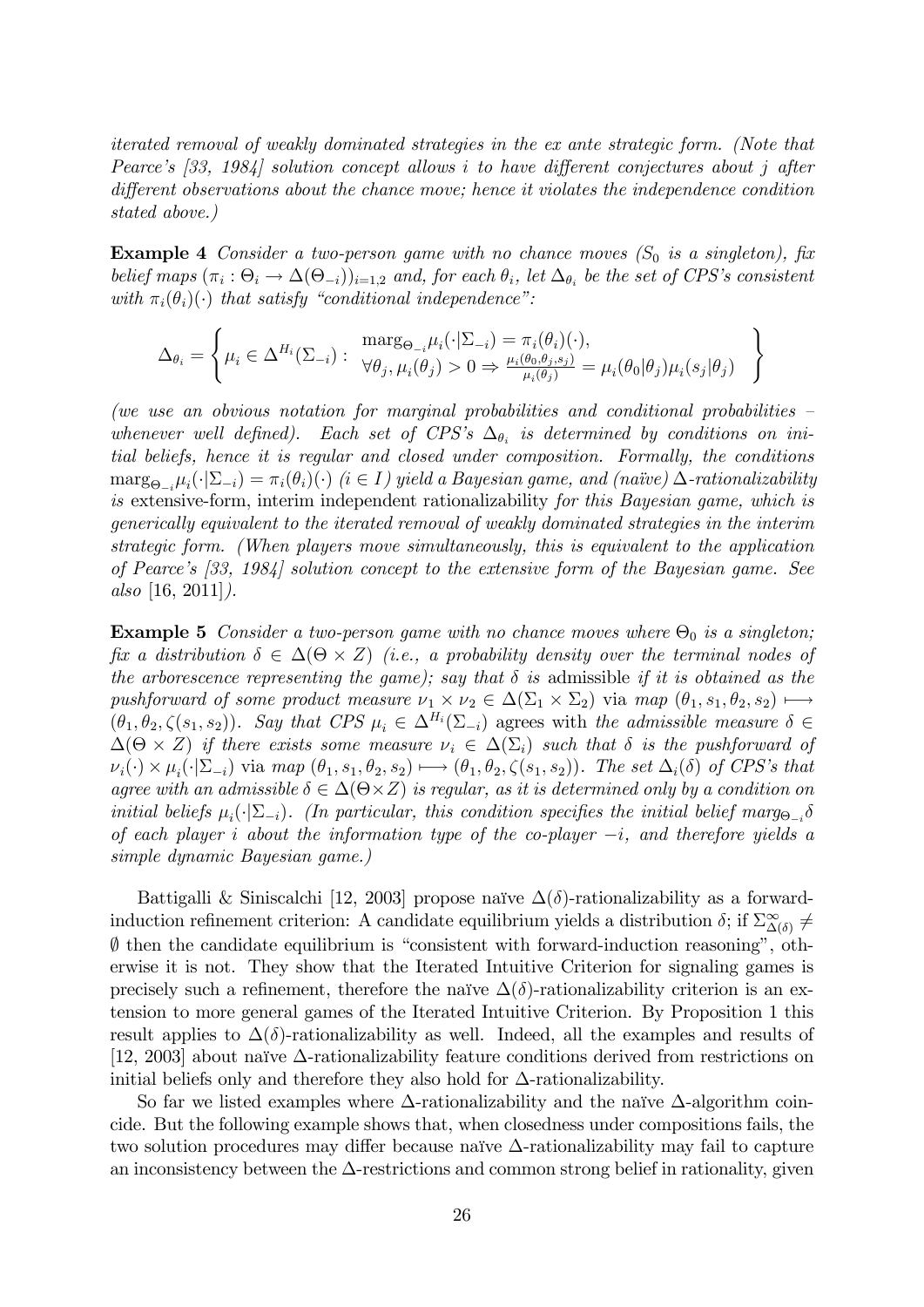transparency of the  $\Delta$ -restrictions. This example also shows that naïve  $\Delta$ -rationalizability may yield a solution set altogether inconsistent with forward-induction reasoning.<sup>37</sup> For notational simplicity, we look at classes of realization-equivalent strategies, which in this game are the strategies of the reduced normal form.



Figure 2

Example 6 In the complete-information game depicted in Figure 2, Ann chooses between In and Out; given In, Bob chooses between the matrix game on the left or the matrix game on the right. The given transparent restrictions allow only two possible CPS's for each player:<sup>38</sup>

$$
\Delta_a = \{\mu_a, \nu_a\}, \text{ with}
$$
  
\n
$$
\mu_a(l.y^1|S_b) = \mu_a(l.y^2|S_b) = \frac{1}{2}, \mu_a(r.b^2|\{r.b^1, r.b^2\}) = 1,
$$
  
\n
$$
\nu_a(l.y^3|S_b) = 1, \nu_a(r.b^1|\{r.b^1, r.b^2\}) = 1,
$$

$$
\Delta_b = \{\mu_b, \nu_b\} \text{ with}
$$
  
\n
$$
\mu_b(O|S_a) = 1, \mu_b(I.x^2.a^3|\{s_a : s_a(\emptyset) = I\}) = 1,
$$
  
\n
$$
\nu_b(O|S_a) = 1, \nu_b(I.x^1.a^2|\{s_a : s_a(\emptyset) = I\}) = 1.
$$

Let us first compute the sequential best replies to each belief system in  $\Delta$ :

$$
\rho_a(\mu_a) = \{O, I.x^1.a^2\}, \rho_a(\nu_a) = \{O, I.x^1.a^1\}, \n\rho_b(\mu_b) = \{l.y^2, r.b^2\}, \rho_b(\nu_b) = \{l.y^1, l.y^3\}.
$$

<sup>&</sup>lt;sup>37</sup>Our original example showing the difference between  $\Delta$ -rationalizability and naive  $\Delta$ -rationalizability did not have the latter feature. We thank Amanda Friedenberg for providing this example.

<sup>&</sup>lt;sup>38</sup>We use the following notation: O is the class of realization-equivalent strategies choosing  $Out$ , otherwise strategies are denoted by lists of action labels in an obvious way.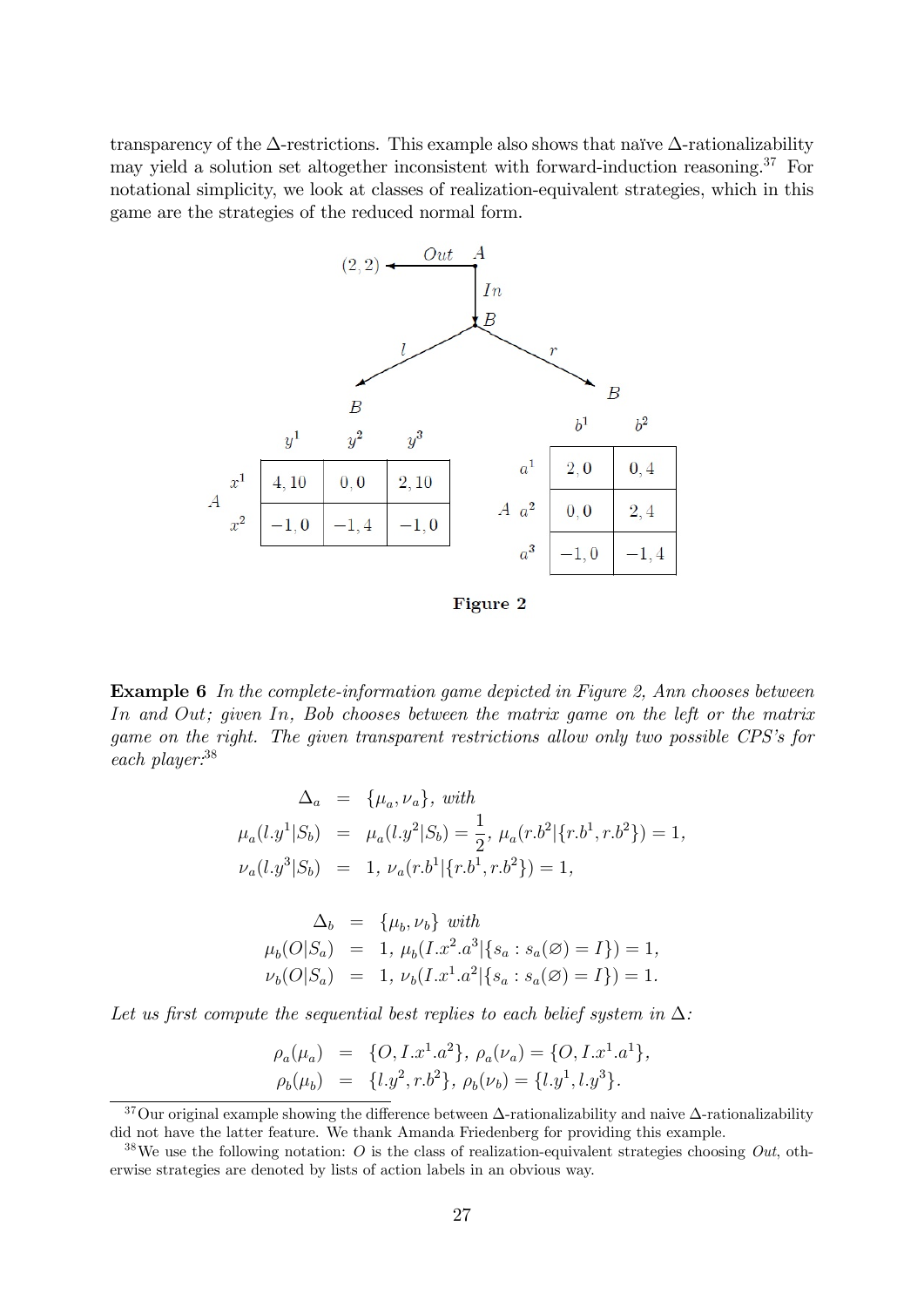Note: (1)  $I.x^2.a^3$  is strictly dominated by O and r.b<sup>1</sup> is strictly dominated by r.b<sup>2</sup> given In, but  $\mu_h$  and  $\nu_a$  respectively assign positive conditional probability to these dominated strategies, therefore  $\nu_a$  does not strongly believe  $\rho_b(\mu_b) \cup \rho_b(\nu_b)$ , and  $\mu_b$  does not strongly believe  $\rho_a(\mu_a) \cup \rho_a(\nu_a)$ , (2)  $\mu_a$  does not strongly believe  $\rho_b(\nu_b)$ , while  $\nu_a$  does. These preliminary considerations help explain the following derivation, where  $S^m_{\Delta}$  ( $\hat{S}^m_{\Delta}$ ) denotes  $\Delta$ -rationalizability (naïve  $\Delta$ -rationalizability).<sup>39</sup>

| Step  | Ann                                                             | Bob                                                                       |
|-------|-----------------------------------------------------------------|---------------------------------------------------------------------------|
|       | $S_{a,\Delta}^1 = S_{a,\Delta}^1 = \{O, I.x^1.a^1, I.x^1.a^2\}$ | $S_{b,\Delta}^1 = \ddot{S}_{b,\Delta}^1 = \{l.y^2, r.b^2, l.y^1, l.y^3\}$ |
|       | $=\{O, I.x^1.a^2\}$<br>$S_{a,\Delta}^{\omega}$                  | $=\{l.y^1, l.y^3\}$                                                       |
|       | $= \{O\}$                                                       | $=\{l.y^1, l.y^3\}$                                                       |
| n > 3 | $S^n_{a,\Delta}=\emptyset, \, S^n_{a,\Delta}$<br>$= \{O\}$      | $= S_{b,\Delta}^n = \{l.y^1, l.y^3\}$                                     |

As we said above, the two solution procedures may differ only from round 3, as they do here. Both procedures stop at round 3. The naïve  $\Delta$ -rationalizable set is therefore  $\{O\} \times \{l.y^1, l.y^3\}$ , whereas we get an empty set with  $\Delta$ -rationalizability. By Proposition 1,  $\Delta$  cannot be closed under composition. Let us verify this directly:  $\mu_a$  strongly believes  $S^1_{b,\Delta}$  and  $\nu_a$  strongly believes  $S^2_{b,\Delta} \subseteq S^1_{b,\Delta}$ . We can "compose"  $\mu_a$  and  $\nu_a$  to obtain a CPS  $\bar{\mu}_a$  so that  $O \in \rho_a(\bar{\mu}_a)$  and  $\bar{\mu}_a$  strongly believes both  $S^1_{b,\Delta}$  and  $S^2_{b,\Delta}$ .

$$
\bar{\mu}_a(l.y^3|S_b) = \nu_a(l.y^3|S_b) = 1, \ \bar{\mu}_a(r.b^2|\{r.b^1, r.b^2\}) = \mu_a(r.b^2|\{r.b^1, r.b^2\}) = 1.
$$

But  $\bar{\mu}_a \neq \mu_a, \nu_a$ , therefore  $\bar{\mu}_a \notin \Delta_a$ .

Finally, we show that there are no restrictions  $\bar{\Delta}$  such that  $\{O\} \times \{l.y^1, l.y^3\}$  is  $\bar{\Delta}$ rationalizable. Suppose, by way of contradiction, that such  $\bar{\Delta}$  exists. By finiteness,  $\{O\} \times \{l.y^1, l.y^3\} = S^n_{a,\bar{\Delta}} \times S^n_{b,\bar{\Delta}} = S^{n-1}_{a,\bar{\Delta}} \times S^{n-1}_{b,\bar{\Delta}}$  for some n. Define  $\bar{\Delta}^n_a$  as in Remark 1. Then we should have  $\{O\} = \rho_a(\bar{\Delta}_a^n)$ , where  $\bar{\mu}_a({l_1y^1,l_2y^3}) = 1$  for every  $\bar{\mu}_a \in \bar{\Delta}_a$ . Pick any  $\bar{\mu}_a \in \bar{\Delta}_a^n$  with  $O \in \rho_a(\bar{\mu}_a)$ , then also  $I.x^1.a^1 \in \rho_a(\bar{\mu}_a)$  (the ex ante value of  $I.x^1.a^1$ is at least 2, and  $a^1$  is the dominant action in the subgame with root  $(In, l)$ ), therefore  $\{O\} \neq \rho_a(\bar{\Delta}_a^n).$ 

Indeed, we show in the next section that the set  $\{O\} \times \{l.y^1, l.y^3\}$  of Example 6 cannot result from forward-induction reasoning under any transparent restrictions on beliefs, including restrictions on higher-order beliefs.

# 4 Transparent belief restrictions and extensive-form best response sets

So far we took the perspective of an analyst who knows what belief restrictions are transparent to the players: given the transparent restrictions  $\Delta$  we obtain the behavioral prediction of forward-induction reasoning,  $\Sigma^{\infty}_{\Delta}$ . This perspective is valid in many, but not all applications of the theory. It is therefore interesting to take the perspective of an analyst who does not know what restrictions are transparent to the players. What can such an analyst say about the behavioral implications of our theory of strategic thinking?

<sup>&</sup>lt;sup>39</sup>Note that in games with complete information  $\Sigma = S$ .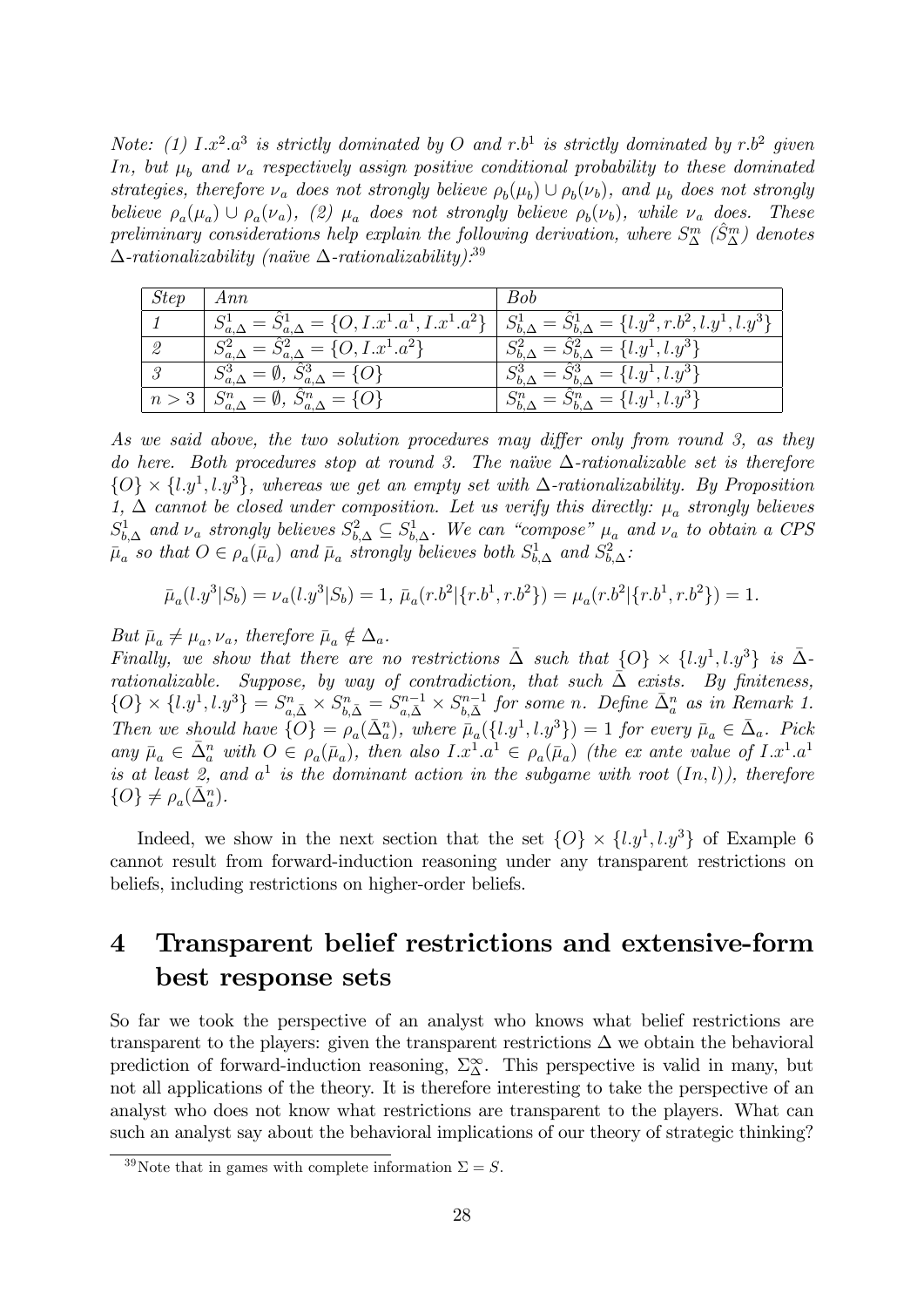If all restrictions are possible, all an analyst can say is that  $(\theta, s)$  must belong to the union of all solution sets  $\Sigma^{\infty}_{\Delta}$ . In static games, where forward induction does not play any role, this yields an easy answer to our question: just look at the implications of rationality and common belief in rationality without restrictions on beliefs, i.e., take  $\Delta_{\theta_i} = \Delta(\Sigma_{-i})$ for each information type of each player. Indeed, let  $\Sigma^{\infty}$  denote the solution set obtained without restriction; by monotonicity of probability-one belief,  $\Sigma^{\infty}_{\Delta} \subseteq \Sigma^{\infty}$  for all restrictions  $\Delta$ ; thus,  $\Sigma^{\infty}$  is also the union of all the solution sets. But this method does not work in dynamic games, that is, when forward induction matters. The reason is that, as explained earlier, strong belief is not monotone, therefore we may well have  $\Sigma^{\infty}_{\Delta} \not\subseteq \Sigma^{\infty}$  for some  $\Delta^{40}$ 

Battigalli & Friedenberg [8, 2009] and [9, 2012] address this issue within a completeinformation setting.<sup>41</sup> We report a straightforward adaptation of their concepts and results to the present incomplete-information setting.

**Definition 9** (cf. [9, 2012]) An extensive-form best response set (EFBRS) of a game with payoff uncertainty  $\Gamma$  is a set of profiles  $Q = \sum_{0} \times \prod_{i \in I} Q_i \subseteq \sum_{i}$  such that, for each  $i \in I$ , proj<sub> $\Theta_i$ </sub>  $Q_i = \Theta_i$  and, for each  $\sigma_i \in Q_i$ , there is a CPS  $\mu_{\sigma_i} \in \Delta^{H_i}(\Sigma_{-i})$  with  $(i) \sigma_i \in \rho_i(\mu_{\sigma_i}),$ (ii)  $\mu_{\sigma_i}$  strongly believes  $Q_{-i}$  ( $\forall h \in H_i$ ,  $\Sigma_{-i}(h) \cap Q_{-i} \neq \emptyset \Rightarrow \mu_{\sigma_i}(Q_{-i}|\Sigma_{-i}(h)) = 1$ ), (*iii*)  $\rho_i(\mu_{\sigma_i}) \subseteq Q_i$ .

Condition (iii) is a kind of maximality property: if we have to use belief  $\mu_{\sigma_i}$  to "justify"  $\sigma_i$  as part of the solution set Q, then every other sequential best response to  $\mu_{\sigma_i}$  must also be part of Q.

An event about players' beliefs, i.e. an "epistemic" event, is self-evident if and only if it represents the transparency of some restrictions on beliefs (of any order, see Appendix A in [8, 2009]). Battigalli and Friedenberg show that the EFBRS concept characterizes the behavioral implications of common strong belief in rationality when some epistemic event is self-evident. The following definition and theorem make this precise and provide equivalent formal statements of the result. Then an example shows that naïve  $\Delta$ -rationalizability may fail to yield an EFBRS.

**Definition 10** An event E is called epistemic if it only restricts the beliefs of some players for some of their information types  $\theta_i$ , that is, for each  $i \in I$  there is a measurable subset  $\mathbf{T}_i \subseteq \Theta_i \times T_i$  with  $\text{proj}_{\Theta_i} \mathbf{T}_i = \Theta_i$  so that

$$
E = \Omega_0 \times \prod_{i \in I} \{(\theta_i, s_i, t_i) \in \Omega_i : (\theta_i, t_i) \in \mathbf{T}_i\}.
$$

 $[\Delta]$  and  $B^*([\Delta])$  are examples of epistemic events. Recall that the latter is also selfevident:  $B^*([\Delta]) \subseteq B(B^*([\Delta]))$ . Adapting the arguments of [8, 2009] and [9, 2012] one

 $^{40}$ Battigalli & Friedenberg [9, 2012] provide examples of complete information games where the inclusion also fails for the corresponding sets of paths, that is,  $\zeta(S_{\Delta}^{\infty}) \nsubseteq \zeta(S^{\infty})$  for some game and some restrictions  $\Delta$ .

<sup>&</sup>lt;sup>41</sup>Battigalli & Friedenberg [9, 2012] is the abridged published version of [8, 2009]. The latter elaborates more on the context interpretation of incomplete type structures and how they are related to transparent restrictions on beliefs. Battigalli and Friedenberg build on previous work on admissibility by Brandenburger *et al.* [21, 2008] and Brandenburger & Friedenberg [20, 2010].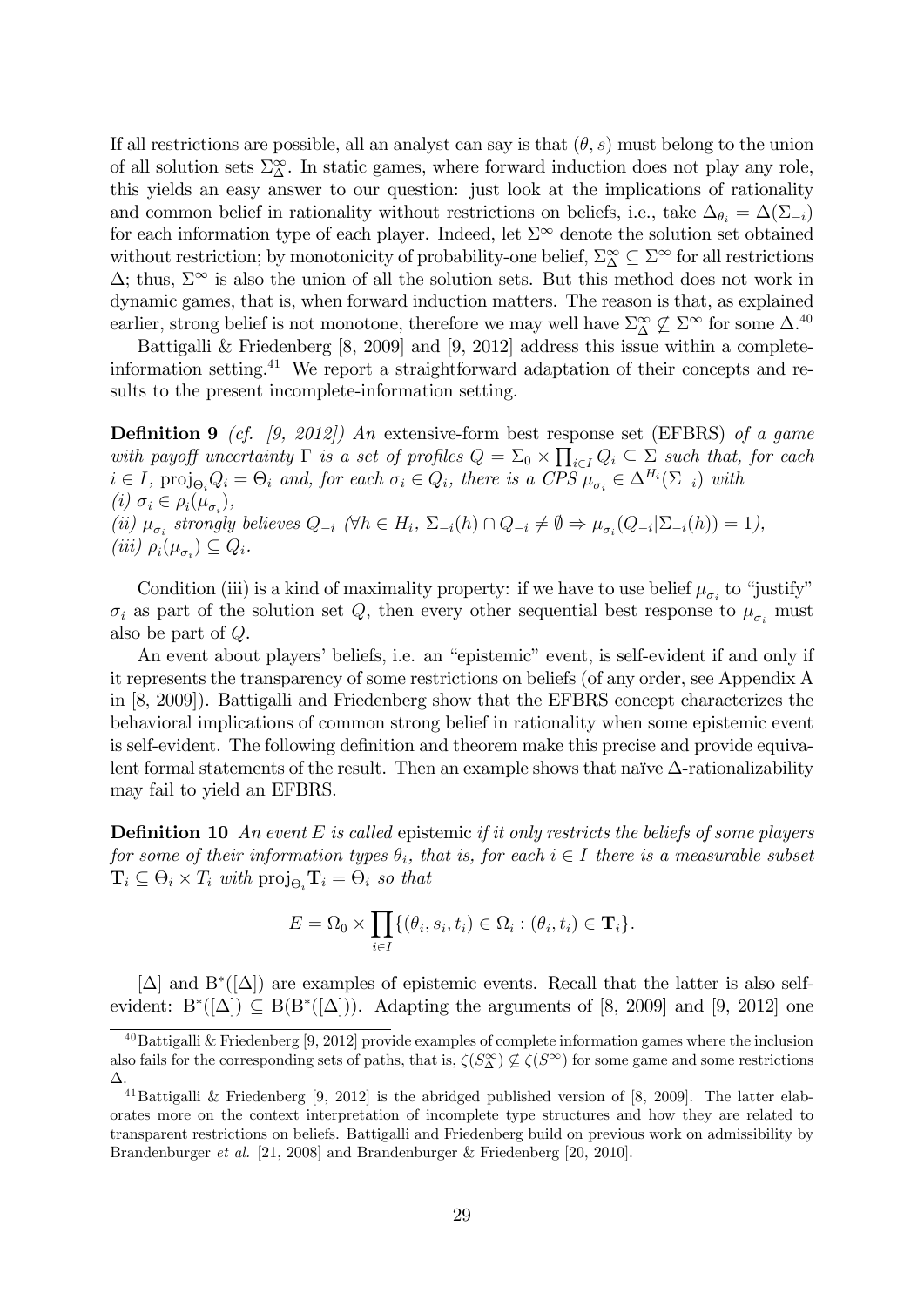can show the following: $42$ 

**Theorem 4** For every game  $\Gamma$  and subset  $Q \subseteq \Sigma$ , the following are equivalent: (1) Q is an EFBRS of  $\Gamma$ ;

(2)  $Q = \sum_{\Delta}^{\infty}$  for some first-order belief restrictions  $\Delta$ ;

(3)  $Q = \text{proj}_{\Sigma} \text{CSB}^{\infty}(R)$  for some type structure  $\mathcal{T}$ ;

(4)  $Q = \text{proj}_{\Sigma} \text{CSB}^{\infty}(R \cap E)$  for some self-evident epistemic event E in a belief-complete type structure  $\mathcal{T}$ ;

(5)  $Q = \text{proj}_{\Sigma} \text{CSB}^{\infty}(R \cap B^*([\Delta]))$  in a belief-complete type structure for some compact first-order belief restrictions  $\Delta$ .

Example 7 Consider again the complete-information game of Figure 2 and the belief restrictions  $\Delta$  of Example 6. The corresponding naïve  $\Delta$ -rationalizable set is  $\hat{S}^{\infty}_{\Delta} = Q =$  $\{O\} \times \{l.y^1, l.y^3\}$ . It can be directly verified that  $\{O\} \times \{l.y^1, l.y^3\}$  is not an EFBRS: if  $\mu_O \in \Delta^{H_a}(S_b)$  strongly believes  $Q_b = \{l.y^1, l.y^3\}$  and  $O \in \rho_a(\mu_O)$ , then  $I.x^1.a^1 \in$  $\rho_a(\mu_o) \backslash Q_a$ ; hence at least one of conditions (i)-(iii) of Definition 9 must be violated by Q. Thus, by equivalence (1)  $\Leftrightarrow$  (3) of Theorem 4, there is no type structure T such that  $Q = \text{proj}_{\Sigma} \text{CSB}^{\infty}(R)$ . We can reach the conclusion that Q is not an EFBRS also indirectly, using implication (2)  $\Rightarrow$  (1) of Theorem 4: indeed, we have already proved in Example 6 that there are no first-order belief restrictions  $\Delta$  such that  $Q = S^{\infty}_{\Delta}$ .

[9, 2012] shows that, in games with complete and perfect information and in other games such as the Finitely Repeated Prisoners' Dilemma, the characterizing properties of EFBRS's can be used to obtain observable implications of forward-induction reasoning, independently of what is transparent to the players. It would be interesting to obtain results of this sort for games with payoff uncertainty.

## 5 Appendix

Subsection 5.1 provides a complete forward-induction analysis of the Beer-Quiche game under different scenarios and related restrictions on beliefs; 5.2 derives the epistemic justifications of  $\Delta$ -rationalizability; 5.3 proves the equivalence between  $\Delta$ -rationalizability and the naïve reduction algorithm when  $\Delta$  is closed under compositions.

#### 5.1 Two scenarios for  $\Delta$ -rationalizability in the Beer-Quiche game

Complete information scenario We formalize the informal argument provided in the Introduction for the Beer-Quiche game of Fig. 1 and Example 1 (1). As formally described in Example 2, assume the following restrictions  $\Delta$  are transparent:

• Players ex ante assign  $90\%$  (10%) probability to the surly (wimp) state,

<sup>&</sup>lt;sup>42</sup>The equivalences stated in the Theorem 4 adapt results of Battigalli and Friedenberg as follows:  $(1) \Leftrightarrow (2)$  adapts Proposition 1 of [9, 2012];  $(1) \Leftrightarrow (3)$  adapts Theorem 1 of [9, 2012];  $(1) \Leftrightarrow (4)$  adapts Proposition A1 of [8, 2009] applied to the E-restriction  $T_E$  of a belief-complete type structure T; finally  $(1) \Rightarrow (5)$  follows from Theorem 2 and (the adaptation of) Proposition 1 in [9, 2012] (the set  $\Delta$  constructed in the proof is finite, hence compact),  $(5) \Rightarrow (1)$  follows from Theorem 1 and  $(2) \Rightarrow (1)$ .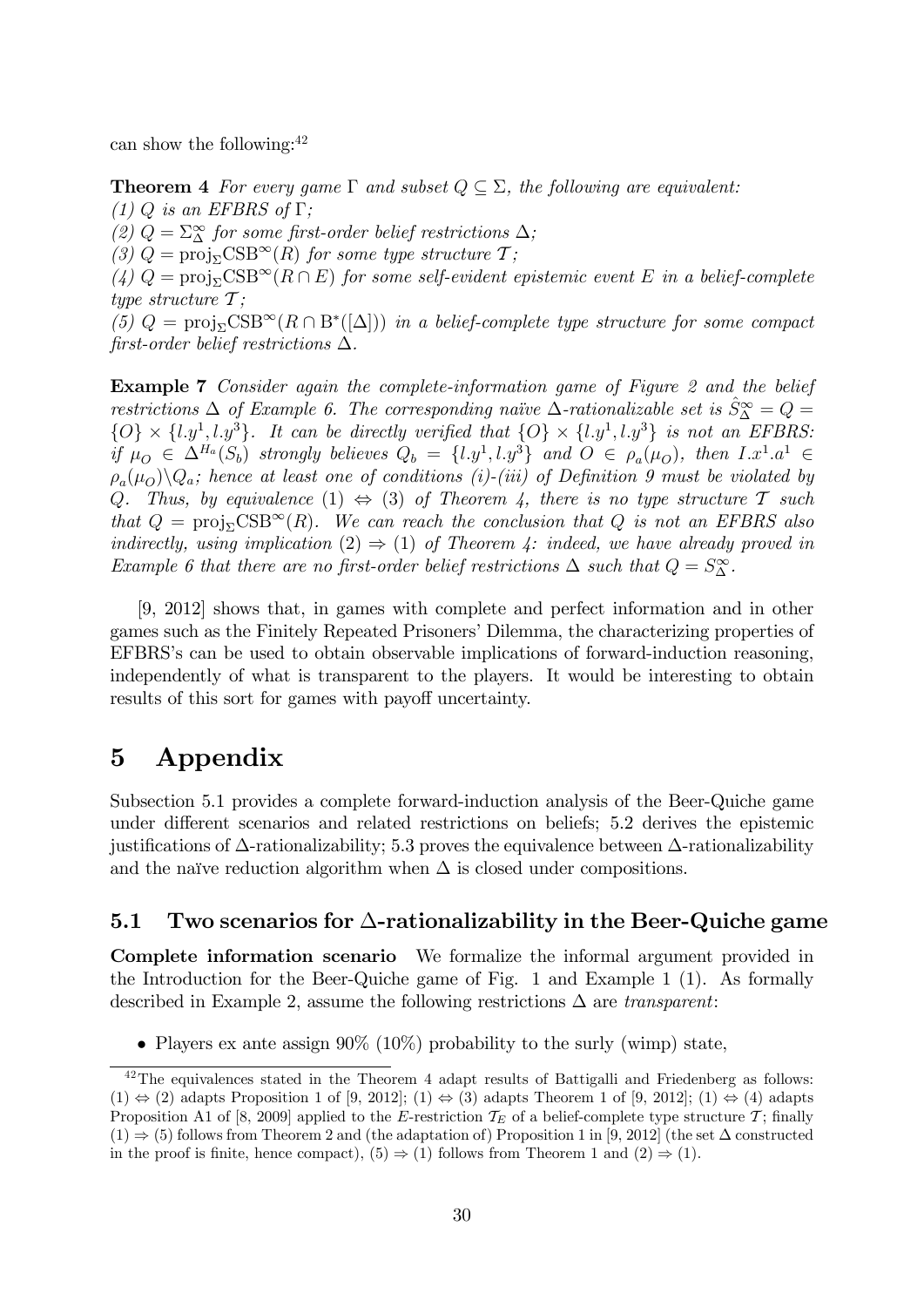According to the ex ante beliefs of Player 1, the chance move and the strategy of Player 2 are independent.

The behavioral implications of (correct) common strong belief of rationality and transparency of  $\Delta$  can be derived with the the (naïve)  $\Delta$ -rationalizability algorithm (Theorem 1, Corollary 1). To apply the latter, we first note that we may add wlog the further restriction that, according to the beliefs of Player 2, the strategy of Player 1 and the chance move are independent.<sup>43</sup> With this,  $\Delta$ -rationalizability is a refinement of rationalizability on the ex ante strategic form of the Bayesian game defined by the first restriction.<sup>44</sup> In the table below, we multiply all the expected payoffs by a factor of 10:

| $1\backslash 2$ | f B, f Q | f B, d Q | d B, f Q | d B, d Q |
|-----------------|----------|----------|----------|----------|
| B s, B w        | 9.       |          | 29, 9    | 29, 9    |
| B s, Q w        | 10, 1    | 12, 0    | 28, 10   | 30, 9    |
| Q s, B w        |          | 18, 10   | 2,       | 20, 9    |
| Q s, Q w        |          | 21, 9    |          | 21, 9    |

Iterated weak dominance on this strategic form deletes  $f.f$  and  $Q.B$  in step 1,  $f.d$ in step 2,  $Q.Q$  in step 3, dd in step 4 and  $B.Q$  in step  $5<sup>45</sup>$  This is equivalent (for this game) to iterated conditional dominance on the strategic form, which gives the  $\Delta$ rationalizability solution. We summarize the procedure in the table below. For intuitive explanations based on the epistemic analysis see the Introduction.

| <b>Steps</b> | Player 1                                | Player 2              |
|--------------|-----------------------------------------|-----------------------|
|              | $S^1_{1,\Delta} = \{B.B, B.Q, Q.Q\}$    | $= \{f.d, d.d, d.f\}$ |
| $\Omega$     | $S_{1\,\Delta}^{2} = \{B.B, B.Q, Q.Q\}$ | $= \{d.d, d.f\}$      |
| 3            | $=\{B.B, B.Q\}$                         | $= \{d.d, d.f\}$      |
|              | $= \{B.B, B.Q\}$                        | $= \{d.f\}$           |
| 5            | ${B.B}$                                 | $\{d.f\}$             |

Incomplete-information scenario In this scenario there is no chance move, the game begins at the "interim" stage, when Player 1 knows the true state; see Example 1  $(2)$ . Now there are two conceivable information types of Player 1, s and w, each with strategy space  $S_1 = \{B, Q\}$ . Thus

$$
\Sigma_1 = \{s, w\} \times \{B, Q\}, \ \Sigma_2 = S_2 = \{f.d, d.d.d, f, f.f\}.
$$

In this scenario, Player 1 has no belief on  $\{s, w\}$ . Intuitively, the reason is that  $\theta \in \{s, w\}$ is just an attribute of Player 1 known to him, not something that he learns. Formally, his primitive uncertainty space is  $\Sigma_{-1} = S_2$ . With this, the independence assumption of the

<sup>&</sup>lt;sup>43</sup>The coalition formed by the chance player and Player 1 has perfect recall. Therefore, a correlated strategy of the coalition is realization equivalent to a behavioral strategy of the coalition, which is in turn equivalent to a product measure.

 $^{44}$ As observed by Battigalli *et al* [16, 2011], the application of solution concepts (such as rationalizability, or iterated dominance) to the ex ante strategic form implicitly relies on the independence assumption described above.

<sup>&</sup>lt;sup>45</sup>We write X:Y for the strategy of Player 1 that selects X in the surly state and Y in the wimp state; similarly we write x:y for the strategy of Player 2 that selects x if B and y if Q.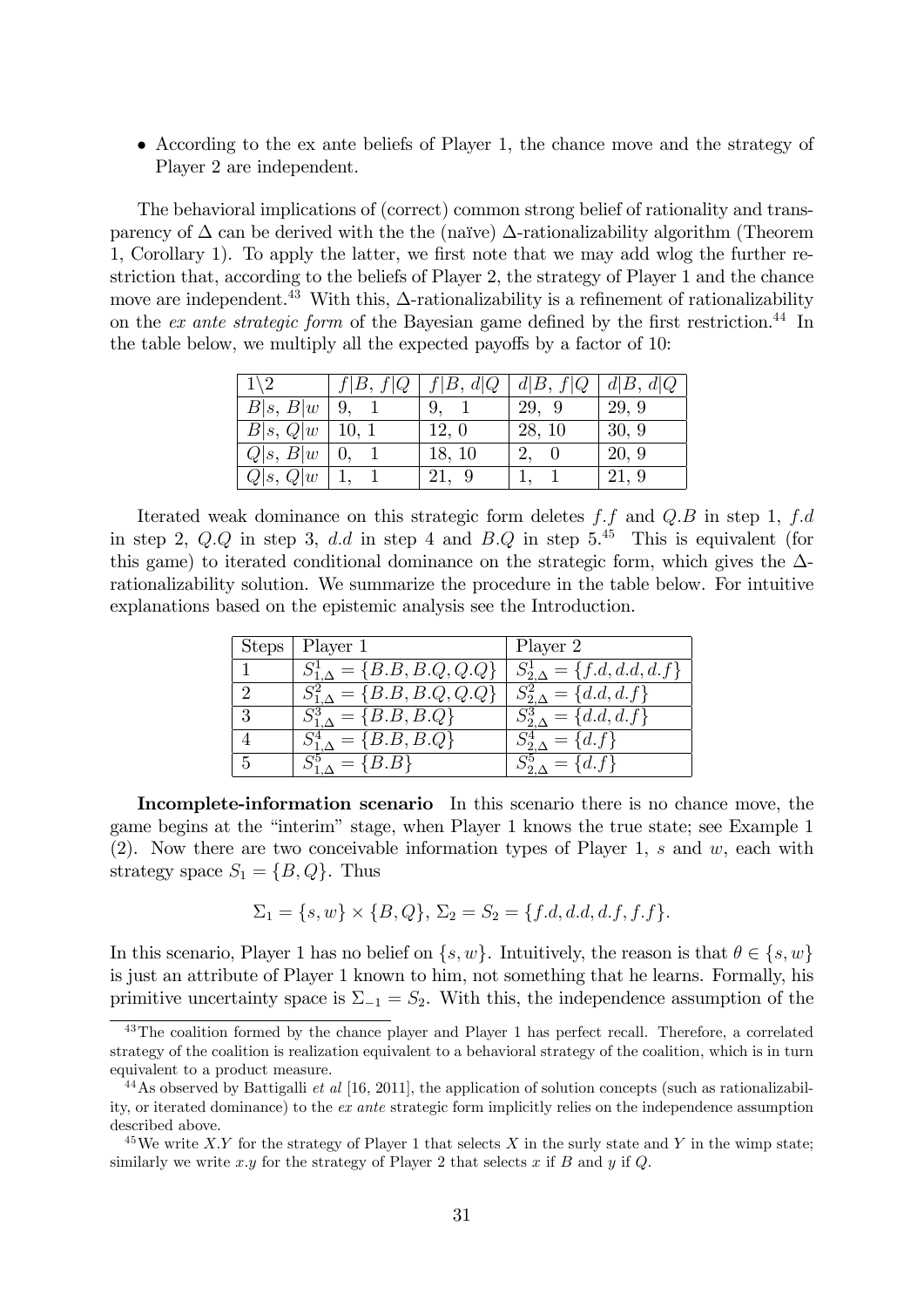complete-information scenario cannot be expressed as a property of his first-order beliefs. As we mentioned in the Introduction, there is a property of the *second-order* beliefs of Player 2 that could replace the independence property expressible in the completeinformation scenario: according to the second-order beliefs of Player 2, the information type of Player 1 and his first-order belief about the strategy of Player 2 are independent. We could provide an epistemic analysis of the game based on the transparency of first and second-order restrictions and derive results similar to those obtained for the completeinformation scenario. But in this paper we restricted our attention to transparency of firstorder restrictions. Therefore, as an illustration of our approach we assume the following first-order restrictions  $\Delta$  to be transparent:

- Player 2 initially assigns 90% probability to  $\theta = s$ ,
- conditional on B, Player 2 believes that s is more likely than  $w$ .

Formally,

$$
\Delta_{1,s} = \Delta_{1,w} = \Delta(S_2),
$$
  

$$
\Delta_2 = \{\mu_2 \in \Delta^{\{B,Q\}}(\{s,w\} \times \{B,Q\}) : (\mu_2(s) = 0.9) \wedge (\mu_2(s|B) > \mu_2(w|B))\},
$$

where we used obvious abbreviations for unconditional, conditional, and marginal probabilities. Note, this is just meant to be an example; we do not claim that the assumption in the second bullet is more plausible, or "nicer" than the assumption about the second-order beliefs of Player 2 described above.

The behavioral implications of (correct) common strong belief in rationality and transparency of the restrictions are characterized by a solution procedure that deletes profiles from the set  $\Sigma_1 \times S_2$ . We summarize the steps in the table below and then comment.

| <b>Steps</b> | Player 1                                                 | Player 2         |
|--------------|----------------------------------------------------------|------------------|
|              | $\Sigma_{1\,\Lambda}^1 = \{s,w\}\times\{B,Q\}$           | $= \{d.d, d.f\}$ |
|              | $\mathbb{E}_{1,\Lambda}^2 = \{(s, B), (w, B), (w, Q)\}.$ | $= \{d.d, d.f\}$ |
| 3            | $\Sigma_{1\Lambda}^3 = \{(s, B), (w, B), (w, Q)\}\$      | $= \{d.f\}$      |
|              | $=\{(s, B), (w, B)\}\$                                   | $= \{d.f\}$      |

**Step 1,** Player 2: We delete f.f (as in the complete-information scenario) and also  $f.d$  (fight if and only if Beer); the reason for the latter is that it is rational to fight if and only if the conditional probability of the surly type is no more that 50%, therefore, given the restrictions on beliefs, if it is rational to fight after  $B$  then it is a fortiori rational to fight after  $Q$ . To sum up, Player 2 does not fight after  $B$ .

Step 2, *Player 1:* Given the above, the surly type has his preferred meal, i.e., type/strategy pair  $(s, Q)$  is deleted.

Step 3, Player 2: By a forward-induction argument similar to Step 4 of the completeinformation scenario (see the Introduction),  $d.d$  is deleted.

**Step 4:** Each type of Player 1 is certain of  $d.f$ , therefore both types choose Beer.

#### 5.2 Proofs of the characterization results

The proof of the main result (Theorem 1) is adapted from [13, 2007]. First, we need some preliminaries. Fix a belief-complete type structure and a collection of compact subsets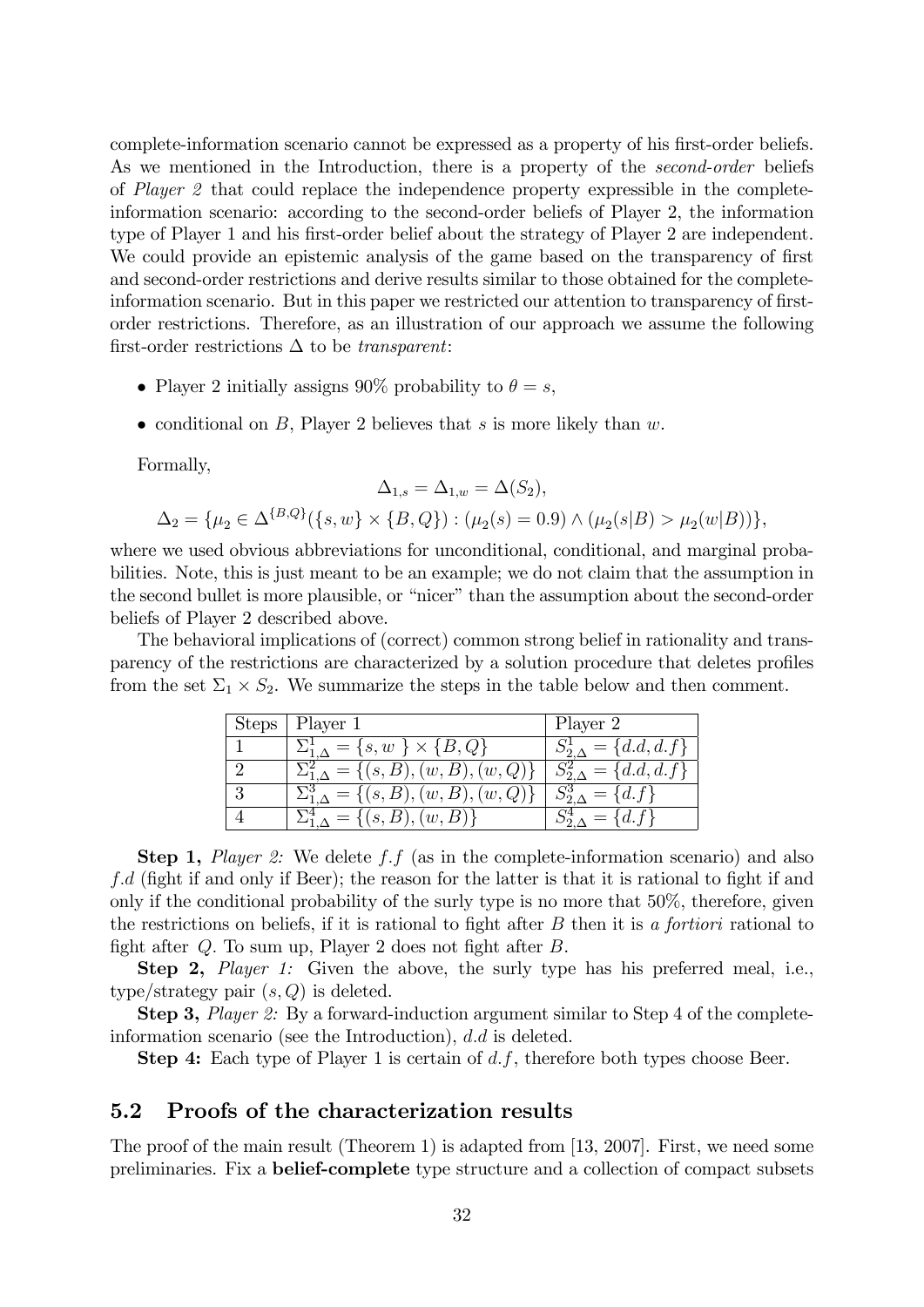$\Delta$ . B<sup>\*</sup>( $[\Delta]$ ) is a belief-closed subset of this structure that can be constructed as follows (recall we introduced the singleton  $T_0 = \{t_0\}$  for notational convenience): let

$$
\mathbf{T}^0_{i,\Delta} = \{ (\theta_i, t_i) \in \Theta_i \times T_i : f_i(t_i) \in \Delta_{\theta_i} \} \ (i \in I),
$$
  

$$
\mathbf{T}^0_{0,\Delta} = \Theta_0 \times T_0 = \Theta_0 \times \{t_0\},
$$

for each  $n > 0$  and  $i \in I$ 

$$
\mathbf{T}_{i,\Delta}^{n} = \left\{ (\theta_i, t_i) \in \mathbf{T}_{i,\Delta}^{n-1} : (\forall h \in H_i) \left( g_{i,h}(t_i) (\prod_{j \in I_0 \setminus \{i\}} (S_j \times \mathbf{T}_{j,\Delta}^{n-1})) = 1 \right) \right\},\
$$
  

$$
\mathbf{T}_{0,\Delta}^{n} = \Theta_0 \times T_0 = \Theta_0 \times \{t_0\},\
$$
  

$$
\mathbf{T}_{i,\Delta}^{*} = \bigcap_{n \geq 1} \mathbf{T}_{i,\Delta}^{n}.
$$

Clearly,  $\bigcap_{m=1}^n B^m([\Delta]) = \sum_0 \times \prod_{i \in I} (S_i \times \mathbf{T}_{i,\Delta}^n) \ (n \geq 0),^{46}$  thus  $B^*([\Delta]) = \sum_0 \times \prod_{i \in I} (S_i \times \mathbf{T}_{i,\Delta}^n)$  $\mathbf{T}_{i,\Delta}^*$ ). Note that we had to define  $\mathbf{T}_{i,\Delta}^*$  as a subset of  $\Theta_i \times T_i$  rather than  $T_i$ , because the restrictions on first-order beliefs may depend on the information type  $\theta_i$ . Elements of  $\mathbf{T}_{i,\Delta}^*$  will be simply called "types".

We begin with a few preliminary results. Let  $T_{\theta_i,\Delta}^n = \{t_i \in T_i : (\theta_i,t_i) \in \mathbf{T}_{i,\Delta}^n\}$  and  $T_{\theta_i,\Delta}^* = \{t_i \in T_i : (\theta_i,t_i) \in \mathbf{T}_{i,\Delta}^*\}$  denote the  $\theta_i$ -section of, respectively,  $\mathbf{T}_{i,\Delta}^n$  and  $\mathbf{T}_{i,\Delta}^*$ . Clearly,  $T_{\theta_i,\Delta}^* = \cap_{n\geq 1} T_{\theta_i,\Delta}^n$ .

**Lemma 1** For all  $i \in I$ ,  $\theta_i \in \Theta_i$  and  $n \geq 0$ , the sets  $T_{\theta_i,\Delta}^n$ ,  $T_{\theta_i,\Delta}^*$ ,  $T_{i,\Delta}^n$  and  $T_{i,\Delta}^*$  are closed.

**Proof** For every  $\theta_i \in \Theta_i$ ,  $T_{\theta_i,\Delta}^0 = f_i^{-1}(\Delta_{\theta_i})$  is closed because  $f_i$  is continuous and  $\Delta_{\theta_i}$ is closed. Therefore,  $\mathbf{T}_{i,\Delta}^0 = \cup_{\theta_i \in \Theta_i} \{\theta_i\} \times T_{\theta_i,\Delta}^0$  is closed because it is the union of finitely many closed sets.

Now suppose by way of induction that  $T_{\theta_i,\Delta}^{n-1}$  is closed for every i and  $\theta_i$ , so that  $\mathbf{T}_{i,\Delta}^{n-1} = \cup_{\theta_i \in \Theta_i} \{\theta_i\} \times T_{\theta_i,\Delta}^{n-1}$  is closed for every i. Then the set of probability measures

$$
\Delta\left(\prod_{j\in I_0\setminus\{i\}}(S_j\times\mathbf{T}_{j,\Delta}^{n-1})\right)=\left\{\mu:\mu\left(\prod_{j\in I_0\setminus\{i\}}(S_j\times\mathbf{T}_{j,\Delta}^{n-1})=1\right)\right\}
$$

is closed. This implies that the set of conditional beliefs that fully believe  $\prod_{j\in I_0\setminus\{i\}}(S_j\times$  $\mathbf{T}_{j,\Delta}^{n-1}$ ), that is,

$$
\Delta^{H_i}(\Sigma_{-i} \times T_{-i}) \cap \left[ \Delta \left( \prod_{j \in I_0 \setminus \{i\}} (S_j \times \mathbf{T}_{j,\Delta}^{n-1}) \right) \right]^{H_i},
$$

is closed as well, because  $\Delta^{H_i}(\Sigma_{-i} \times T_{-i})$  is closed. Since  $g_i$  is continuous,

$$
g_i^{-1}\left(\Delta^{H_i}(\Sigma_{-i} \times T_{-i}) \cap \left[\Delta\left(\prod_{j \in I_0 \setminus \{i\}} (S_j \times \mathbf{T}_{j,\Delta}^{n-1})\right)\right]^{H_i}\right),
$$

<sup>46</sup>Since  $\Sigma_i = \Theta_i \times S_i$  and  $\mathbf{T}_i^n \subseteq \Theta_i \times T_i$  we are abusing notation here. This should cause no confusion.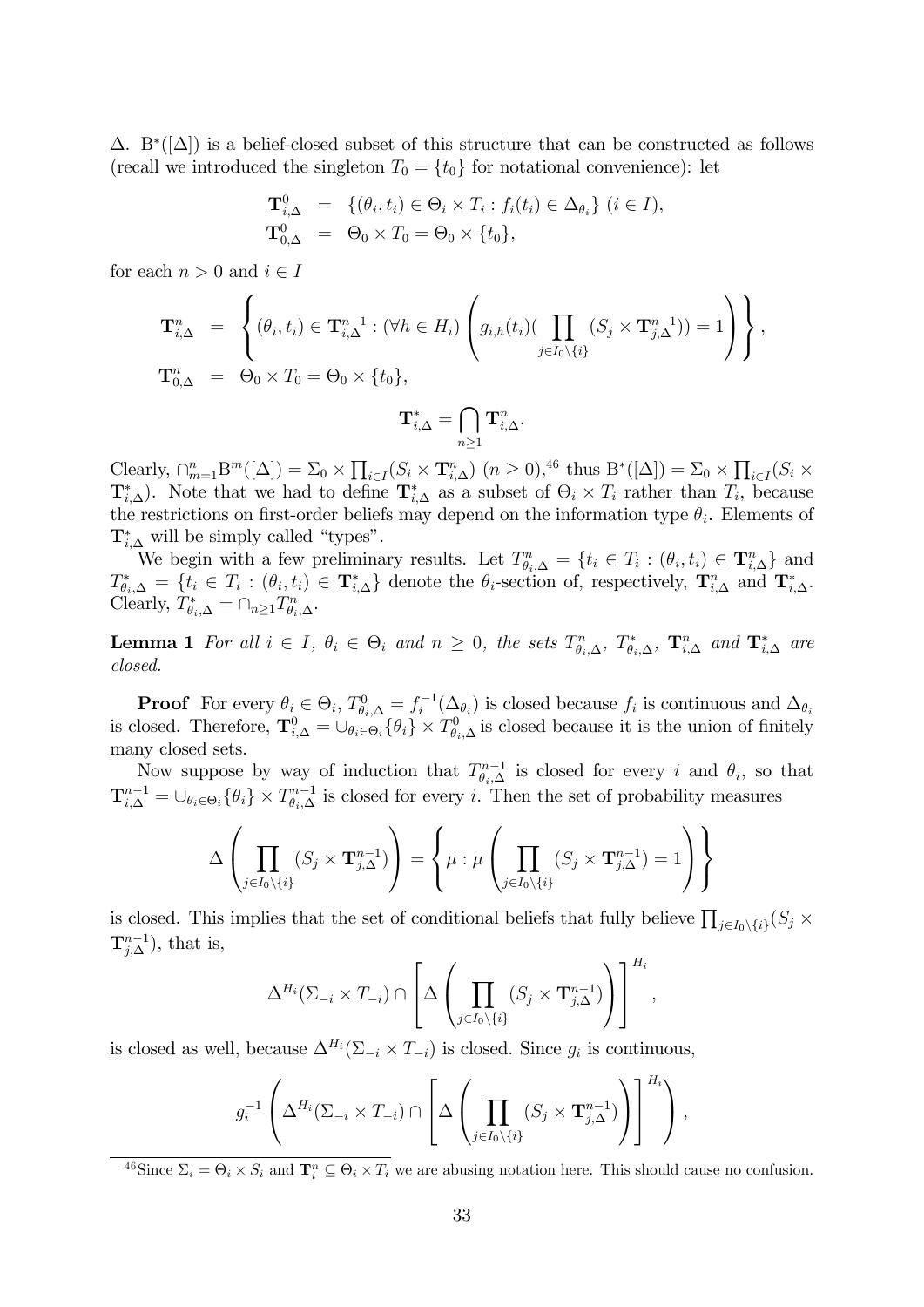is closed. This implies that, for every  $\theta_i$ ,  $T_{\theta_i,\Delta}^n$  is closed, because  $T_{\theta_i,\Delta}^{n-1}$  is closed (inductive hypothesis) and

$$
T_{\theta_i}^n = T_{\theta_i}^{n-1} \cap g_i^{-1} \left( \Delta^{H_i}(\Sigma_{-i} \times T_{-i}) \cap \left[ \Delta \left( \prod_{j \in I_0 \setminus \{i\}} (S_j \times \mathbf{T}_{j,\Delta}^{n-1}) \right) \right]^{H_i} \right).
$$

Hence  $T_{\theta_i,\Delta}^* = \cap_{n\geq 0} T_{\theta_i,\Delta}^n$  is closed as well.

**Lemma 2** For every  $i \in I$ ,  $proj_{\Theta_i} T_{i,\Delta}^* = \Theta_i$ , therefore there exists a function  $\tau_i^0 : \Sigma_i \to$  $\mathbf{T}_{i,\Delta}^*$  such that  $\text{proj}_{\Theta_i} \tau_i^0(\theta_i, s_i) = \theta_i$ .

**Proof** We prove below by induction that  $T_{\theta_i,\Delta}^n \neq \emptyset$  for every  $i, \theta_i, n \geq 0$ . By Lemma 1,  $(T_{\theta_i}^n)_{n\geq 0}$  is a decreasing sequence of nonempty closed subsets of a compact space. By the finite intersection property,  $T_{\theta_i,\Delta}^* = \cap_{n\geq 0} T_{\theta_i,\Delta}^n \neq \emptyset$ . Hence, for every i

$$
\operatorname{proj}_{\Theta_i} \mathbf{T}_{i,\Delta}^* = \{ \theta_i \in \Theta_i : T_{\theta_i,\Delta}^* \neq \emptyset \} = \Theta_i.
$$

Then we can define  $\tau_i^0 : \Sigma_i \to \mathbf{T}_{i,\Delta}^*$  as follows: for each  $(\theta_i, s_i) \in \Sigma_i$  pick  $t_{\theta_i} \in T_{\theta_i,\Delta}^*$  and let  $\tau_i^0(\theta_i, s_i) = (\theta_i, t_{\theta_i}).$ 

Now we prove by induction that, for every *i*,  $\theta_i$  and *n*,  $T_{\theta_i,\Delta}^n \neq \emptyset$ .

Basis step First, for every  $i \in I$  and  $\theta_i \in \Theta_i$ , fix  $\overline{t}_i \in T_i$  and  $\nu_{\theta_i} \in \Delta_{\theta_i}$  arbitrarily. Also, let  $\overline{t}_0 = t_0$ . Now define an array of probability measures  $\mu_{\theta_i}^0 = (\mu_{\theta_i}^0(\cdot|\Sigma_{-i}(h) \times T_i))_{h \in H_i} \in$  $[\Delta(\Sigma_{-i} \times T_{-i})]^{H_i}$  as follows: for every measurable subset  $E_{-i} \subseteq \Sigma_{-i} \times T_{-i}$  and  $h \in H_i$ 

$$
\mu_{\theta_i}^0(E_{-i}|\Sigma_{-i}(h)\times T_{-i}) = \sum_{(\theta_{-i},s_{-i},):(\theta_{-i},s_{-i},\bar{t}_{-i})\in E_{-i}} \nu_{\theta_i}(\{(\theta_{-i},s_{-i})\}|\Sigma_{-i}(h)).
$$

It can be checked that  $\mu_{\theta_i}^0$  is a CPS, that is,  $\mu_{\theta_i}^0 \in \Delta^{H_i}(\Sigma_{-i} \times T_{-i})$ . Since  $g_i : T_i \to T_i$  $\Delta^{H_i}(\Sigma_{-i} \times T_{-i})$  is onto (belief-completeness), there is some  $t^0_{\theta_i} \in T_i$  such that  $g_i(t^0_{\theta_i}) = \mu^0_{\theta_i}$ . By construction,  $f_i(t_{\theta_i}^0) = \nu_{\theta_i} \in \Delta_{\theta_i}$  thus,  $t_{\theta_i}^0 \in T_{\theta_i,\Delta}^0 \neq \emptyset$ .

As a matter of notation, let  $t_{\theta_0}^n = t_0$  for every  $\theta_0 \in \Theta_0$  and  $n \geq 0$ .

Induction step Now suppose that, for every i and  $\theta_i$ ,  $T_{\theta_i,\Delta}^n \neq \emptyset$  and pick for each  $\theta \in \Theta$ a profile  $t_{\theta}^n \in \prod_{i \in I} T_{\theta_i, \Delta}^n$ . For every  $i \in I$  and  $\theta_i$  define an array of probability measures  $\mu_{\theta_i}^{n+1} = (\mu_{\theta_i}^{n+1}$  $\int_{\theta_i}^{n+1} (\cdot | \Sigma_{-i}(h) \times T_i))_{h \in H_i} \in [\Delta(\Sigma_{-i} \times T_{-i})]^{H_i}$  as follows: for every measurable subset  $E_{-i} \subseteq \sum_{-i} \times T_{-i}$  and  $h \in H_i$ 

$$
\mu_{\theta_i}^{n+1}(E_{-i}|\Sigma_{-i}(h)\times T_{-i}) = \sum_{(\theta_{-i},s_{-i},): \left(s_{-i},\theta_{-i},t_{\theta_{-i}}^n\right)\in E_{-i}} \nu_{\theta_i}(\{(\theta_{-i},s_{-i})\}|\Sigma_{-i}(h)).
$$

As in the basis step, it can be checked that  $\mu_{\theta_i}^{n+1}$  $\mathcal{L}_{\theta_i}^{n+1} \in \Delta^{H_i}(\Sigma_{-i} \times T_{-i}).$  Since  $g_i$  is onto, there is some  $t_{\theta_i}^{n+1}$  $\theta_i^{n+1} \in T_i$  such that  $g_i(t_{\theta_i}^{n+1})$  $\begin{pmatrix} n+1 \\ \theta_i \end{pmatrix} = \mu_{\theta_i}^{n+1}$  $\theta_i^{n+1}$ . By construction,  $f_i(t_{\theta_i}^{n+1})$  $\binom{n+1}{\theta_i} = \nu_{\theta_i} \in \Delta_{\theta_i}.$ Furthermore, for every  $h \in H_i$  and  $m \in \{0, ..., n\}$ 

$$
g_{i,h}(t_{\theta_i}^{n+1}) \left( \prod_{j \in I_0 \setminus \{i\}} (S_j \times \mathbf{T}_{j,\Delta}^m) \right) = \mu_{\theta_i}^{n+1} \left( \prod_{j \in I_0 \setminus \{i\}} (S_j \times \mathbf{T}_{j,\Delta}^m) | \Sigma_{-i}(h) \times T_{-i} \right) = 1
$$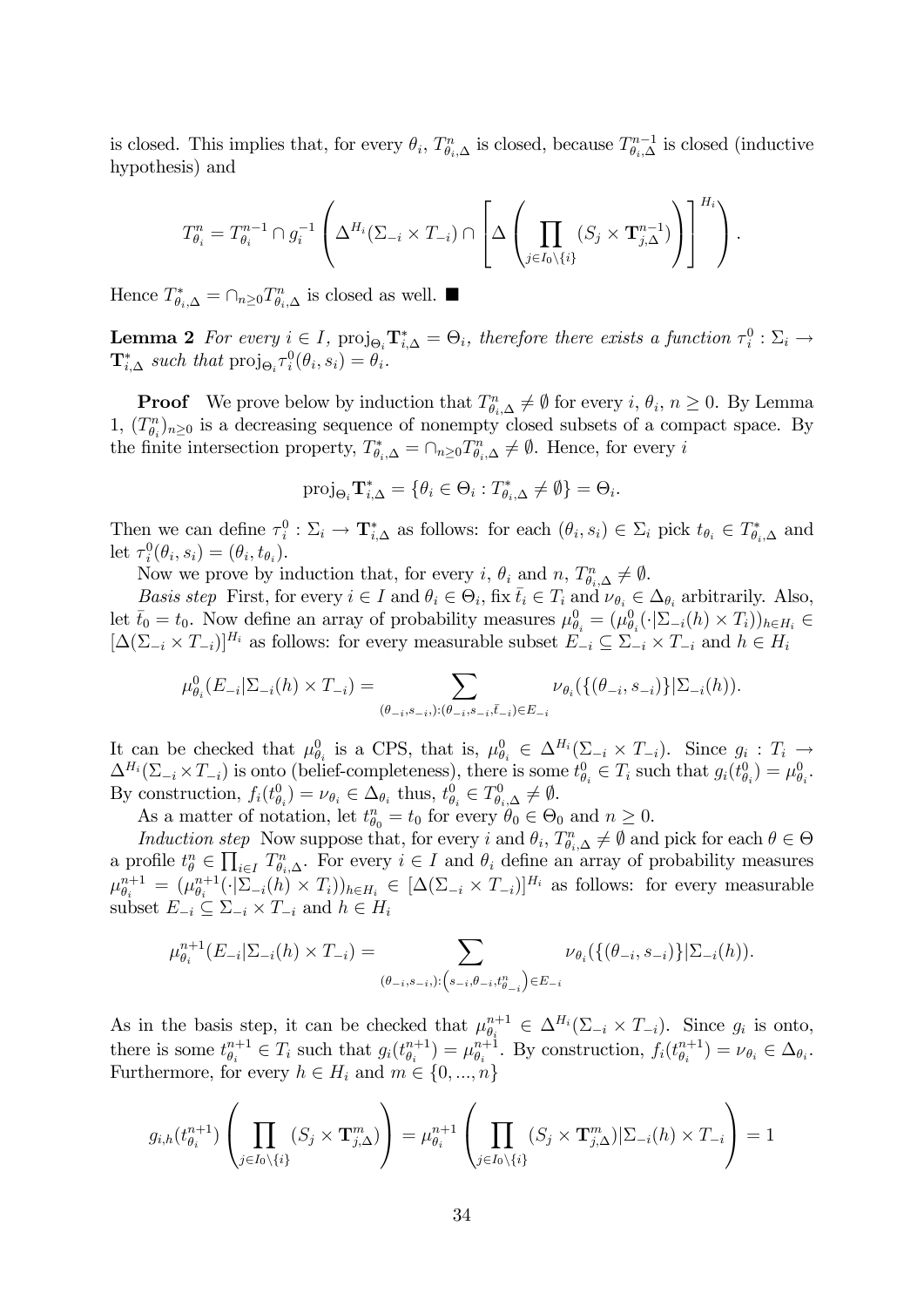(the equalities hold by construction for  $m = n$ , then they also hold for  $m \in \{0, ..., n\}$ ) because  $\mathbf{T}_{j,\Delta}^n \subseteq \mathbf{T}_{j,\Delta}^m$ ). Since  $T_{\theta_i,\Delta}^{n+1} =$ 

$$
\left\{t_i: (f_i(t_i) \in \Delta_{\theta_i}) \wedge (\forall m \in \{0, ..., n\}) \left(g_{i,h}(t_i) \left(\prod_{j \in I_0 \setminus \{i\}} (S_j \times \mathbf{T}_{j,\Delta}^m)\right) = 1\right)\right\},\
$$

it follows that  $t^{n+1}_{\theta_i}$  $\theta_i^{n+1} \in T_{\theta_i}^{n+1}$  $\theta_i^{n+1} \neq \emptyset$ .

**Lemma 3** Fix compact restrictions  $\Delta$  and maps  $\tau_j : \Sigma_j \to \mathbf{T}_{j,\Delta}^*$   $(j \in I_0)$  such that  $proj_{\Theta_j} \tau_j(\theta_j, s_j) = \theta_j$ , where  $\tau_0(\theta_0, s_0) = (\theta_0, t_0)$ . Fix a player  $i \in I$  and, for each  $\theta_i$  a first-order  $CPS \mu_{\theta_i} \in \Delta_{\theta_i}$ . Then, for each  $\theta_i$ , there exists an epistemic type  $t_i \in T_i$  such that  $(\theta_i, t_i) \in \mathbf{T}_{i,\Delta}^*$  and, for each  $h \in H_i$ ,  $g_{i,h}(t_i)$  has finite support and

$$
\forall (\theta_{-i}, s_{-i}) \in \Sigma_{-i}, g_{i,h}(t_i) (\{(s_{-i}, \tau_{-i}(\theta_{-i}, s_{-i}))\}) = \mu_{\theta_i}(\{(\theta_{-i}, s_{-i})\} | \Sigma_{-i}(h)).
$$
\n(7)

**Proof.** Define a *candidate* CPS  $\nu_i$  on  $\Sigma_{-i} \times T_{-i}$  by setting

$$
\nu_i\left(\{(s_{-i},\tau_{-i}(\theta_{-i},s_{-i}))\}|\Sigma_{-i}(h)\times T_{-i}\right) = \mu_{\theta_i}\left(\{(\theta_{-i},s_{-i})\}|\Sigma_{-i}(h)\right)
$$

for every  $(\theta_{-i}, s_{-i})$  and  $h \in H_i$ , and extending the assignments by additivity. Axioms 1 and 2 follow immediately from the observation that the map  $(\theta_{-i}, s_{-i}) \mapsto (s_{-i}, \tau_{-i}(\theta_{-i}, s_{-i}))$ yields an embedding of  $\bigcup_{h \in H_i} \text{supp} \left[ \mu_{\theta_i}(|\Sigma_{-i}(h)) \right]$  (a finite sub setset of  $\Sigma_{-i}$ ) in  $\Sigma_{-i} \times T_{-i}$ , so that, for every  $h \in H_i$ ,  $\nu_i(.|\Sigma_{-i}(h) \times T_{-i})$  is indeed a probability measure on  $\Sigma_{-i} \times T_{-i}$ . By the same argument,  $\nu_i$  must also satisfy Axiom 3, i.e. it must be a CPS; of course, each  $\nu_i(.|\Sigma_{-i}(h) \times T_{-i})$  has finite support by construction. Since  $g_i$  is onto, there exists a type  $t_i \in T_i$  such that

$$
g_{i,h}(t_i) \left( \{ (s_{-i}, \tau_{-i}(\theta_{-i}, s_{-i})) \} \right) = \nu_i \left( \{ (s_{-i}, \tau_{-i}(\theta_{-i}, s_{-i})) \} | \Sigma_{-i}(h) \times T_{-i} \right)
$$

for every  $(\theta_{-i}, s_{-i}) \in \Sigma_{-i}$  and  $h \in H_i$ . To see that  $(\theta_i, t_i) \in \mathbf{T}_{i,\Delta}^*$  note that by construction  $f_i(t_i) = \mu_{\theta_i} \in \Delta_{\theta_i}$  and  $g_{i,h}(t_i)(\Sigma_0 \times \prod_{j \in I \setminus \{i\}} (S_j \times \mathbf{T}_{j,\Delta}^*)) = 1$  for each h, which implies  $g_{i,h}(t_i)(\Sigma_0 \times \prod_{j \in I \setminus \{i\}} (S_j \times \mathbf{T}_{j,\Delta}^n)) = 1$  for each h and n.

We can now prove our main result.

Proof of Theorem 1: To prove the first part, we rely on Lemma 2 and Lemma 3 to recursively define, for each  $n \geq 0$ , a profile of functions  $\tau^n = (\tau_i^n : \Sigma_i \to \mathbf{T}_{i,\Delta}^*)_{i \in I_0}$  such that, for each  $(\theta, s)$ ,  $proj_{\Theta} \tau^n(\theta, s) = \theta$  and  $(s, \tau^n(\theta, s)) \in \text{CSB}^{n-1}(R \cap B^*([\Delta]))$  whenever  $(\theta, s) \in \Sigma_\Delta^n.$ 

For the reader's convenience, we report below the conditions for surviving the  $(n+1)$ -th step of  $\Delta$ -rationalizability:

For every  $i \in I$  and  $n \geq 0$ ,  $(\theta_i, s_i) \in \sum_{i,\Delta}^{n+1}$  if and only if there exists a CPS  $\mu_{\theta_i} \in \Delta_{\theta_i}$ such that

$$
(\theta_i, s_i) \in \rho_i(\mu_{\theta_i}), \tag{8}
$$

$$
(\forall m \in \{0, ..., n\})(\forall h \in H_i)(\Sigma_{-i,\Delta}^m \cap \Sigma_{-i}(h) \neq \emptyset \Rightarrow \mu_{\theta_i}(\Sigma_{-i,\Delta}^m | \Sigma_{-i}(h)) = 1).
$$
 (9)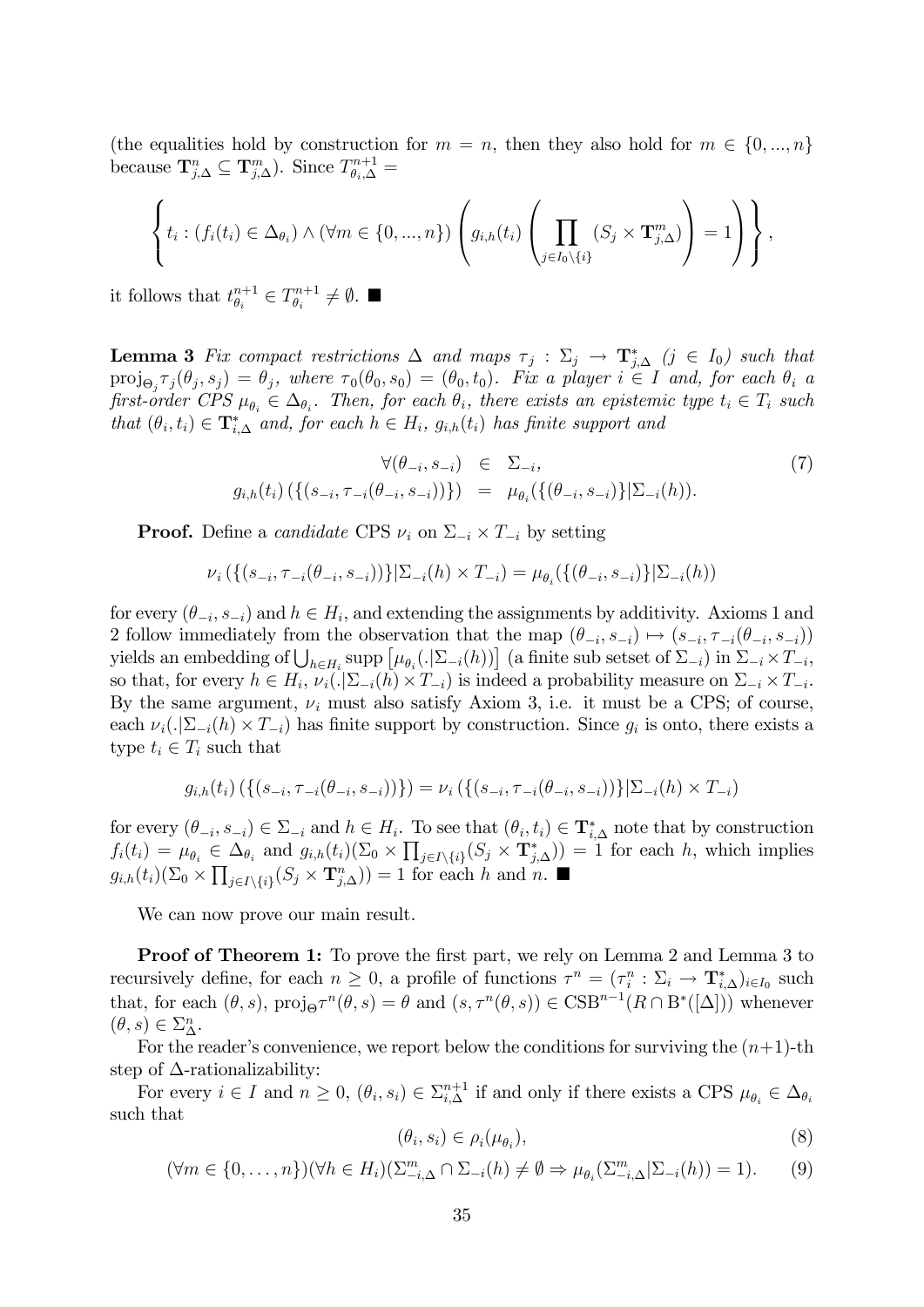The maps for Player 0 are trivial:  $\tau_0^n(\theta_0, s_0) = (\theta_0, t_0)$  for every  $(\theta_0, s_0)$  and n. As for the real players, let  $(\tau_i^0 : \Sigma_i \to \mathbf{T}_{i,\Delta}^*)_{i \in I}$  be any profile of functions such that  $proj_{\Theta_i} \tau_i^0(\theta_i, s_i) = \theta_i$ ; such functions exist by Lemma 2. Next, assuming that  $\tau^m = (\tau_i^m)_{i \in I_0}$ has been defined and satisfies  $proj_{\Theta} \tau^m(\theta, s) = \theta$  for every  $m = 0, ..., n$ , define  $\tau^{n+1}$  as follows: for each i and  $\sigma_i \in \Sigma_i \backslash \Sigma_{i,\Delta}^{n+1}$  let  $\tau_i^{n+1}$  $\mathcal{I}_i^{n+1}(\sigma_i) = \tau_i^n(\sigma_i)$ ; for each  $(\theta_i, s_i) \in \Sigma_{i,\Delta}^{n+1}$  there is first-order CPS  $\mu_{\theta_i} \in \Delta_{\theta_i}$  such that eq.s (8), (9) hold and, by Lemma 3, there is an epistemic type  $t^{n+1}_{\theta_i}$  $\theta_i^{n+1} \in T_i$  with  $(\theta_i, t_i) \in \mathbf{T}_{i,\Delta}^*$  such that eq. (7) holds (for each  $h \in H_i$ ) with  $\tau_{-i} = (\tau_j^n)_{j \neq i}$ , so that  $\bar{\tau}_j$  in particular  $\bar{\tau}_i(t_{\theta_i}^{n+1})$  $\binom{n+1}{\theta_i} = \mu_{\theta_i};$  then let  $\tau_i^{n+1}$  $i^{n+1}(\theta_i, s_i) = (\theta_i, t_{\theta_i}^{n+1}).$ Clearly,  $\text{proj}_{\Theta} \tau^{n+1}(\theta, s) = \theta.$ 

**Claim 1** For every  $m \geq 0$  and  $(\theta, s) \in \Sigma$ ,

$$
(\theta, s) \in \Sigma_{\Delta}^{m+1} \Rightarrow (s, \tau^{m+1}(\theta, s)) \in \text{CSB}^m(R \cap B^*([\Delta])), \tag{10}
$$

$$
((\exists t \in T)((\theta, s, t) \in \text{CSB}^m(R \cap B^*([\Delta]))) \Rightarrow (\theta, s) \in \Sigma_{\Delta}^{m+1}.
$$
\n(11)

Eq. (10) implies

 $\Sigma^{m+1}_{\Delta} \subseteq \text{proj}_{\Sigma} \text{CSB}^m(R \cap B^*([\Delta])).$ 

Eq. (11) implies

$$
\text{proj}_{\Sigma}\text{CSB}^m(R \cap B^*([\Delta])) \subseteq \Sigma^{m+1}_{\Delta}.
$$

Therefore the claim implies that

$$
\Sigma^{m+1}_{\Delta} = \text{proj}_{\Sigma} \text{CSB}^m(R \cap B^*([\Delta]))
$$

for every m.

**Proof of the claim** Recall that  $CSB^m(R \cap B^*([\Delta]))$  is a Cartesian product. To ease notation, for each  $i \in I$  and  $h \in H_i$ , we write

$$
\textup{CSB}_{-i}^m(R \cap B^*([\Delta])) = \textup{proj}_{\Omega_{-i}} \textup{CSB}^m(R \cap B^*([\Delta])),
$$

Basis step Fix  $(\theta, s)$  arbitrarily. Suppose that  $(\theta, s) \in \Sigma_{\Delta}^1$ . By construction of  $\tau^1$ , for each  $i \in I$ ,  $(\theta_i, s_i) \in \rho_i(f_i(\text{proj}_{T_i} \tau_i^1(\theta_i, s_i)))$  and  $\tau_i^1(\theta_i, s_i) \in \mathbf{T}_{i,\Delta}^*$ . Therefore  $(s, \tau(\theta, s)) \in$  $R \cap B^*([\Delta])$ . Since  $R \cap B^*([\Delta]) = \text{CSB}^0(R \cap B^*([\Delta]))$ , this proves (10) for  $m = 0$ . Next fix any  $t \in T$  such that  $(\theta, s, t) \in \text{CSB}^0(R \cap B^*([\Delta]))$ . Then, for each  $i \in I$ ,  $(\theta_i, s_i) \in \rho_i(f_i(t_i))$ and  $f_i(t_i) \in \Delta_{\theta_i}$ ; therefore  $(\theta, s) \in \Sigma_{\Delta}^1$ . This proves (11) for  $m = 0$ .

Induction step Assume that eq.s (10), (11) hold for each  $(\theta, s)$  and  $m = 0, ..., n - 1$ . Then, for each  $m = 0, ..., n - 1, i \in I$  and  $h \in H_i$ ,

$$
\Sigma_{-i}(h) \cap \Sigma_{-i,\Delta}^{m+1} \neq \emptyset \Leftrightarrow \Omega_{-i}(h) \cap \text{CSB}_{-i}^m(R \cap B^*([\Delta])) \neq \emptyset.
$$
 (12)

Fix  $(\theta, s)$  arbitrarily. Suppose that  $(\theta, s) \in \sum_{\Delta}^{n+1}$ . By construction of  $\tau^{n+1}$ , for every  $i \in I$ ,  $\tau_i^{n+1}$  $\mathcal{F}_i^{n+1}(\theta_i, s_i) \in \mathbf{T}_{i,\Delta}^*$  and  $(\theta_i, s_i) \in \rho_i(f_i(\text{proj}_{T_i} \tau_i^{n+1}))$  $\mathcal{L}_i^{n+1}(\theta_i, s_i))$ ; therefore  $(s, \tau^{n+1}(\theta, s)) \in$  $R \cap B^*([\Delta])$ . By the inductive hypothesis and the construction of  $\tau^n$ , for every  $i \in I$ ,  $m \in \{0, ..., n - 1\}$  and  $(\theta'_{-i}, s'_{-i}) \in \Sigma_{-i}$ 

$$
\left( (\theta'_{-i}, s'_{-i}) \in \Sigma^{m+1}_{-i, \Delta} \right) \Rightarrow ((s'_{-i}, \tau^n_{-i}(\theta'_{-i}, s'_{-i})) \in \mathrm{CSB}^m_{-i}(R \cap \mathrm{B}^*([\Delta]))).
$$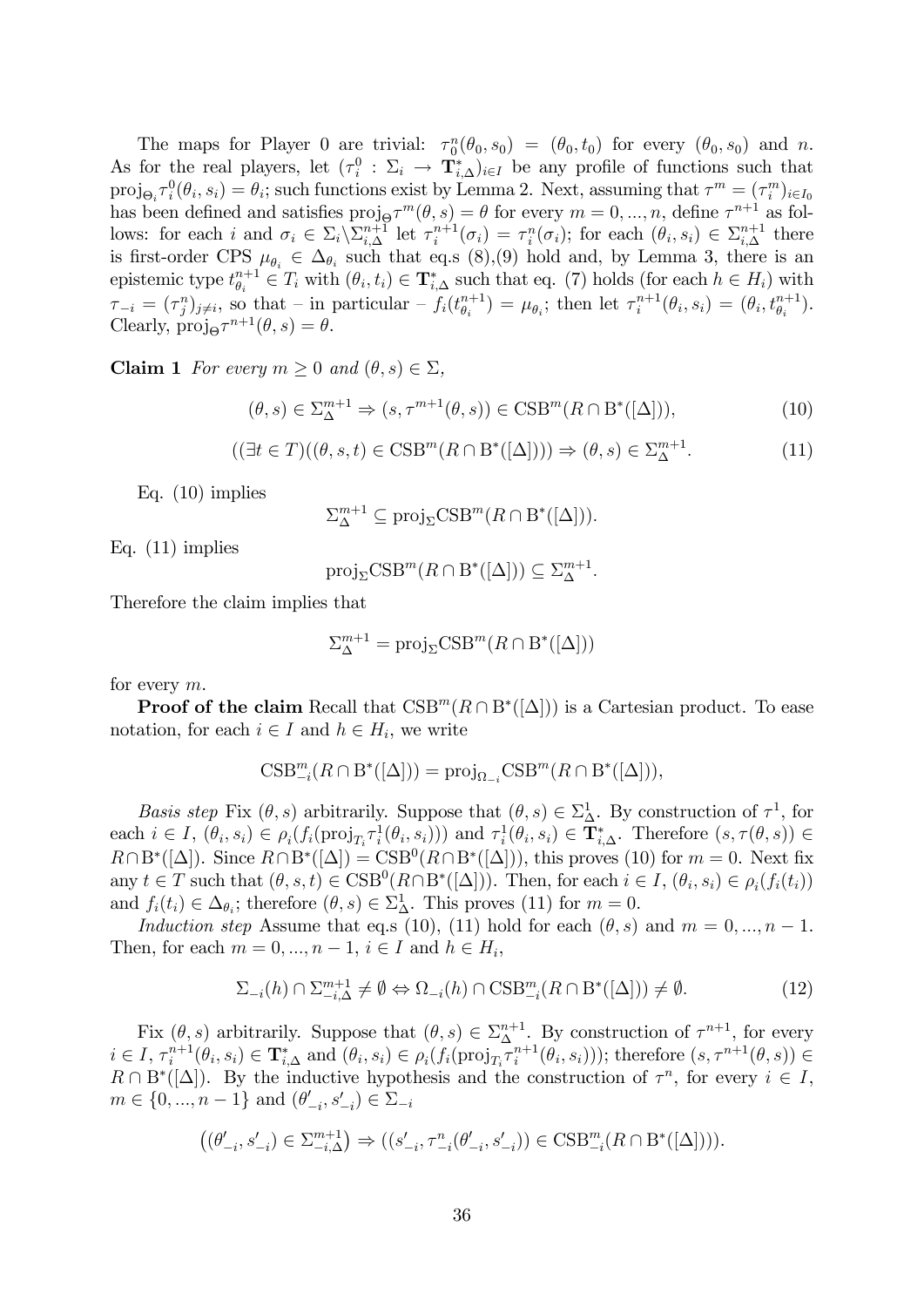Hence, by construction of  $\tau^{n+1}$  and eq. (12), for every  $i \in I$ ,  $m \in \{0, ..., n-1\}$  and  $h \in H_i$ ,

$$
\begin{aligned}\n&\left(\Omega_{-i}(h)\cap\text{CSB}_{-i}^m(R\cap\text{B}^*([\Delta]))\neq\emptyset\right) &\Rightarrow\\
g_{i,h}(\text{proj}_{T_i}\tau_i^{n+1}(\theta_i,s_i))(\text{CSB}_{-i}^m(R\cap\text{B}^*([\Delta])) &= 1).\n\end{aligned}
$$

Next note that

$$
CSB^n(R \cap B^*([\Delta])) = R \cap B^*([\Delta]) \cap \bigcap_{i \in I} \left\{ \bigcap_{m=0}^{n-1} SB_i(\Omega_i \times [CSB_{-i}^m(R \cap B^*([\Delta]))]) \right\}
$$
  

$$
= R \cap B^*([\Delta]) \cap \Omega_0 \times
$$
  

$$
\prod_{i \in I} \left\{ \begin{array}{l} (\theta_i, s_i, t_i) \in \Sigma_i \times T_i : (\forall h \in H_i) \ (\forall m \in \{0, ..., n-1\}) \\ (\Omega_{-i}(h) \cap \text{CSB}_{-i}^m(R \cap B^*([\Delta])) \neq \emptyset) \Rightarrow ((g_{i,h}(t_i) \ (\text{CSB}_{-i}^m(R \cap B^*([\Delta])) = 1)) \end{array} \right\}
$$

:

It follows that  $(s, \tau^{n+1}(\theta, s)) \in \text{CSB}^n(R \cap B^*([\Delta]))$ , showing that eq. (10) holds for  $m = n$ .

Now fix any  $t \in T$  such that  $(\theta, s, t) \in \text{CSB}^n(R \cap B^*([\Delta]))$ . Then, for every  $i \in I$ ,  $(\theta_i, s_i) \in \rho_i(f_i(t_i)), f_i(t_i) \in \Delta_{\theta_i}$  and (by the inductive hypothesis) for every  $m \in \{0, ..., n-\}$ 1} and  $h \in H_i$ 

 $(\Omega_{-i}(h) \cap \text{CSB}^m_{-i}(R \cap B^*([\Delta])) \neq \emptyset$   $\Rightarrow$   $f_{i,h}(t_i)(\Sigma_{-i,\Delta}^{m+1}) = 1.$ 

By eq. (12), the formula above is equivalent to

$$
\Sigma_{-i}(h) \cap \Sigma_{-i,\Delta}^{m+1} \neq \emptyset \Rightarrow f_{i,h}(t_i)(\Sigma_{-i,\Delta}^{m+1}) = 1
$$

for every  $m \in \{0, ..., n-1\}$  and  $h \in H_i$ . Therefore  $(\theta, s) \in \Sigma_{\Delta}^{n+1}$ , showing that eq. (11) holds with  $m = n$ .  $\Box$ 

Next we prove the second part of the thesis:  $\Sigma^{\infty}_{\Delta} = \text{proj}_{\Sigma} \text{CSB}^{\infty}(R \cap B^*([\Delta]))$ . Pick any  $(\sigma, t) \in \text{CSB}^{\infty}(R \cap B^*([\Delta]))$ . Since,  $\Sigma_{\Delta}^{n+1} = \text{proj}_{\Sigma} \text{CSB}^n(R \cap B^*([\Delta]))$  for every  $n \geq 0$ , we conclude that  $\sigma \in \Sigma_{\Delta}^n$  for every  $n \geq 1$ ; so  $\sigma \in \bigcap_{n \geq 1} \Sigma_{\Delta}^n = \Sigma_{\Delta}^{\infty}$ . Hence  $proj_{\Sigma}CSB^{\infty}(R \cap B^{*}([\Delta])) \subseteq \Sigma_{\Delta}^{\infty}$ . Now pick any  $\sigma \in \Sigma_{\Delta}^{\infty}$  and consider the sequence of sets  $K(m, \sigma) = \text{CSB}^m(R \cap B^*([\Delta])) \cap (\{\sigma\} \times T), m \ge 1$ .  $B^*([\Delta])$  is closed and (by standard arguments) R is closed as well. For every closed event E, i and  $h \in H_i$ ,  $B_{i,h}$  is closed, therefore  $\text{CSB}^m(E)$  is also closed.  $\{\sigma\} \times T$  is obviously closed. Therefore, each  $K(m, \sigma)$ is a nonempty (because  $\sigma \in \Sigma_{\Delta}^{m+1} = \text{proj}_{\Sigma} \text{CSB}^m(R \cap B^*([\Delta]))$ ) and closed subset of the compact space  $\Omega = \Sigma \times T$ ; also, the sequence of sets  $K(m, \sigma)$  is decreasing, and hence has the finite intersection property. Then  $\emptyset \neq \bigcap_{m\geq 1} K(m,\sigma) \subseteq \text{CSB}^{\infty}(R \cap B^*([\Delta]))$  and  $\sigma \in \text{proj}_{\Sigma} \text{CSB}^{\infty}(R \cap B^*([\Delta]))$ . Therefore  $\Sigma_{\Delta}^{\infty} \subseteq \text{proj}_{\Sigma} \text{CSB}^{\infty}(R \cap B^*([\Delta]))$ .

**Proof of Theorem 2** First observe that the set of states of player i in  $\mathcal{T}_{\Delta}$  is

$$
\Omega_{i,\Delta} = \mathcal{B}_i^*([\Delta]) = \{(\theta_i, s_i, t_i) \in \Sigma_i \times T_i : (\theta_i, t_i) \in \mathbf{T}_{i,\Delta}^*\},
$$

where  $\mathbf{T}_{i,\Delta}^*$  is the set of information/epistemic types defined at the beginning of this subsection.

**Proof of eq.** (3) Fix i,  $\theta_i$ . By definition of  $\mathcal{T}_{\Delta}$ , the right hand side of eq. (3) is contained in the left hand side. To see that also the converse holds, fix  $\mu_i \in \Delta_{i,\theta_i}$ ; by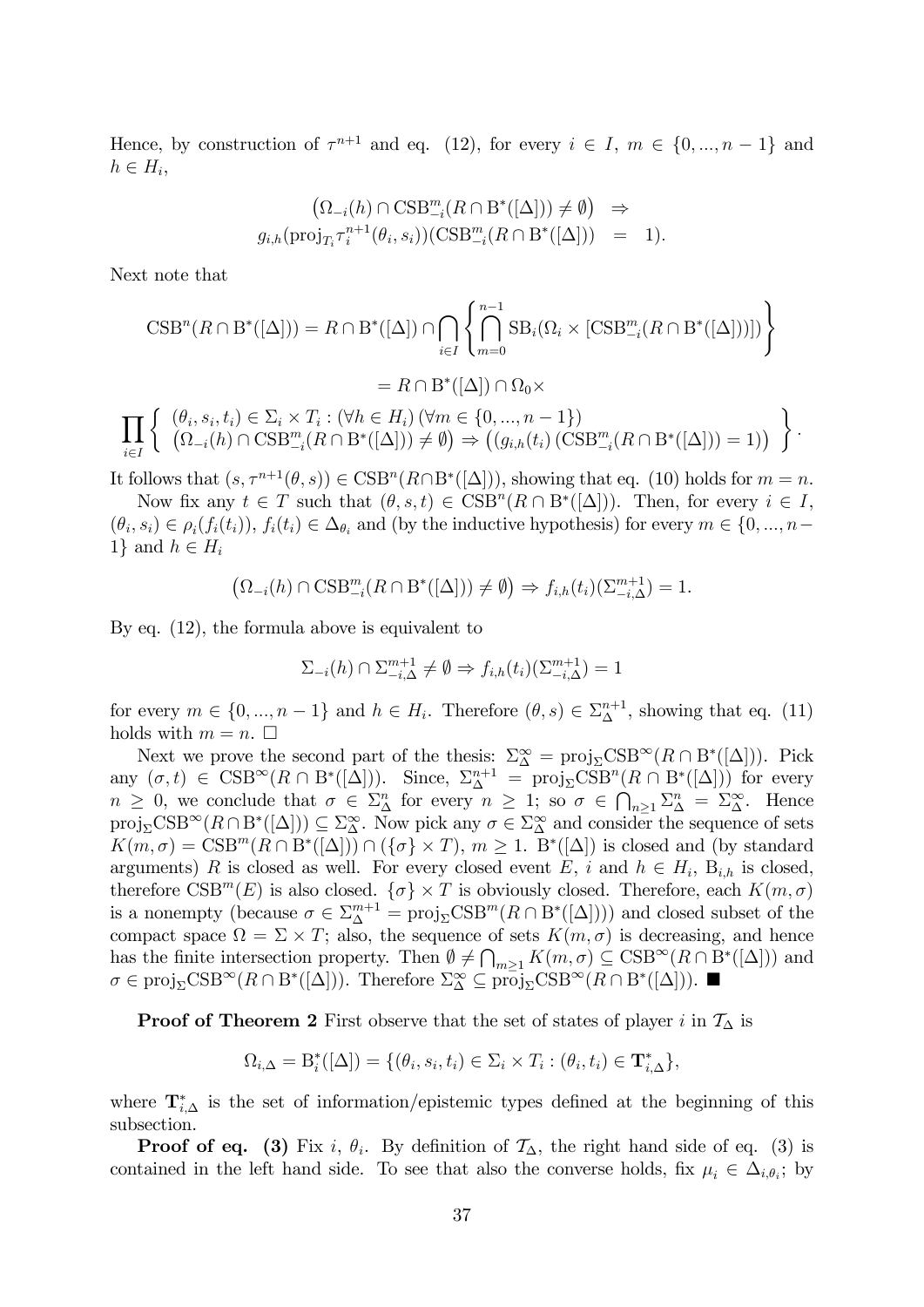Lemma 3 there is a type  $t_i \in T_i$  such that  $(\theta_i, t_i) \in \mathbf{T}_{i,\Delta}^*$  and  $f_i(t_i) = \mu_i$ . By construction,  $f_{i,h}(t_i) = \max_{\Sigma_{-i}} g_{i,h}(t_i) = \max_{\Sigma_{-i}} g_{i,h,\Delta}(t_i) = f_{i,h,\Delta}(t_i)$  for each  $h \in H_i$  (the second equality holds because  $t_i \in \text{proj}_{T_i} \mathbf{T}_{i,\Delta}^* = T_{i,\Delta}$  and  $g_{i,\Delta}$  is the restriction of  $g_i$  on  $T_{i,\Delta}$ ). Thus  $f_{i,\Delta}(t_i) = \mu_i$  for some  $t_i \in T_{i,\Delta}$  such that  $(\theta_i, s_i, t_i) \in \Omega_{i,\Delta}$  for every  $s_i$ .

**Proof of eq.** (4) *Basis step.* Each first-order belief map  $f_{i,\Delta}$  is the restriction of  $f_i$ on  $T_{i,\Delta}$  and  $\Omega_{\Delta} = B^*([\Delta]) = \Omega_0 \times \prod_{i \in I} \{(\theta_i, s_i, t_i) \in \Sigma_i \times T_i : (\theta_i, t_i) \in \mathbf{T}_{i,\Delta}^*\}$ ; therefore

$$
R_{\Delta} = \{(\theta, s, t) \in \Omega_{\Delta} : (\forall i \in I)(s_i \in r_{\theta_i}(f_{i,\Delta}(t_i))\}
$$
  
= 
$$
\{(\theta, s, t) \in \Omega : (\forall i \in I)((s_i \in r_{\theta_i}(f_i(t_i))) \wedge ((\theta_i, t_i) \in \mathbf{T}_{i,\Delta}^*))\}
$$
  
= 
$$
R \cap B^*([\Delta]).
$$

Induction step. Suppose that  $(\text{CSB}_{\Delta})^n (R_{\Delta}) = \text{CSB}^n (R \cap B^*([\Delta]))$ . Then

$$
(\text{CSB}_{\Delta})^{n+1}(R_{\Delta}) = (\text{CSB}_{\Delta})^{n}(R_{\Delta}) \cap \text{SB}_{\Delta}((\text{CSB}_{\Delta})^{n}(R_{\Delta})) =
$$
  
\n
$$
= \text{CSB}^{n}(R \cap \text{B}^{*}([\Delta])) \cap \text{SB}_{\Delta}(\text{CSB}^{n}(R \cap \text{B}^{*}([\Delta]))) =
$$
  
\n
$$
= \text{CSB}^{n}(R \cap \text{B}^{*}([\Delta])) \cap
$$
  
\n
$$
\cap \left\{ (\theta, s, t) \in \Omega_{\Delta} : \begin{array}{l} (\forall i \in I)(\forall h \in H_{i})(\Omega_{-i,\Delta}(h) \cap \text{CSB}_{-i}^{n}(R \cap \text{B}^{*}([\Delta])) \neq 0 \\ \Rightarrow g_{i,h,\Delta}(t_{i})(\text{CSB}_{-i}^{n}(R \cap \text{B}^{*}([\Delta]))) = 1) \end{array} \right\}
$$
  
\n
$$
= \text{CSB}^{n}(R \cap \text{B}^{*}([\Delta])) \cap
$$
  
\n
$$
\cap \left\{ (\theta, s, t) \in \Omega : \begin{array}{l} (\forall i \in I)(\forall h \in H_{i})(\Omega_{-i}(h) \cap \text{CSB}_{-i}^{n}(R \cap \text{B}^{*}([\Delta])) \neq 0 \\ \Rightarrow g_{i,h}(t_{i})(\text{CSB}_{-i}^{n}(R \cap \text{B}^{*}([\Delta]))) = 1) \end{array} \right\}
$$
  
\n
$$
= \text{CSB}^{n}(R \cap \text{B}^{*}([\Delta])) \cap \text{SB}(\text{CSB}^{n}(R \cap \text{B}^{*}([\Delta]))) = \text{CSB}^{n+1}(R \cap \text{B}^{*}([\Delta])),
$$

where the second equality follows from the induction hypothesis, the fourth holds because  $CSB^n(R \cap B^*([\Delta])) \subseteq \Omega_{\Delta}$  and  $g_{i,\Delta}$  is the restriction of  $g_i$  on  $T_{i,\Delta}$ , and the other equalities hold by definition.  $\square$ 

**Proof of eq.s (5) and (6).** Given eq. (4), (5) and (6) follow from Theorem 1.

**Proof of Theorem 3.** To shorten the proof, we take advantage of the result due to Battigalli & Siniscalchi [13, 2007] mentioned in the Introduction:

**Theorem 5** Fix a collection  $\Delta = (\Delta_{i,\theta_i})_{i \in I, \theta_i \in \Theta_i}$  of compact subsets of first-order CPS's and a belief-complete type structure T. Then, for every  $n \geq 0$ ,

$$
\Sigma^{n+1}_{\Delta} = \text{proj}_{\Sigma} \text{CSB}^n(R \cap [\Delta])
$$

and

$$
\Sigma_{\Delta}^{\infty} = \text{proj}_{\Sigma} \text{CSB}^{\infty}(R \cap [\Delta]).
$$

Sketch of proof of Theorem 5. By inspection of the proof of the main characterization result in [13, 2007], it is clear that a separate lemma<sup>47</sup> shows the equivalence of naïve  $\Delta$ -rationalizability  $(\hat{\Sigma}_{\Delta}^n)$  and  $\Delta$ -rationalizability  $(\Sigma_{\Delta}^n)$  under the assumption that  $\Delta$ is regular, whereas the rest of the proof shows that Theorem 5 holds. This is done within

<sup>47</sup>Lemma 7 of [13, 2007], which is a special case of our Proposition 1.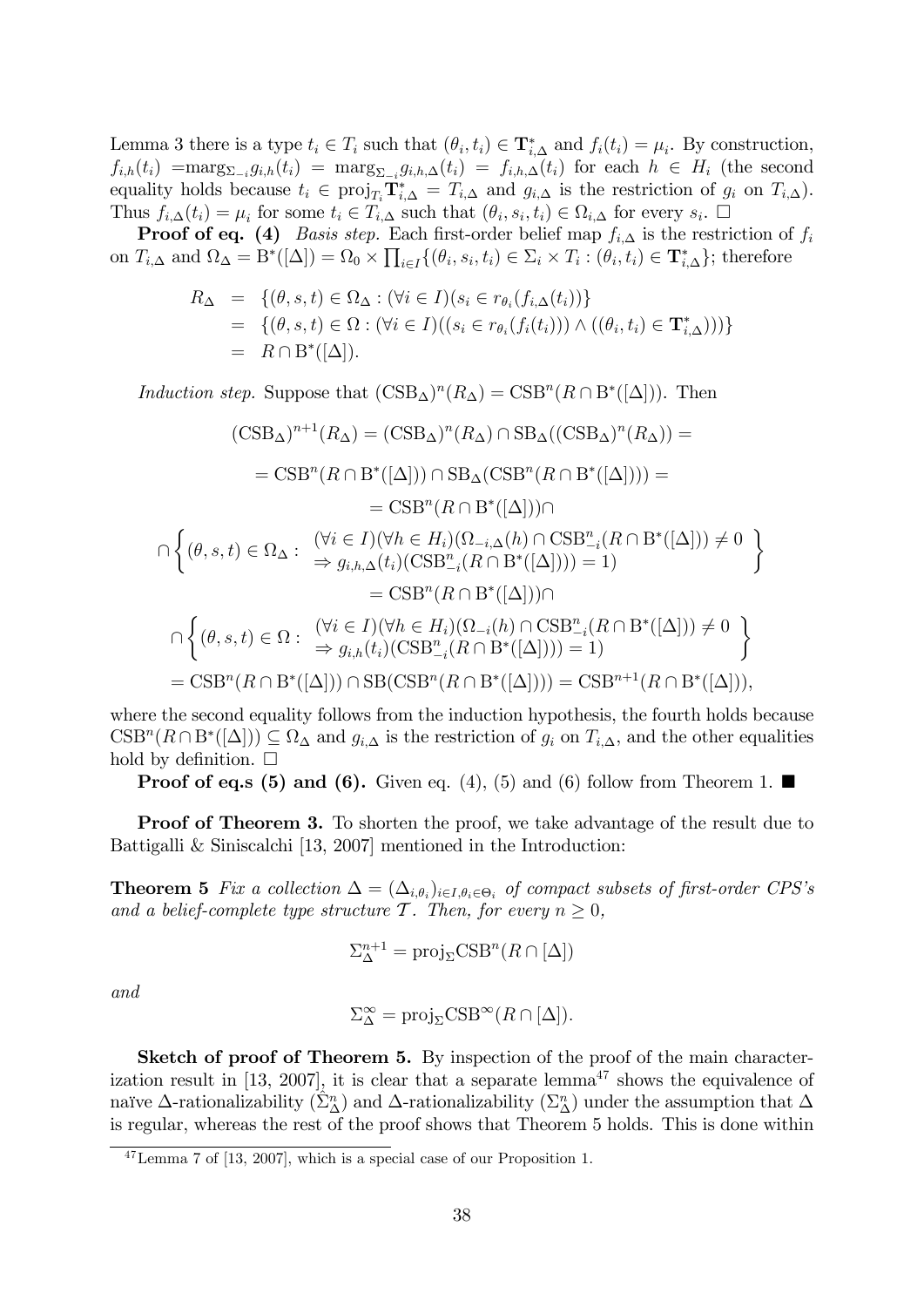the observable-actions framework, but it is clear that the arguments of the rest of the proof are unaffected by considering the more general framework of this paper.  $\Box$ 

Theorems 1 and 5 imply

$$
\text{proj}_{\Sigma}\text{CSB}^{n-1}(R \cap B^*([\Delta])) = \Sigma_{\Delta}^n = \text{proj}_{\Sigma}\text{CSB}^{n-1}(R \cap [\Delta])
$$

for each  $n \geq 1$ , including  $n = \infty$ . An induction argument shows that all the claimed inclusions hold. Indeed,

$$
CSB0(R \cap B*(\lbrack \Delta \rbrack)) = R \cap B*(\lbrack \Delta \rbrack) \subseteq R \cap \lbrack \Delta \rbrack = CSB0(R \cap \lbrack \Delta \rbrack).
$$

Suppose that  $CSD^{n}(R \cap B^{*}([\Delta])) \subseteq CSD^{n}(R \cap [\Delta])$ . Recall from subsection 3.2 that, for each  $i \in I$  and  $E \subseteq \Omega$ , we let  $[E]_{-i} = \Omega_i \times \text{proj}_{\Omega_{-i}} E$ .

$$
\textup{CSB}_{-i}^n(R\cap B^*([\Delta])):=\Omega_i\times \textup{proj}_{\Omega_{-i}}\textup{CSB}_{-i}^n(R\cap [\Delta]),
$$

 $\text{CSB}^n_{-i}(R \cap [\Delta])$  is similarly defined. Since  $[\text{CSB}^n(R \cap B^*([\Delta]))]_{-i}$  and  $[\text{CSB}^n_{-i}(R \cap [\Delta])]_{-i}$ have the same projection on  $\Sigma_{-i}$ , they are consistent with the same information sets of Player *i*, even if  $[\text{CSB}^n(R \cap B^*([\Delta]))]_{-i} \subseteq [\text{CSB}^n_{-i}(R \cap [\Delta)])_{-i}$ . Let  $H_i^n$  denote the collection of such information sets; then, by the inductive hypothesis and monotonicity of the  $B_{i,h}$ operators,

$$
SB_i(\text{CSB}^n_{-i}(R \cap B^*([\Delta]))) = \bigcap_{h \in H_i^n} B_{i,h}(\text{CSB}^n_{-i}(R \cap B^*([\Delta])))
$$
  

$$
\subseteq \bigcap_{h \in H_i^n} B_{i,h}(\text{CSB}^n_{-i}(R \cap [\Delta])) = SB_i(\text{CSB}^n_{-i}(R \cap [\Delta])).
$$

Recall that, for each  $E$ ,  $\text{CSB}^{n+1}(E) = E \cap \bigcap \text{SB}_i(\Omega_i \times \text{proj}_{\Omega_{-i}} E)$ . Therefore, given the  $i \in I$ above definitions and inclusions,

$$
CSB^{n+1}(R \cap B^*([\Delta])) = CSB^n(R \cap B^*([\Delta])) \cap \bigcap_{i \in I} SB_i(CSB^n_{-i}(R \cap B^*([\Delta]))
$$
  

$$
\subseteq CSB^n(R \cap [\Delta]) \cap \bigcap_{i \in I} SB_i(CSB^n_{-i}(R \cap [\Delta])) = CSB^{n+1}(R \cap [\Delta]).
$$

 $\blacksquare$ 

#### 5.3 Equivalence of  $\Delta$ -rationalizability and naïve  $\Delta$ -rationalizability

We begin with a preliminary result about closedness under compositions.

**Definition 11** A finite sequence  $(K^m_{-i}, \mu^m)_{m=1}^n \in (2^{\Sigma_{-i}} \times \Delta^{H_i} (\Sigma_{-i}))^n$  is admissible if  $\{K_{-i}^m\}_{m=1}^n$  is a decreasing sequence of product sets with  $K_0^m = \sum_0 (K_{-i}^m = \sum_0 \times \prod_{j\in I\setminus\{i\}} K_j^m)$ and, for every m,  $\mu^m$  strongly believes  $K_{-i}^m$  (for each  $h \in H_i$ ,  $K_{-i}^m \cap \Sigma_{-i}(h) \neq \emptyset \Rightarrow$  $\mu^m(K_{-i}^m | \Sigma_{-i}(h)) = 1$ ).

**Definition 12** Fix an admissible sequence  $(K_{-i}^m, \mu^m)_{m=1}^n$  and let  $m(h) = \max\{\{1\} \cup \{m : \text{sum}\}_{m=1}^m \mu^m\}$  $K_{-i}^m \cap \Sigma_{-i}(h) \neq \emptyset$ . A system of beliefs  $\mu = (\mu(\cdot|\Sigma_{-i}(h))_{h \in H_i} \in [\Delta(\Sigma_{-i})]^{H_i}$  is the composition of  $(K^m_{-i}, \mu^m)_{m=1}^n$  if

$$
\forall h \in H_i, \ \mu(\cdot | \Sigma_{-i}(h)) = \mu^{m(h)}(\cdot | \Sigma_{-i}(h)).
$$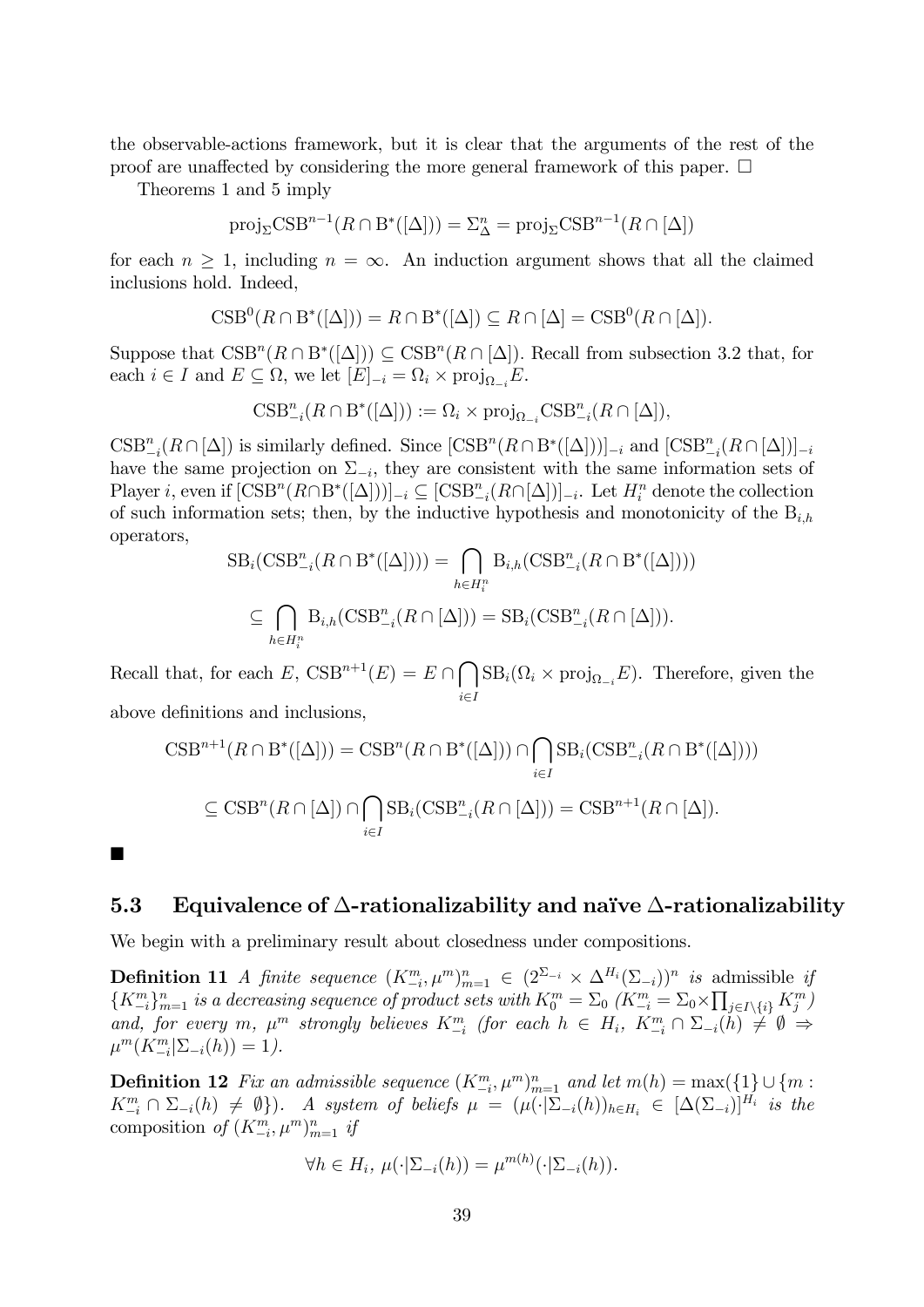**Lemma 4** The composition  $\mu$  of an admissible sequence  $(K^m_{-i}, \mu^m)_{m=1}^n$  is a CPS such that  $\mu(K_{-i}^n | \Sigma_{-i}(h)) = 1$  for each  $h \in H_i$  with  $K_{-i}^n \cap \Sigma_{-i}(h) \neq \emptyset$ .

**Proof.** We only have to prove that  $\mu$  satisfies the chain rule, the rest follows immediately by inspection of Definition 12. Fix  $g, h \in H_i$  and  $E_{-i}$  so that  $E_{-i} \subseteq \sum_{i}(h) \subseteq \sum_{i}(g)$ (g is a prefix of h); then  $m(g) \geq m(h)$ . If  $m(g) = m(h)$  then

$$
\mu(E_{-i}|\Sigma_{-i}(g)) = \mu^{m(g)}(E_{-i}|\Sigma_{-i}(g))
$$
  
\n
$$
= \mu^{m(g)}(E_{-i}|\Sigma_{-i}(h))\mu^{m(g)}(\Sigma_{-i}(h)|\Sigma_{-i}(g))
$$
  
\n
$$
= \mu^{m(h)}(E_{-i}|\Sigma_{-i}(h))\mu^{m(g)}(\Sigma_{-i}(h)|\Sigma_{-i}(g))
$$
  
\n
$$
= \mu(E_{-i}|\Sigma_{-i}(h))\mu(\Sigma_{-i}(h)|\Sigma_{-i}(g)).
$$

If  $m(g) > m(h)$  then, by definition of  $m(g)$ ,  $K_{-i}^{m(g)} \cap \Sigma_{-i}(h) = \emptyset$  and  $K_{-i}^{m(g)} \cap \Sigma_{-i}(g) \neq \emptyset$ . By admissibility of the sequence,  $\mu^{m(g)}(K_{-i}^{m(g)})$  $\sum_{i=1}^{m(g)}\left|\sum_{i=1}^{n}(g)\right|=1.$  Therefore  $\mu^{m(g)}(E_{-i}|\Sigma_{-i}(g))=$  $\mu^{m(g)}(\Sigma_{-i}(h)|\Sigma_{-i}(g)) = 0$  and

$$
\mu(E_{-i}|\Sigma_{-i}(g)) = \mu^{m(g)}(E_{-i}|\Sigma_{-i}(g)) = 0
$$
  
= 
$$
\mu^{m(h)}(E_{-i}|\Sigma_{-i}(h)) \times 0
$$
  
= 
$$
\mu^{m(h)}(E_{-i}|\Sigma_{-i}(h))\mu^{m(g)}(\Sigma_{-i}(h)|\Sigma_{-i}(g))
$$
  
= 
$$
\mu(E_{-i}|\Sigma_{-i}(h))\mu(\Sigma_{-i}(h)|\Sigma_{-i}(g)).
$$

 $\blacksquare$ 

**Lemma 5** Let  $\Delta_i \subseteq \Delta^{H_i}(\Sigma_{-i})$  be closed under compositions and fix an admissible sequence  $(K^m_{-i}, \mu^m)_{m=1}^n$  such that  $\mu^m \in \Delta_i$  for each m. Then also the composition of  $(K^m_{-i}, \mu^m)_{m=1}^n$  gives a CPS in  $\Delta_i$ .

**Proof.** The statement is true by definition for admissible sequences of length 2. Assume by way of induction that the result holds for admissible sequences of length  $n-1 \geq 2$  and consider an admissible sequence of length n, viz.  $(K_{-i}^m, \mu^m)_{m=1}^n$ . Let  $\mu$ be the composition of the (admissible) prefix  $(K_{-i}^m, \mu^m)_{n=1}^{n-1}$ . By the inductive hypothesis,  $\mu \in \Delta_i$ . The pair  $(K_{-i}^{n-1}, \mu; K_{-i}^n, \mu^n)$  is admissible since  $K_{-i}^n \subseteq K_{-i}^{n-1}$  and  $\mu$  is a composition of  $(K^m_{-i}, \mu^m)_{m=1}^{n-1}$  so that, in particular,  $\mu$  is a CPS such that  $K^{n-1}_{-i} \cap \Sigma_{-1}(h) \neq \emptyset$  implies  $\mu(K_{-i}^{n-1}|\Sigma_{-i}(h)) = 1$  for each  $h \in H_i$  (Lemma 4). Now let  $\mu^*$  be the composition of  $(K_{-i}^{n-1}, \mu; K_{-i}^n, \mu^n)$ . Since  $\Delta_i$  is closed under compositions,  $\mu^* \in \Delta_i$ . By construction,  $\mu^*$ is the composition of  $(K_{-i}^m, \mu^m)_{m=1}^n$ .

**Proof of Proposition 1.** The statement is obvious for  $n = 1$ . Now pick  $n \ge 1$  and assume by way of induction that the statement it is true for each positive integer up to *n*. We have to show that  $\Sigma_{i,\Delta}^{n+1} = \hat{\Sigma}_{i,\Delta}^{n+1}$ .

If  $\sigma_i = (\theta_i, s_i) \in \sum_{i,\Delta}^{n+1}$  then there is some  $\mu_{\theta_i} \in \Delta_{\theta_i}$  satisfying (8)-(9); since  $\sum_{i,\Delta}^{n+1} \subseteq$  $\Sigma_{i,\Delta}^n$ , then by the inductive hypothesis  $\sigma_i \in \hat{\Sigma}_{i,\Delta}^n = \Sigma_{i,\Delta}^n$ ; moreover, since  $\hat{\Sigma}_{-i,\Delta}^n = \Sigma_{-i,\Delta}^n$ (again by the inductive hypothesis), (9) implies  $\hat{\Sigma}_{-i,\Delta}^n \cap \Sigma_{-i}(h) \neq \emptyset \Rightarrow \mu_{\theta_i}(\hat{\Sigma}_{-i,\Delta}^n | \Sigma_{-i}(h)) =$ 1. We conclude that  $\sigma_i \in \hat{\Sigma}_{i,\Delta}^{n+1}$ .

In the other direction, suppose  $\sigma_i = (\theta_i, s_i) \in \hat{\Sigma}_{i,\Delta}^{n+1}$ . Then also  $\sigma_i \in \hat{\Sigma}_{i,\Delta}^m$  for  $m =$  $1, \ldots, n$ , so we can find CPS's  $\mu_{\theta_i}^m \in \Delta_{\theta_i}$ ,  $m = 1, \ldots, n$ , such that, for each  $m, \sigma_i \in \rho_i(\mu_{\theta_i}^m)$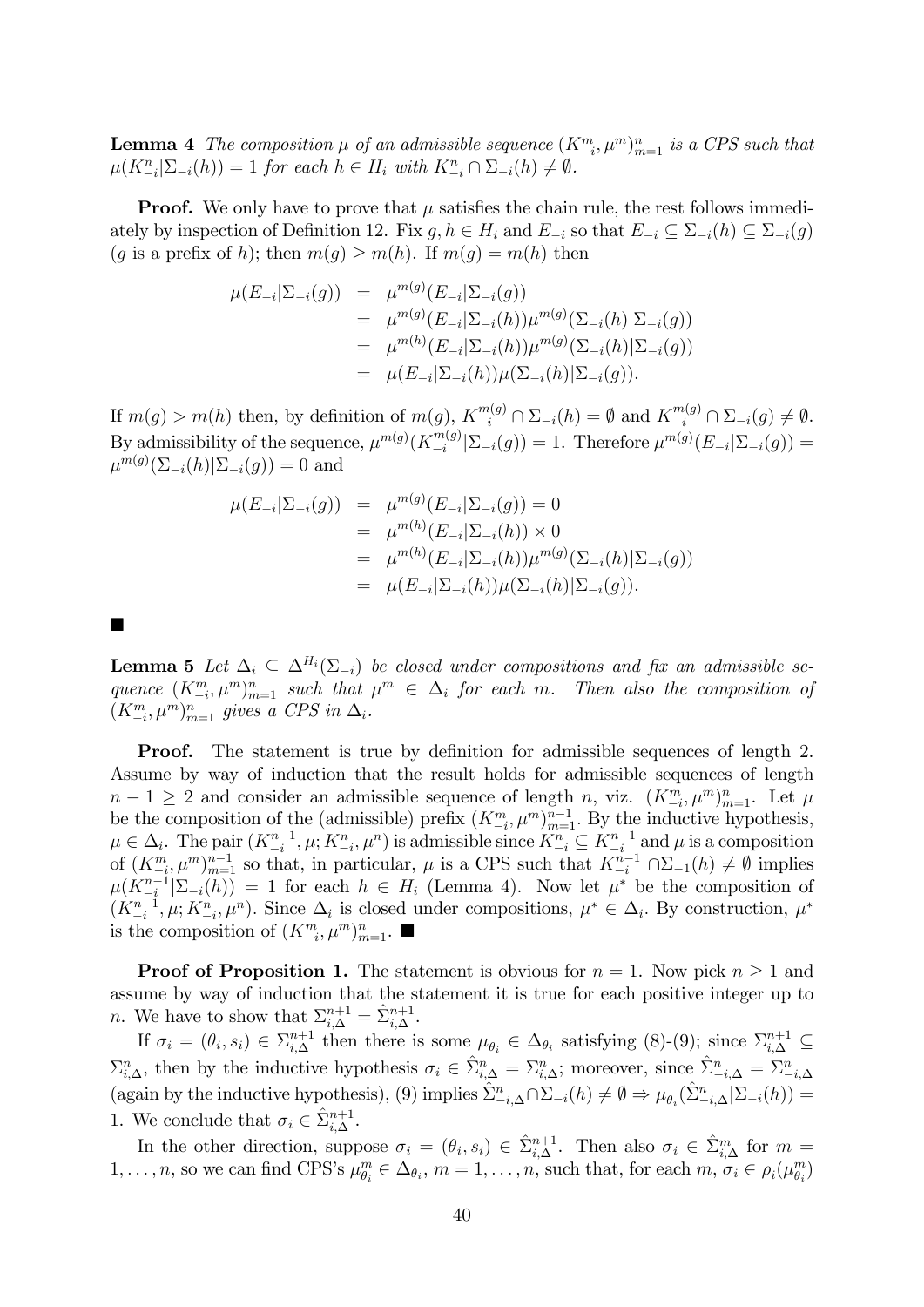and,  $\forall h \in H_i$ ,  $\hat{\Sigma}_{-i,\Delta}^m \cap \Sigma_{-i}(h) \neq \emptyset$  implies  $\mu_{\theta_i}^m(\hat{\Sigma}_{-i,\Delta}^m | \Sigma_{-i}(h)) = 1$ . Therefore the sequence  $(\hat{\Sigma}_{-i,\Delta}^m, \mu_{\theta_i}^m)_{m=1}^n$  is admissible. Now let  $\mu_{\theta_i}$  be the composition of this sequence. Clearly  $\sigma_i \in \rho_i(\mu_{\theta_i})$  and  $\mu_{\theta_i}$  satisfies (9). Moreover, by Lemma 5  $\mu_{\theta_i} \in \Delta_{\theta_i}$ . Therefore  $\sigma_i \in \Sigma_{i,\Delta}^{n+1}$ .  $\blacksquare$ 

## References

- [1] ARADILLAS-LOPEZ, A. AND E. TAMER, "The Identification Power of Equilibrium in Simple Games," Journal of Business  $\mathcal B$  Economics Statistics 26 (2008), 261-283.
- [2] AUMANN R.J., "Correlated Equilibrium as an Expression of Bayesian Rationality", Econometrica 55 (1987), 1-18.
- [3] BATTIGALLI, P., "Strategic Rationality Orderings and the Best Rationalization Principle," Games and Economic Behavior  $13$  (1996), 178-200.
- [4] BATTIGALLI, P., "On Rationalizability in Extensive Form Games," Journal of Economic Theory **74** (1997), 40-61.
- [5] BATTIGALLI, P., "Rationalizability in Incomplete Information Games," EUI working papers, ECO 99/17 (1999).
- [6] BATTIGALLI, P., "Rationalizability in Infinite Dynamic Games with Incomplete Information," Research in Economics 57,  $(2003)$ , 1-38.
- [7] BATTIGALLI, P., "Rationalization in Signaling Games: Theory and Applications," International Game Theory Review 8 (2006), 1-27.
- [8] BATTIGALLI, P. AND A. FRIEDENBERG, "Context-Dependent Forward Induction Reasoning," IGIER w.p. 351 (2009) Bocconi University.
- [9] BATTIGALLI, P. AND A. FRIEDENBERG, "Forward Induction Reasoning Revisited," Theoretical Economics 7 (2012), 57-98.
- [10] BATTIGALLI, P. AND M. SINISCALCHI, "Hierarchies of Conditional Beliefs and Interactive Epistemology in Dynamic Games," Journal of Economic Theory 88 (1999), 188-230.
- [11] BATTIGALLI, P. AND M. SINISCALCHI, "Strong Belief and Forward Induction Reasoning," Journal of Economic Theory  $106$  (2002), 356-391.
- [12] BATTIGALLI, P. AND M. SINISCALCHI, "Rationalization and Incomplete Information,î Advances in Theoretical Economics, 3 (2003) (1), Article 3 [http://www.bepress.con/bejte/advances/vol3/iss1/art3].
- [13] BATTIGALLI, P. AND M. SINISCALCHI, "Interactive Epistemology in Games with Payoff Uncertainty," Research in Economics, 61 (2007), 165-184.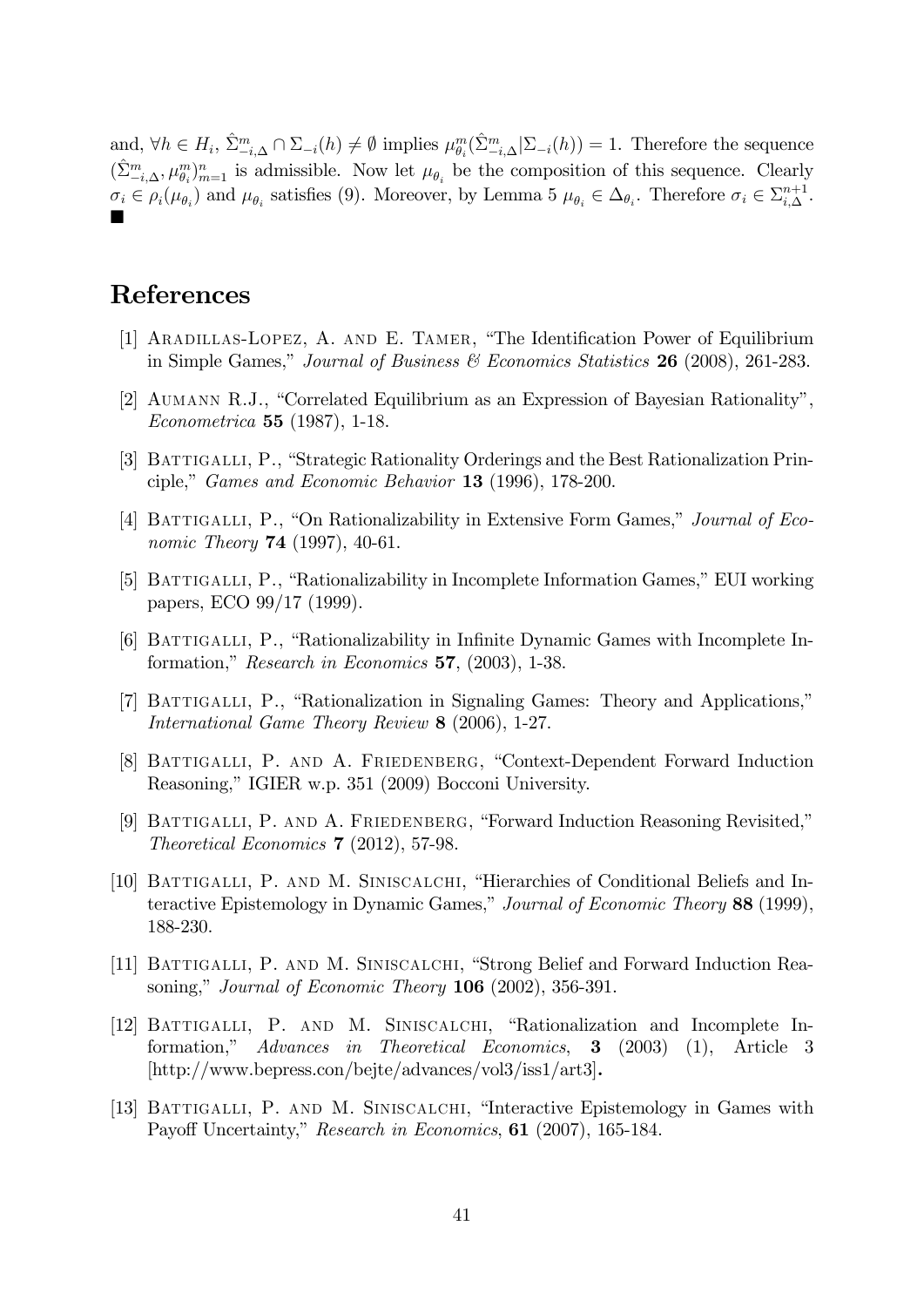- [14] BATTIGALLI, P. AND P. TEBALDI, "Interactive Epistemology in Simple Dynamic Games with a Continuum of Strategies," typescript (2012).
- [15] BATTIGALLI, P., A. DI TILLIO AND D. SAMET, "Strategies and Interactive Beliefs in Dynamic Games," IGIER w.p. n. 375 (2011), forthcoming in Advances in Economics and Econometrics (D. Acemoglu, M. Arellano, E. Dekel Eds.)
- [16] BATTIGALLI, P., A. DI TILLIO, E. GRILLO AND A. PENTA, "Interactive Epistemology and Solution Concepts for Games with Asymmetric Information," The  $B.E.$ Journal of Theoretical Economics, 11 (2011): Iss. 1 (Advances), Article 6.
- [17] BERGEMANN, D. AND S. MORRIS, "Robust Mechanism Design: An Introduction," typescript (2011), Princeton and Yale Universities.
- [18] BRANDENBURGER, A. AND E. DEKEL, "Rationalizability and Correlated Equilibriaî, Econometrica 55 (1987), 1391-1402.
- [19] Brandenburger, A. and E. Dekel, Hierarchies of Beliefs and Common Knowledge, Journal of Economic Theory, 59 (1993), 189-198.
- [20] BRANDENBURGER, A. AND A. FRIEDENBERG, "Self-Admissible Sets," Journal of Economic Theory, 145 (2010), 785-811.
- [21] BRANDENBURGER, A., A. FRIEDENBERG, AND H.J. KEISLER, "Admissibility in Games," *Econometrica* **76** (2008), 307-352.
- [22] CAPPELLETTI, G., "A note on rationalizability and restrictions on beliefs,"  $B.E.$ Journals in Theoretical Economics, 10 (2010): Iss. 1 (Topics), Article 40.
- [23] CATONINI, E., "Non-Binding Agreements and Forward Induction Reasoning," typescript (2012), Bocconi University.
- [24] CHO, I.K. AND D. KREPS, "Signaling Games and Stable Equilibria", *Quarterly* Journal of Economics, 102 (1987) 179-222.
- [25] DEKEL, E., D. FUDENBERG, AND S. MORRIS, "Interim Correlated Rationalizability," Theoretical Economics, 2, 15-40.
- [26] DE VITO, N., "Complete Conditional Type Structures," typescript (2012), Bocconi University.
- [27] FRIEDENBERG, "When Do Type Structures Contain All Hierarchies of Beliefs?", Games and Economic Behavior, 68 (2010), 108-129.
- [28] Fudenberg, D. and J. Tirole, Game Theory. MIT Press, Cambridge MA, 1991.
- [29] Harsanyi, J., Games of incomplete information played by Bayesian players. Parts I, II, III, Management Science 14 (1967-68), 159-182, 320-334, 486-502.
- [30] Mertens, J.-F. and S. Zamir, Formulation of Bayesian Analysis for Games with Incomplete Information, International Journal of Game Theory 14 (1985), 1-29.